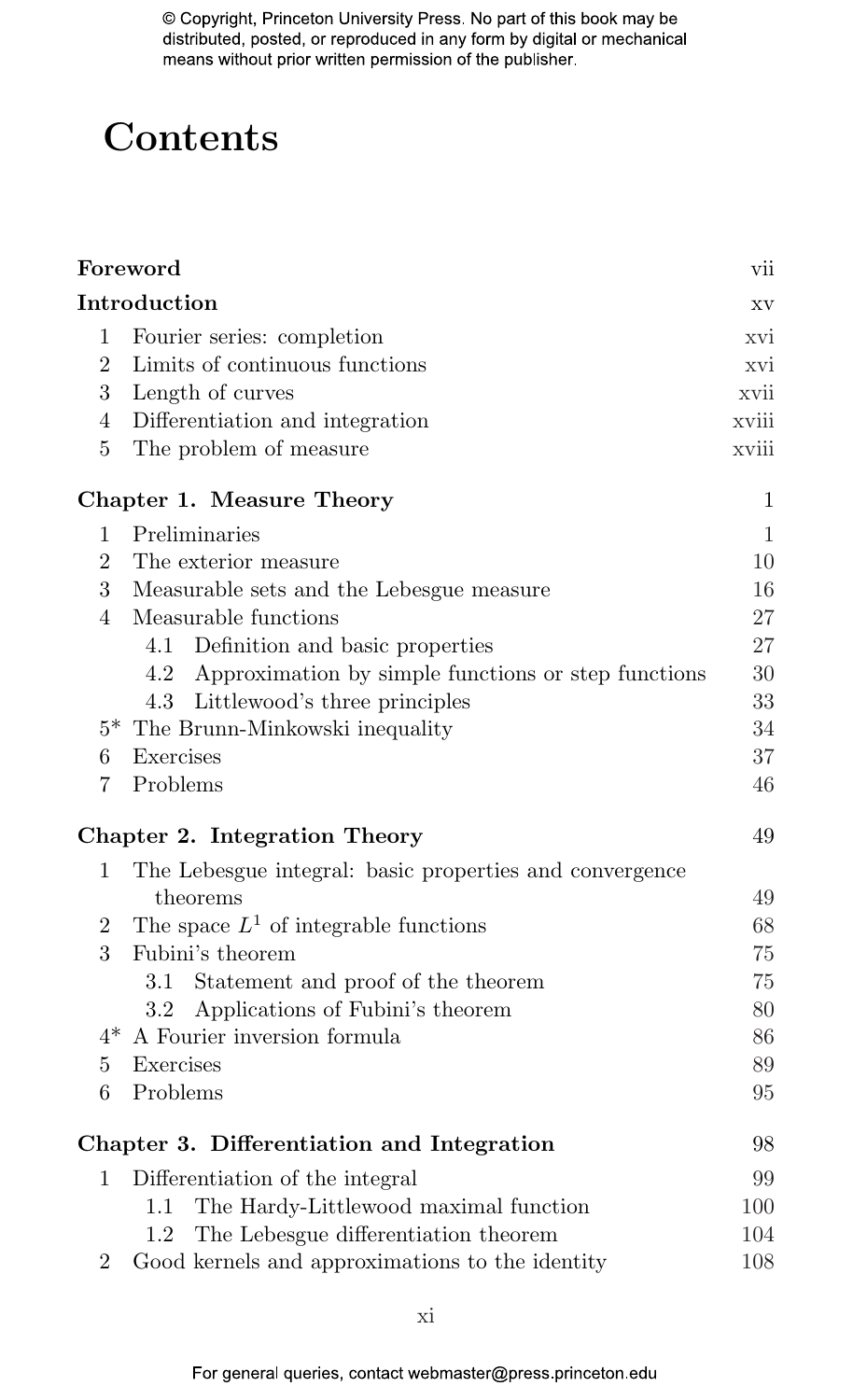xii CONTENTS

| 3              | Differentiability of functions                              | 114 |
|----------------|-------------------------------------------------------------|-----|
|                | Functions of bounded variation<br>3.1                       | 115 |
|                | Absolutely continuous functions<br>$3.2\,$                  | 127 |
|                | 3.3 Differentiability of jump functions                     | 131 |
| 4              | Rectifiable curves and the isoperimetric inequality         | 134 |
|                | $4.1*$ Minkowski content of a curve                         | 136 |
|                | $4.2*$ Isoperimetric inequality                             | 143 |
| 5              | Exercises                                                   | 145 |
| 6              | Problems                                                    | 152 |
|                | Chapter 4. Hilbert Spaces: An Introduction                  | 156 |
| 1              | The Hilbert space $L^2$                                     | 156 |
| $\overline{2}$ | Hilbert spaces                                              | 161 |
|                | 2.1 Orthogonality                                           | 164 |
|                | 2.2 Unitary mappings                                        | 168 |
|                | 2.3 Pre-Hilbert spaces                                      | 169 |
| 3              | Fourier series and Fatou's theorem                          | 170 |
|                | Fatou's theorem<br>3.1                                      | 173 |
| 4              | Closed subspaces and orthogonal projections                 | 174 |
| 5              | Linear transformations                                      | 180 |
|                | 5.1<br>Linear functionals and the Riesz representation the- |     |
|                | orem                                                        | 181 |
|                | Adjoints<br>5.2                                             | 183 |
|                | 5.3 Examples                                                | 185 |
| 6              | Compact operators                                           | 188 |
| 7              | Exercises                                                   | 193 |
| 8              | Problems                                                    | 202 |
|                | Chapter 5. Hilbert Spaces: Several Examples                 | 207 |
| 1              | The Fourier transform on $L^2$                              | 207 |
| $\overline{2}$ | The Hardy space of the upper half-plane                     | 213 |
| 3              | Constant coefficient partial differential equations         | 221 |
|                | 3.1<br>Weak solutions                                       | 222 |
|                | $3.2\,$<br>The main theorem and key estimate                | 224 |
|                | $4*$ The Dirichlet principle                                | 229 |
|                | 4.1 Harmonic functions                                      | 234 |
|                | The boundary value problem and Dirichlet's principle<br>4.2 | 243 |
| 5              | Exercises                                                   | 253 |
| 6              | Problems                                                    | 259 |
|                |                                                             |     |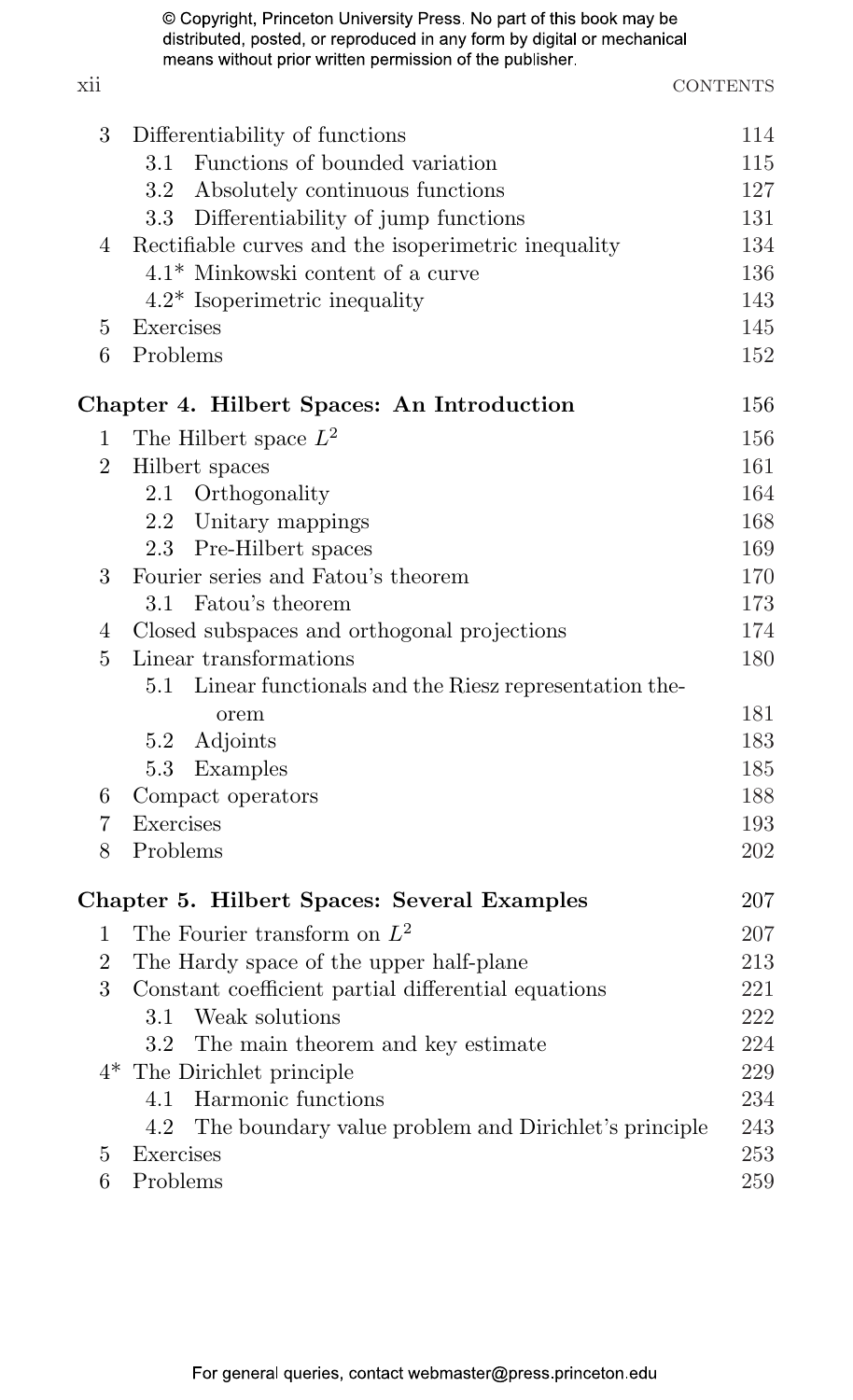|                |                 | © Copyright, Princeton University Press. No part of this book may be<br>distributed, posted, or reproduced in any form by digital or mechanical<br>means without prior written permission of the publisher. |      |
|----------------|-----------------|-------------------------------------------------------------------------------------------------------------------------------------------------------------------------------------------------------------|------|
|                | <b>CONTENTS</b> |                                                                                                                                                                                                             | xiii |
|                |                 | Chapter 6. Abstract Measure and Integration Theory                                                                                                                                                          | 262  |
| 1              |                 | Abstract measure spaces                                                                                                                                                                                     | 263  |
|                | 1.1             | Exterior measures and Carathéodory's theorem                                                                                                                                                                | 264  |
|                | 12              | Metric exterior measures                                                                                                                                                                                    | 266  |
|                | $1.3 -$         | The extension theorem                                                                                                                                                                                       | 270  |
| $\overline{2}$ |                 | Integration on a measure space                                                                                                                                                                              | 273  |
| 3              | Examples        |                                                                                                                                                                                                             | 276  |
|                |                 | 3.1 Product measures and a general Fubini theorem                                                                                                                                                           | 276  |
|                | 3.2             | Integration formula for polar coordinates                                                                                                                                                                   | 279  |
|                |                 | 3.3 Borel measures on R and the Lebesgue-Stieltjes in-<br>tegral                                                                                                                                            | 281  |
| 4              |                 | Absolute continuity of measures                                                                                                                                                                             | 285  |
|                | 4.1             | Signed measures                                                                                                                                                                                             | 285  |
|                | 4.2             | Absolute continuity                                                                                                                                                                                         | 288  |
|                |                 | $5*$ Ergodic theorems                                                                                                                                                                                       | 292  |
|                | 5.1             | Mean ergodic theorem                                                                                                                                                                                        | 294  |
|                |                 | 5.2 Maximal ergodic theorem                                                                                                                                                                                 | 296  |
|                |                 | 5.3 Pointwise ergodic theorem                                                                                                                                                                               | 300  |
|                | 5.4             | Ergodic measure-preserving transformations                                                                                                                                                                  | 302  |
|                |                 | $6*$ Appendix: the spectral theorem                                                                                                                                                                         | 306  |
|                | 6.1             | Statement of the theorem                                                                                                                                                                                    | 306  |
|                |                 | 6.2 Positive operators                                                                                                                                                                                      | 307  |
|                |                 | 6.3 Proof of the theorem                                                                                                                                                                                    | 309  |
|                | 6.4             | Spectrum                                                                                                                                                                                                    | 311  |
| 7.             | Exercises       |                                                                                                                                                                                                             | 312  |
| 8              | Problems        |                                                                                                                                                                                                             | 319  |
|                |                 | Chapter 7. Hausdorff Measure and Fractals                                                                                                                                                                   | 323  |
| 1              |                 | Hausdorff measure                                                                                                                                                                                           | 324  |
|                |                 | 2 Hausdorff dimension                                                                                                                                                                                       | 329  |
|                | $2.1\,$         | Examples                                                                                                                                                                                                    | 330  |
|                | 2.2             | Self-similarity                                                                                                                                                                                             | 341  |
| 3              |                 | Space-filling curves                                                                                                                                                                                        | 349  |
|                | $3.1\,$         | Quartic intervals and dyadic squares                                                                                                                                                                        | 351  |
|                | $3.2\,$         | Dyadic correspondence                                                                                                                                                                                       | 353  |
|                | $3.3\,$         | Construction of the Peano mapping                                                                                                                                                                           | 355  |
|                |                 | $4^*$ Besicovitch sets and regularity                                                                                                                                                                       | 360  |
|                | 4.1             | The Radon transform                                                                                                                                                                                         | 363  |
|                | 4.2             | Regularity of sets when $d \geq 3$                                                                                                                                                                          | 370  |
|                | 4.3             | Besicovitch sets have dimension 2                                                                                                                                                                           | 371  |
|                | 4.4             | Construction of a Besicovitch set                                                                                                                                                                           | 374  |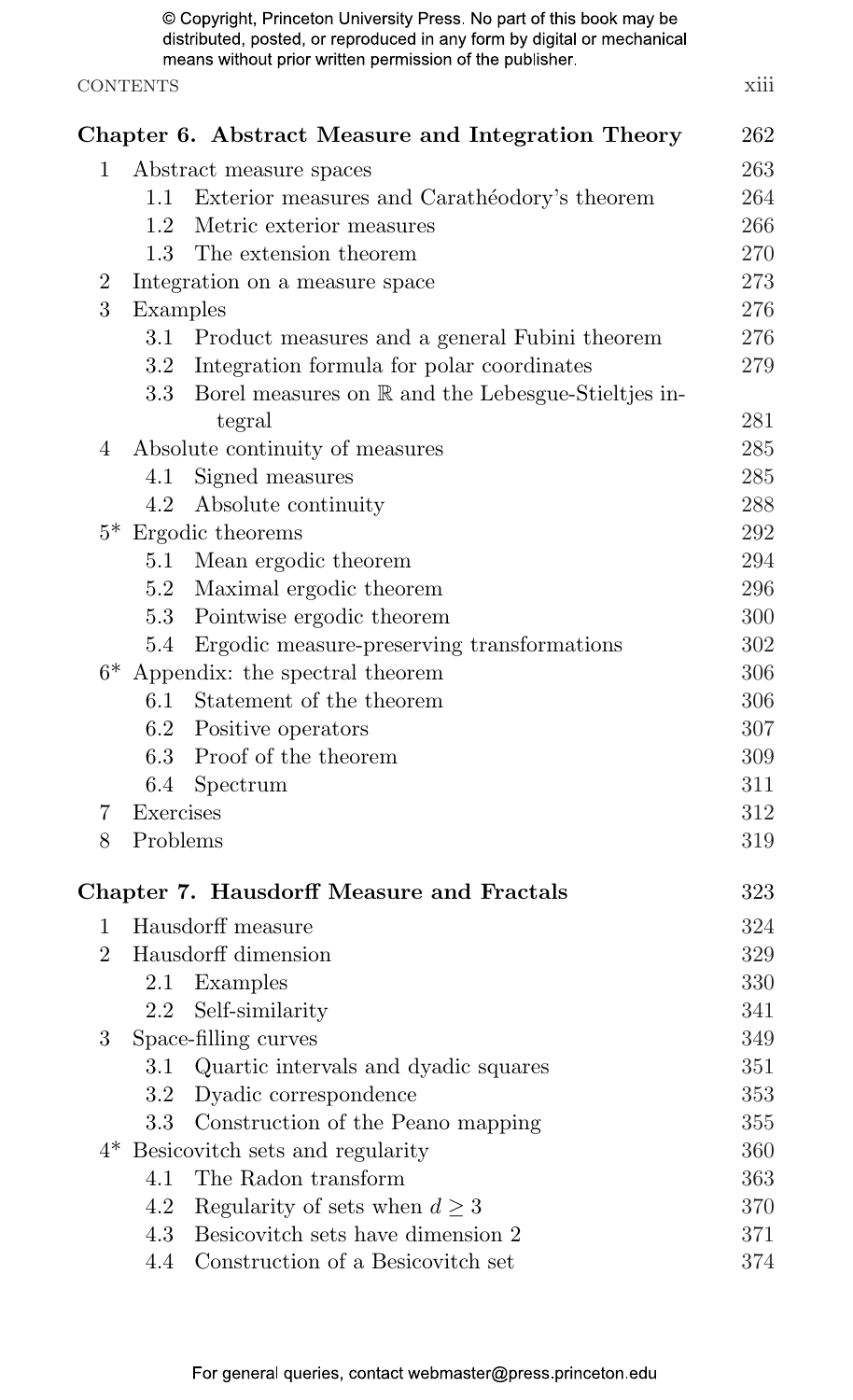|                        | © Copyright, Princeton University Press. No part of this book may be<br>distributed, posted, or reproduced in any form by digital or mechanical<br>means without prior written permission of the publisher. |                 |  |
|------------------------|-------------------------------------------------------------------------------------------------------------------------------------------------------------------------------------------------------------|-----------------|--|
| <b>XIV</b>             |                                                                                                                                                                                                             | <b>CONTENTS</b> |  |
| 5.                     | Exercises                                                                                                                                                                                                   | 380             |  |
| 6                      | Problems                                                                                                                                                                                                    | 385             |  |
| Notes and References   | 389                                                                                                                                                                                                         |                 |  |
| <b>Bibliography</b>    |                                                                                                                                                                                                             |                 |  |
| <b>Symbol Glossary</b> |                                                                                                                                                                                                             |                 |  |
| Index                  |                                                                                                                                                                                                             | 397             |  |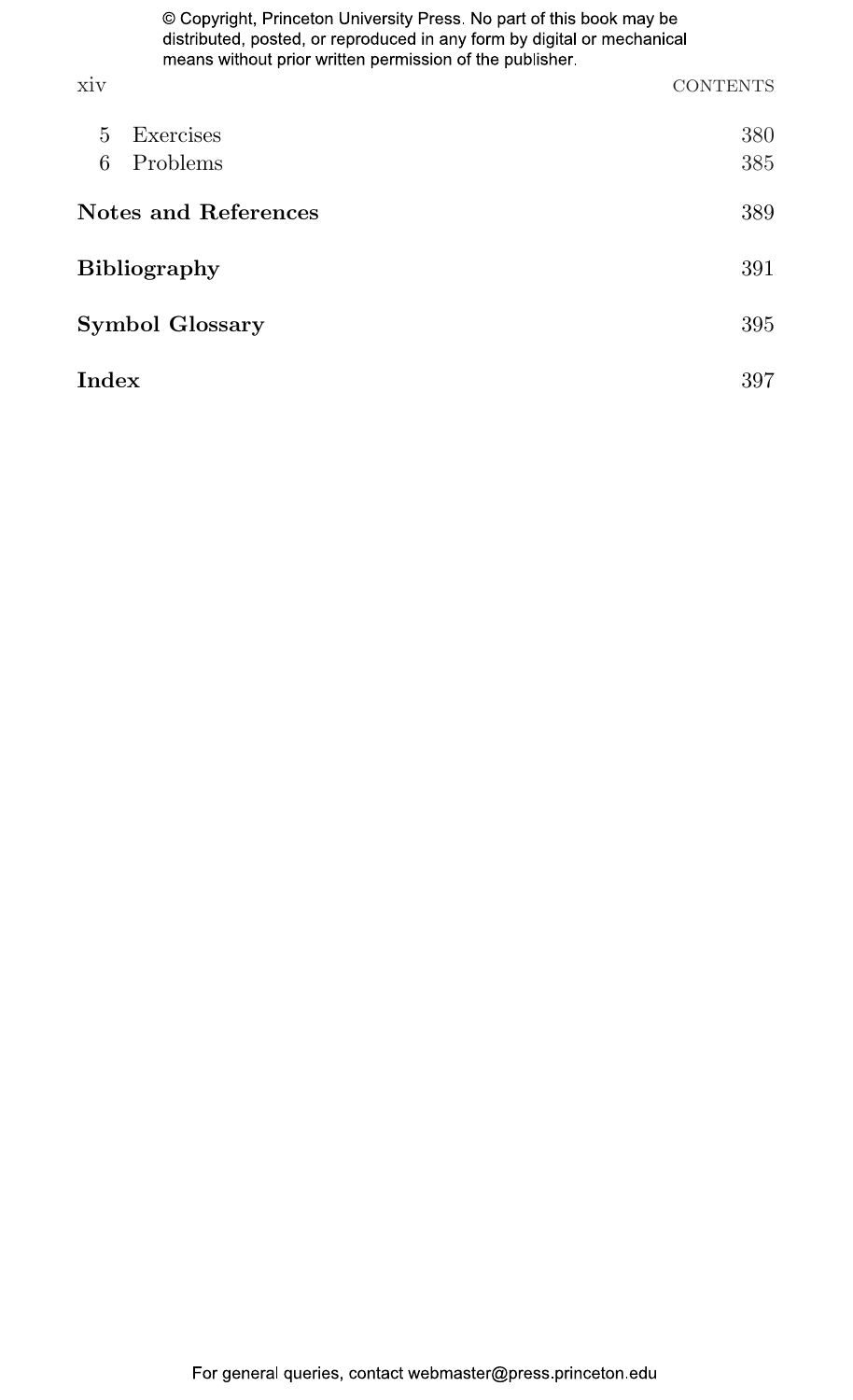# 1 [Measure](#page--1-8) Theory

The sets whose measure we can define by virtue of the preceding ideas we will call measurable sets; we do this without intending to imply that it is not possible to assign a measure to other sets.

E. Borel, 1898

This chapter is devoted to the construction of Lebesgue measure in  $\mathbb{R}^d$ and the study of the resulting class of measurable functions. After some preliminaries we pass to the first important definition, that of exterior measure for any subset E of  $\mathbb{R}^d$ . This is given in terms of approximations by unions of cubes that cover E. With this notion in hand we can define measurability and thus restrict consideration to those sets that are measurable. We then turn to the fundamental result: the collection of measurable sets is closed under complements and countable unions, and the measure is additive if the subsets in the union are disjoint.

The concept of measurable functions is a natural outgrowth of the idea of measurable sets. It stands in the same relation as the concept of continuous functions does to open (or closed) sets. But it has the important advantage that the class of measurable functions is closed under pointwise limits.

#### [1 Preliminaries](#page--1-8)

We begin by discussing some elementary concepts which are basic to the theory developed below.

The main idea in calculating the "volume" or "measure" of a subset of  $\mathbb{R}^d$  consists of approximating this set by unions of other sets whose geometry is simple and whose volumes are known. It is convenient to speak of "volume" when referring to sets in  $\mathbb{R}^d$ ; but in reality it means "area" in the case  $d = 2$  and "length" in the case  $d = 1$ . In the approach given here we shall use rectangles and cubes as the main building blocks of the theory: in  $\mathbb R$  we use intervals, while in  $\mathbb R^d$  we take products of intervals. In all dimensions rectangles are easy to manipulate and have a standard notion of volume that is given by taking the product of the length of all sides.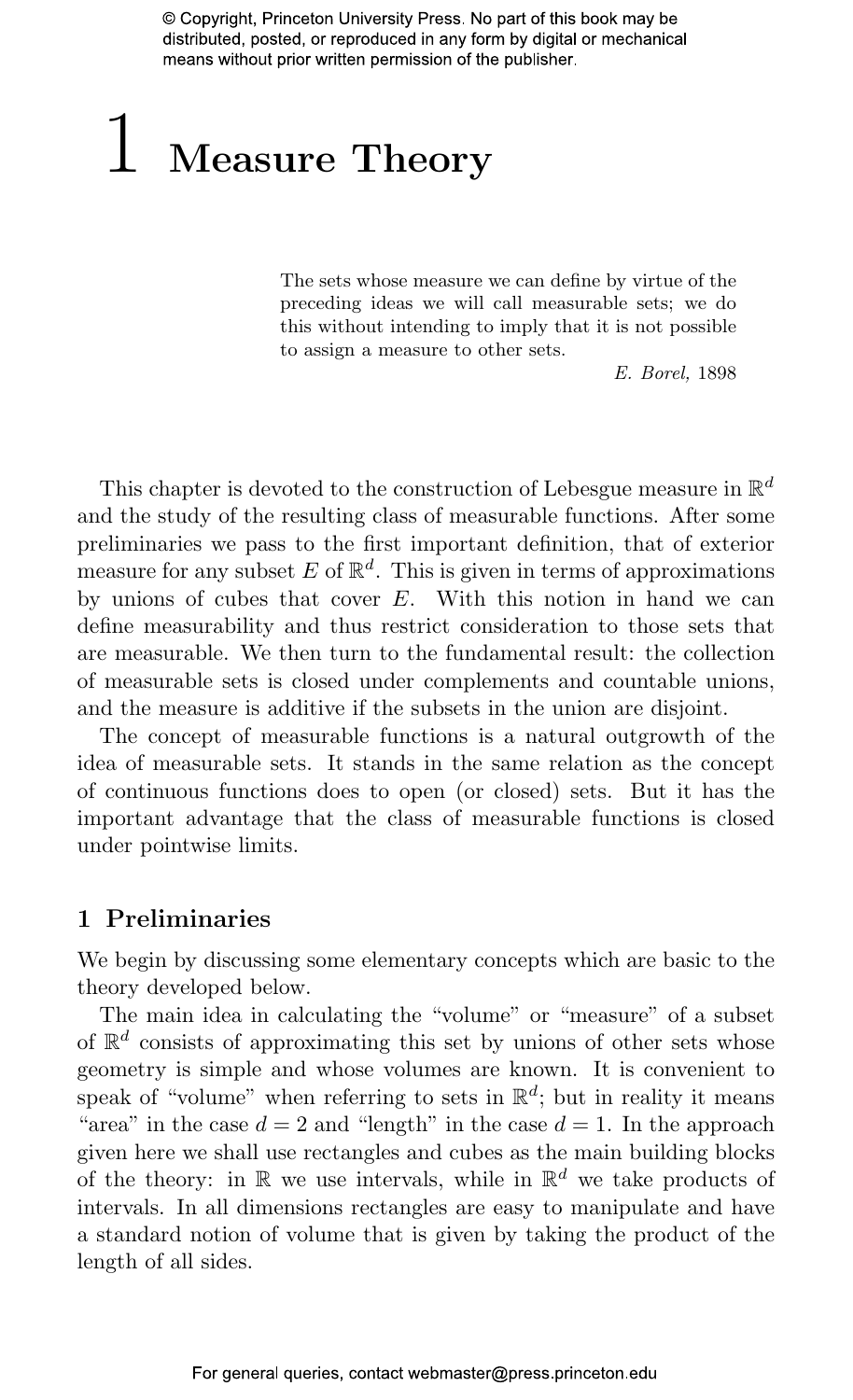2 Chapter 1. MEASURE THEORY

Next, we prove two simple theorems that highlight the importance of these rectangles in the geometry of open sets: in R every open set is a countable union of disjoint open intervals, while in  $\mathbb{R}^d$ ,  $d \geq 2$ , every open set is "almost" the disjoint union of closed cubes, in the sense that only the boundaries of the cubes can overlap. These two theorems motivate the definition of exterior measure given later.

We shall use the following standard notation. A **point**  $x \in \mathbb{R}^d$  consists of a d-tuple of real numbers

$$
x = (x_1, x_2, \dots, x_d), \quad x_i \in \mathbb{R}, \text{ for } i = 1, \dots, d.
$$

Addition of points is componentwise, and so is multiplication by a real scalar. The norm of x is denoted by |x| and is defined to be the standard Euclidean norm given by

$$
|x| = (x_1^2 + \dots + x_d^2)^{1/2}.
$$

The **distance** between two points x and y is then simply  $|x - y|$ .

The **complement** of a set E in  $\mathbb{R}^d$  is denoted by  $E^c$  and defined by

$$
E^c = \{ x \in \mathbb{R}^d : x \notin E \}.
$$

If E and F are two subsets of  $\mathbb{R}^d$ , we denote the complement of F in E by

$$
E - F = \{ x \in \mathbb{R}^d : x \in E \text{ and } x \notin F \}.
$$

The **distance** between two sets  $E$  and  $F$  is defined by

$$
d(E, F) = \inf |x - y|,
$$

where the infimum is taken over all  $x \in E$  and  $y \in F$ .

#### Open, closed, and compact sets

The **open ball** in  $\mathbb{R}^d$  centered at x and of radius r is defined by

$$
B_r(x) = \{ y \in \mathbb{R}^d : |y - x| < r \}.
$$

A subset  $E \subset \mathbb{R}^d$  is **open** if for every  $x \in E$  there exists  $r > 0$  with  $B_r(x) \subset E$ . By definition, a set is **closed** if its complement is open.

We note that any (not necessarily countable) union of open sets is open, while in general the intersection of only finitely many open sets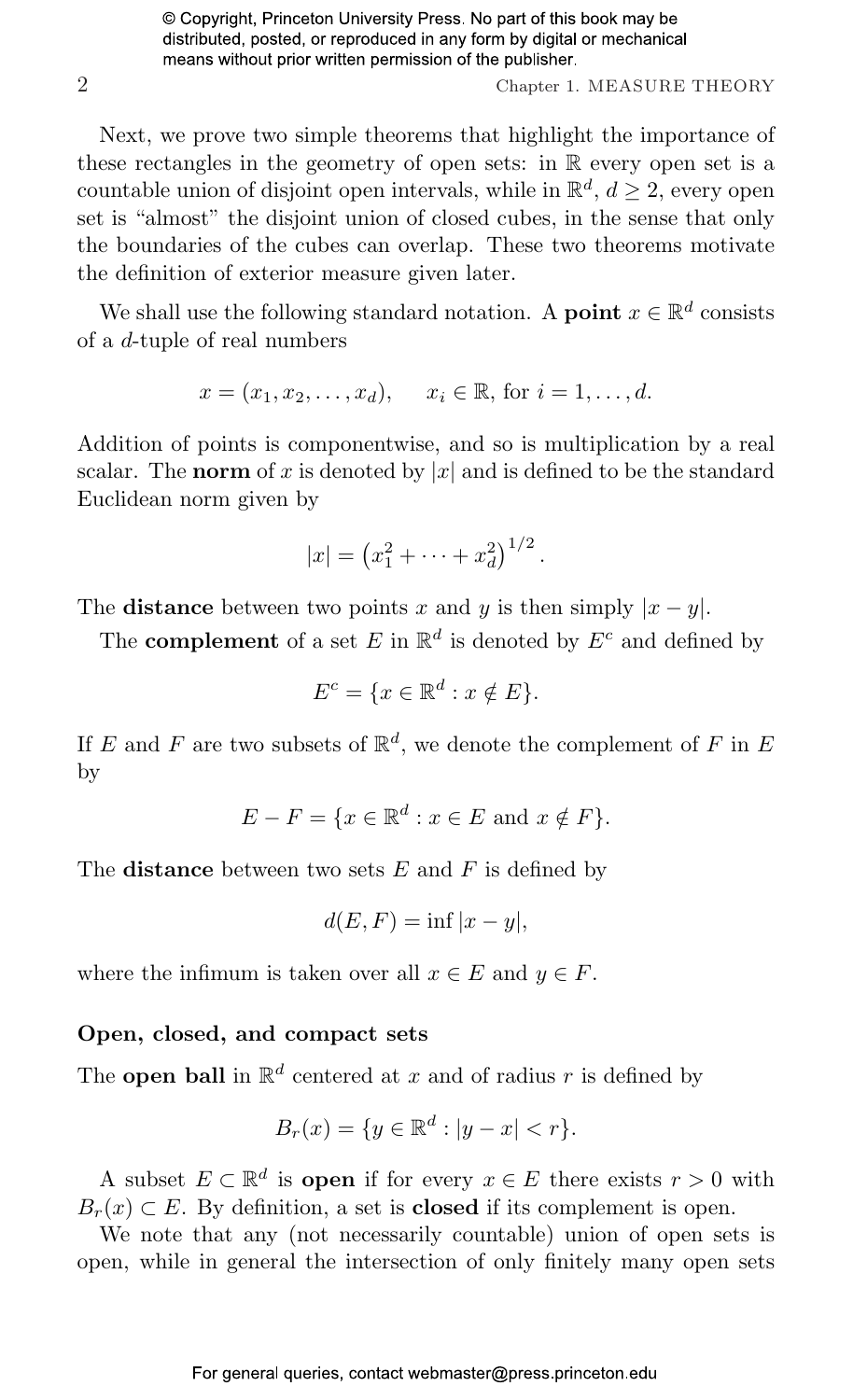#### 1. Preliminaries  $\hspace{1.5cm}3$

is open. A similar statement holds for the class of closed sets, if one interchanges the roles of unions and intersections.

A set E is bounded if it is contained in some ball of finite radius. A bounded set is compact if it is also closed. Compact sets enjoy the Heine-Borel covering property:

• Assume E is compact,  $E \subset \bigcup$  $\alpha_{\alpha}$ , and each  $\mathcal{O}_{\alpha}$  is open. Then there are finitely many of the open sets,  $\mathcal{O}_{\alpha_1}, \mathcal{O}_{\alpha_2}, \ldots, \mathcal{O}_{\alpha_N}$ , such that  $E \subset \bigcup_{i=1}^N$  $\int_{j=1}^N {\cal O}_{\alpha_j}.$ 

In words, any covering of a compact set by a collection of open sets contains a finite subcovering.

A point  $x \in \mathbb{R}^d$  is a **limit point** of the set E if for every  $r > 0$ , the ball  $B_r(x)$  contains points of E. This means that there are points in E which are arbitrarily close to x. An isolated point of E is a point  $x \in E$  such that there exists an  $r > 0$  where  $B_r(x) \cap E$  is equal to  $\{x\}$ .

A point  $x \in E$  is an interior point of E if there exists  $r > 0$  such that  $B_r(x) \subset E$ . The set of all interior points of E is called the **interior** of E. Also, the closure  $\overline{E}$  of the E consists of the union of E and all its limit points. The **boundary** of a set E, denoted by  $\partial E$ , is the set of points which are in the closure of E but not in the interior of E.

Note that the closure of a set is a closed set; every point in  $E$  is a limit point of  $E$ ; and a set is closed if and only if it contains all its limit points. Finally, a closed set  $E$  is **perfect** if  $E$  does not have any isolated points.

#### Rectangles and cubes

A (closed) rectangle  $R$  in  $\mathbb{R}^d$  is given by the product of d one-dimensional closed and bounded intervals

$$
R = [a_1, b_1] \times [a_2, b_2] \times \cdots \times [a_d, b_d],
$$

where  $a_j \leq b_j$  are real numbers,  $j = 1, 2, \ldots, d$ . In other words, we have

$$
R = \{(x_1, \dots, x_d) \in \mathbb{R}^d : a_j \le x_j \le b_j \text{ for all } j = 1, 2, \dots, d\}.
$$

We remark that in our definition, a rectangle is *closed* and has sides parallel to the coordinate axis. In R, the rectangles are precisely the closed and bounded intervals, while in  $\mathbb{R}^2$  they are the usual four-sided rectangles. In  $\mathbb{R}^3$  they are the closed parallelepipeds.

We say that the lengths of the sides of the rectangle R are  $b_1$  $a_1, \ldots, b_d - a_d$ . The **volume** of the rectangle R is denoted by |R|, and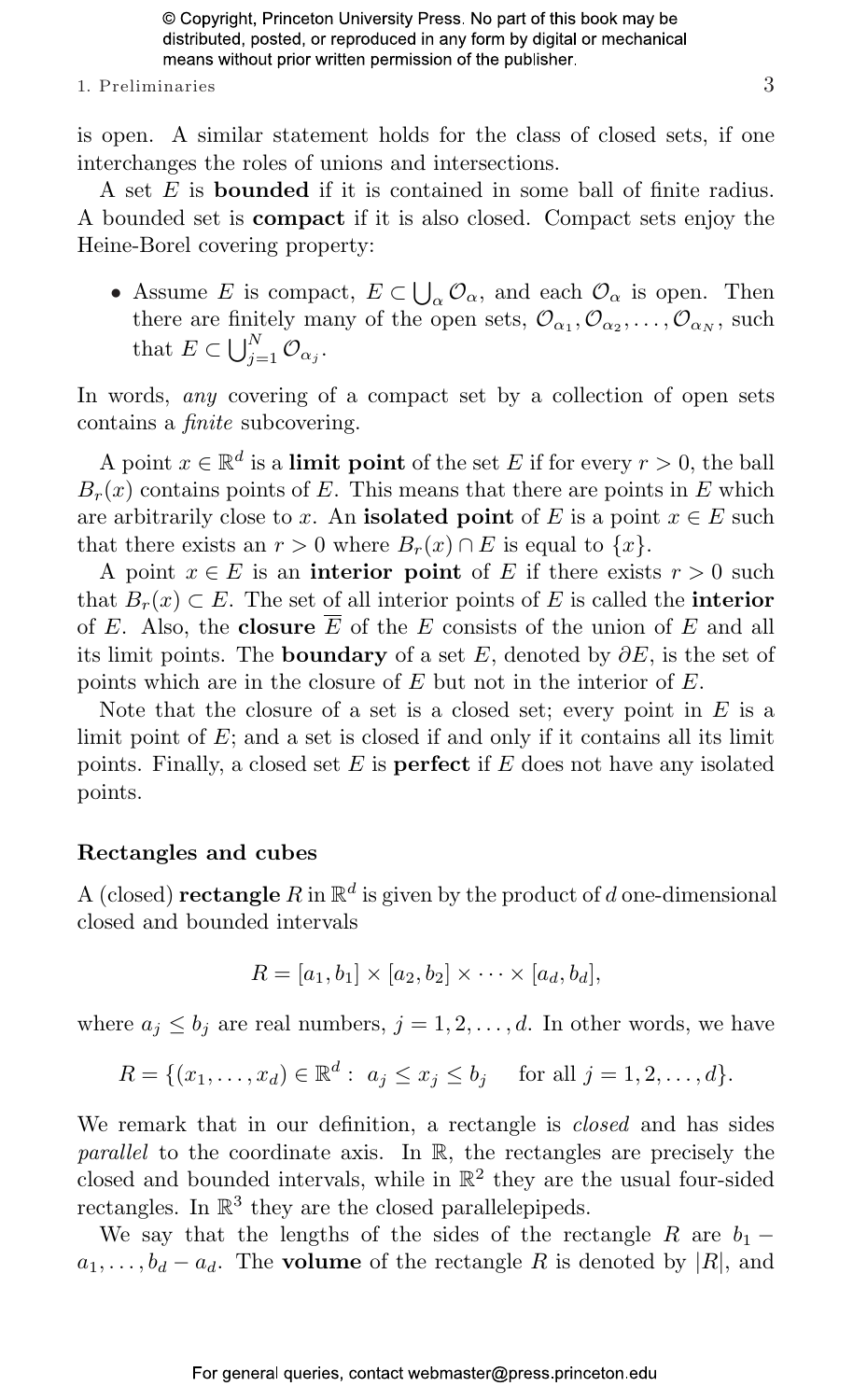4 Chapter 1. MEASURE THEORY



**Figure 1.** Rectangles in  $\mathbb{R}^d$ ,  $d = 1, 2, 3$ 

is defined to be

$$
|R| = (b_1 - a_1) \cdots (b_d - a_d).
$$

Of course, when  $d = 1$  the "volume" equals length, and when  $d = 2$  it equals area.

An open rectangle is the product of open intervals, and the interior of the rectangle  $R$  is then

$$
(a_1,b_1)\times (a_2,b_2)\times \cdots \times (a_d,b_d).
$$

Also, a **cube** is a rectangle for which  $b_1 - a_1 = b_2 - a_2 = \cdots = b_d - a_d$ . So if  $Q \subset \mathbb{R}^d$  is a cube of common side length  $\ell$ , then  $|Q| = \ell^d$ .

A union of rectangles is said to be **almost disjoint** if the interiors of the rectangles are disjoint.

In this chapter, coverings by rectangles and cubes play a major role, so we isolate here two important lemmas.

Lemma 1.1 If a rectangle is the almost disjoint union of finitely many **Lemma 1.1** If a rectangle is<br>other rectangles, say  $R = \bigcup_{k=1}^{N}$  $\sum_{k=1}^N R_k$ , then

$$
|R| = \sum_{k=1}^{N} |R_k|.
$$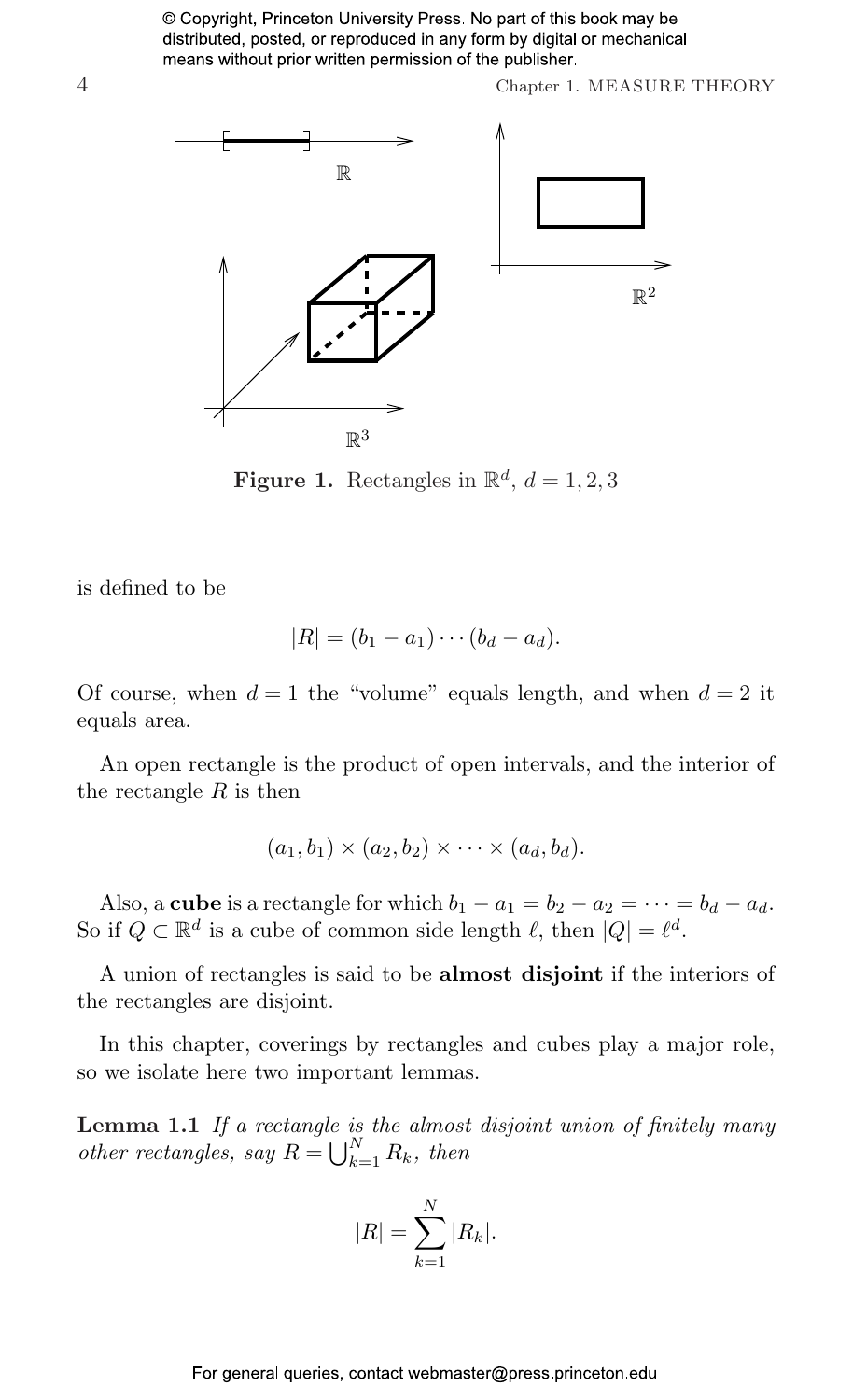#### 1. Preliminaries 5

Proof. We consider the grid formed by extending indefinitely the sides of all rectangles  $R_1, \ldots, R_N$ . This construction yields finitely many rectangles  $\tilde{R}_1, \ldots, \tilde{R}_M,$  and a partition  $J_1, \ldots, J_N$  of the integers between 1 and M, such that the unions

$$
R = \bigcup_{j=1}^{M} \tilde{R}_j \quad \text{and} \quad R_k = \bigcup_{j \in J_k} \tilde{R}_j, \quad \text{for } k = 1, \dots, N
$$

are almost disjoint (see the illustration in Figure 2).



**Figure 2.** The grid formed by the rectangles  $R_k$ 

For the rectangle R, for example, we see that  $|R| = \sum_{j=1}^{M} |\tilde{R}_j|$ , since the grid actually partitions the sides of R and each  $R_j$  consists of taking products of the intervals in these partitions. Thus when adding the volumes of the  $\tilde{R}_j$  we are summing the corresponding products of lengths of the intervals that arise. Since this also holds for the other rectangles  $R_1, \ldots, R_N$ , we conclude that

$$
|R| = \sum_{j=1}^{M} |\tilde{R}_j| = \sum_{k=1}^{N} \sum_{j \in J_k} |\tilde{R}_j| = \sum_{k=1}^{N} |R_k|.
$$

A slight modification of this argument then yields the following: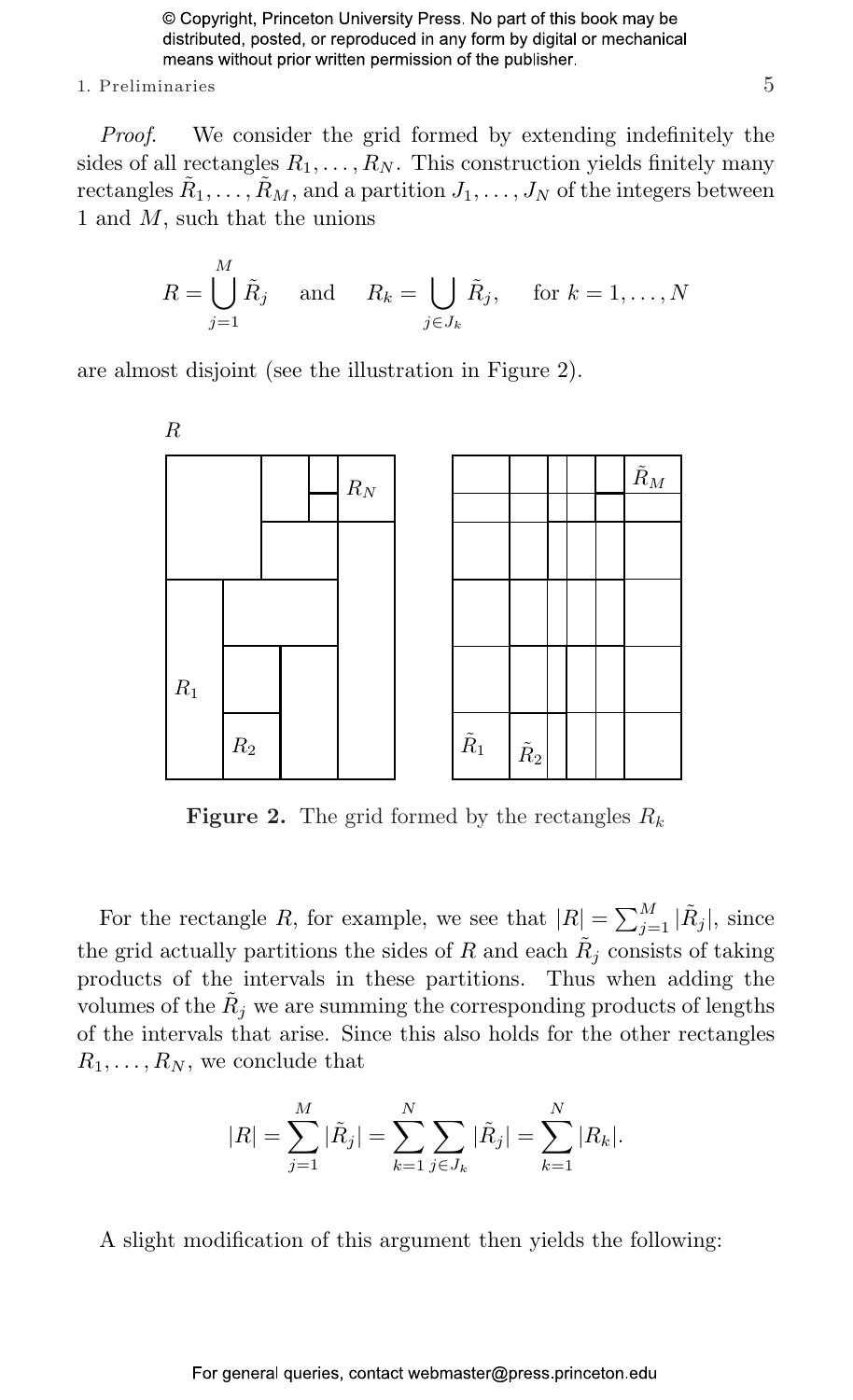6 Chapter 1. MEASURE THEORY

**Lemma 1.2** If  $R, R_1, \ldots, R_N$  are rectangles, and  $R \subset \bigcup_{k=1}^N R_k$  $\sum_{k=1}^N R_k$ , then

$$
|R| \leq \sum_{k=1}^{N} |R_k|.
$$

The main idea consists of taking the grid formed by extending all sides of the rectangles  $R, R_1, \ldots, R_N$ , and noting that the sets corresponding to the  $J_k$  (in the above proof) need not be disjoint any more.

We now proceed to give a description of the structure of open sets in terms of cubes. We begin with the case of R.

**Theorem 1.3** Every open subset  $\mathcal{O}$  of  $\mathbb{R}$  can be writen uniquely as a countable union of disjoint open intervals.

*Proof.* For each  $x \in \mathcal{O}$ , let  $I_x$  denote the largest open interval containing x and contained in  $\mathcal O$ . More precisely, since  $\mathcal O$  is open, x is contained in some small (non-trivial) interval, and therefore if

 $a_x = \inf\{a < x : (a, x) \subset \mathcal{O}\}\$ and  $b_x = \sup\{b > x : (x, b) \subset \mathcal{O}\}\$ 

we must have  $a_x < x < b_x$  (with possibly infinite values for  $a_x$  and  $b_x$ ). If we now let  $I_x = (a_x, b_x)$ , then by construction we have  $x \in I_x$  as well as  $I_x \subset \mathcal{O}$ . Hence

$$
\mathcal{O} = \bigcup_{x \in \mathcal{O}} I_x.
$$

Now suppose that two intervals  $I_x$  and  $I_y$  intersect. Then their union (which is also an open interval) is contained in  $\mathcal O$  and contains x. Since  $I_x$  is maximal, we must have  $(I_x \cup I_y) \subset I_x$ , and similarly  $(I_x \cup I_y) \subset I_y$ . This can happen only if  $I_x = I_y$ ; therefore, any two distinct intervals in the collection  $\mathcal{I} = \{I_x\}_{x \in \mathcal{O}}$  must be disjoint. The proof will be complete once we have shown that there are only countably many distinct intervals in the collection  $I$ . This, however, is easy to see, since every open interval  $I_x$  contains a rational number. Since different intervals are disjoint, they must contain distinct rationals, and therefore  $\mathcal I$  is countable, as desired.

Naturally, if  $\mathcal{O}$  is open and  $\mathcal{O} = \bigcup_{i=1}^{\infty}$  $\sum_{j=1}^{\infty} I_j$ , where the  $I_j$ 's are disjoint Traducturity, if  $\bigcirc$  is open and  $\bigcirc$  =  $\bigcirc_{j=1}^{S} I_j$ , where the  $I_j$  s are disjoint open intervals, the measure of  $\mathcal{O}$  ought to be  $\sum_{j=1}^{\infty} |I_j|$ . Since this representation is unique, we could take this as a definition of measure; we would then note that whenever  $\mathcal{O}_1$  and  $\mathcal{O}_2$  are open and disjoint, the measure of their union is the sum of their measures. Although this provides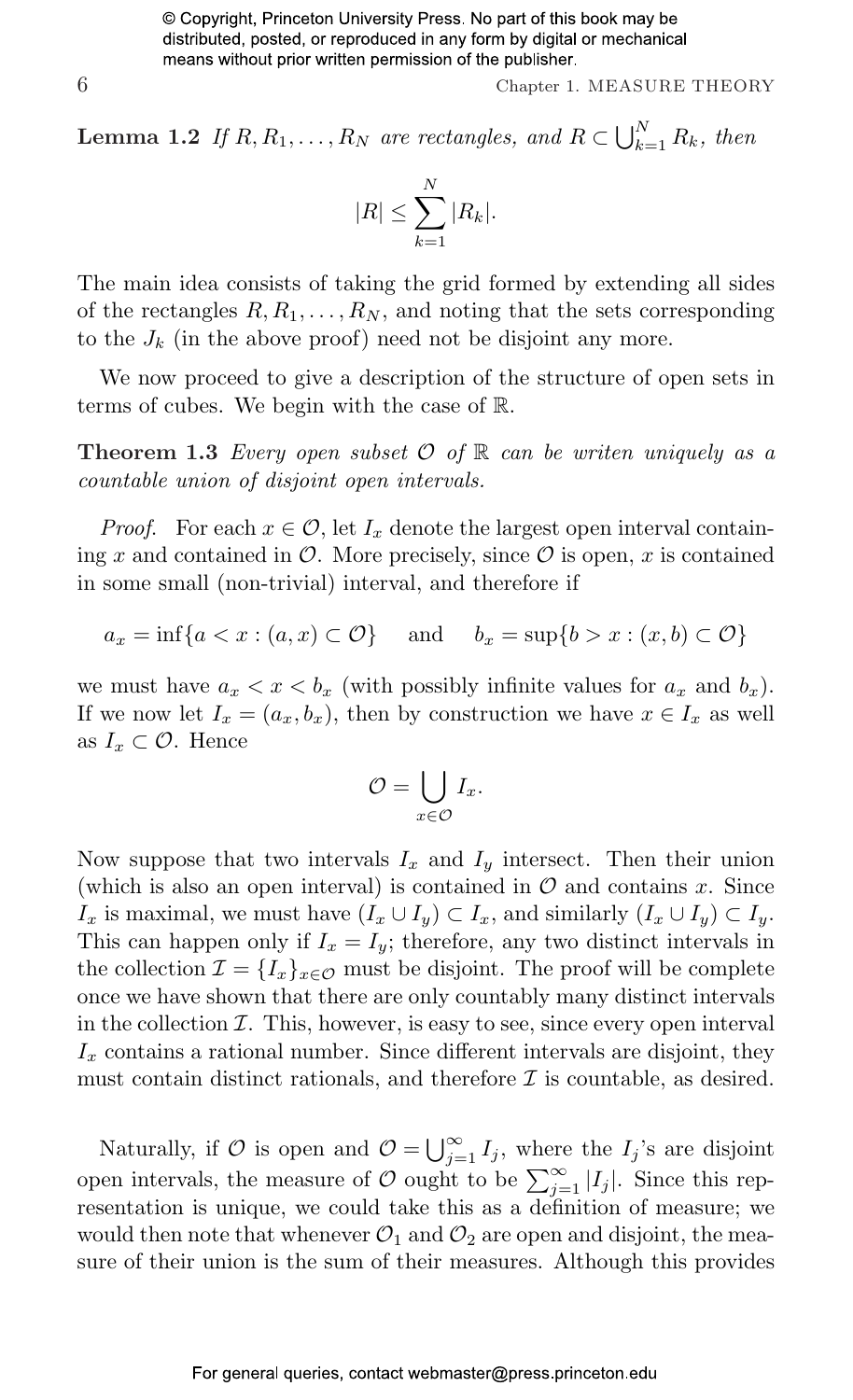#### 1. Preliminaries 7

a natural notion of measure for an open set, it is not immediately clear how to generalize it to other sets in R. Moreover, a similar approach in higher dimensions already encounters complications even when defining measures of open sets, since in this context the direct analogue of Theorem 1.3 is not valid (see Exercise 12). There is, however, a substitute result.

**Theorem 1.4** Every open subset  $\mathcal{O}$  of  $\mathbb{R}^d$ ,  $d \geq 1$ , can be written as a countable union of almost disjoint closed cubes.

*Proof.* We must construct a countable collection  $Q$  of closed cubes whose interiors are disjoint, and so that  $\mathcal{O} = \bigcup_{Q \in \mathcal{Q}} Q$ .

As a first step, consider the grid in  $\mathbb{R}^d$  formed by taking all closed cubes of side length 1 whose vertices have integer coordinates. In other words, we consider the natural grid of lines parallel to the axes, that is, the grid generated by the lattice  $\mathbb{Z}^d$ . We shall also use the grids formed by cubes of side length  $2^{-N}$  obtained by successively bisecting the original grid.

We either accept or reject cubes in the initial grid as part of  $Q$  according to the following rule: if  $Q$  is entirely contained in  $\mathcal O$  then we accept Q; if Q intersects both  $\mathcal O$  and  $\mathcal O^c$  then we tentatively accept it; and if Q is entirely contained in  $\mathcal{O}^c$  then we reject it.

As a second step, we bisect the tentatively accepted cubes into  $2^d$  cubes with side length  $1/2$ . We then repeat our procedure, by accepting the smaller cubes if they are completely contained in  $\mathcal{O}$ , tentatively accepting them if they intersect both  $\mathcal{O}$  and  $\mathcal{O}^c$ , and rejecting them if they are contained in  $\mathcal{O}^c$ . Figure 3 illustrates these steps for an open set in  $\mathbb{R}^2$ .



**Figure 3.** Decomposition of  $\mathcal{O}$  into almost disjoint cubes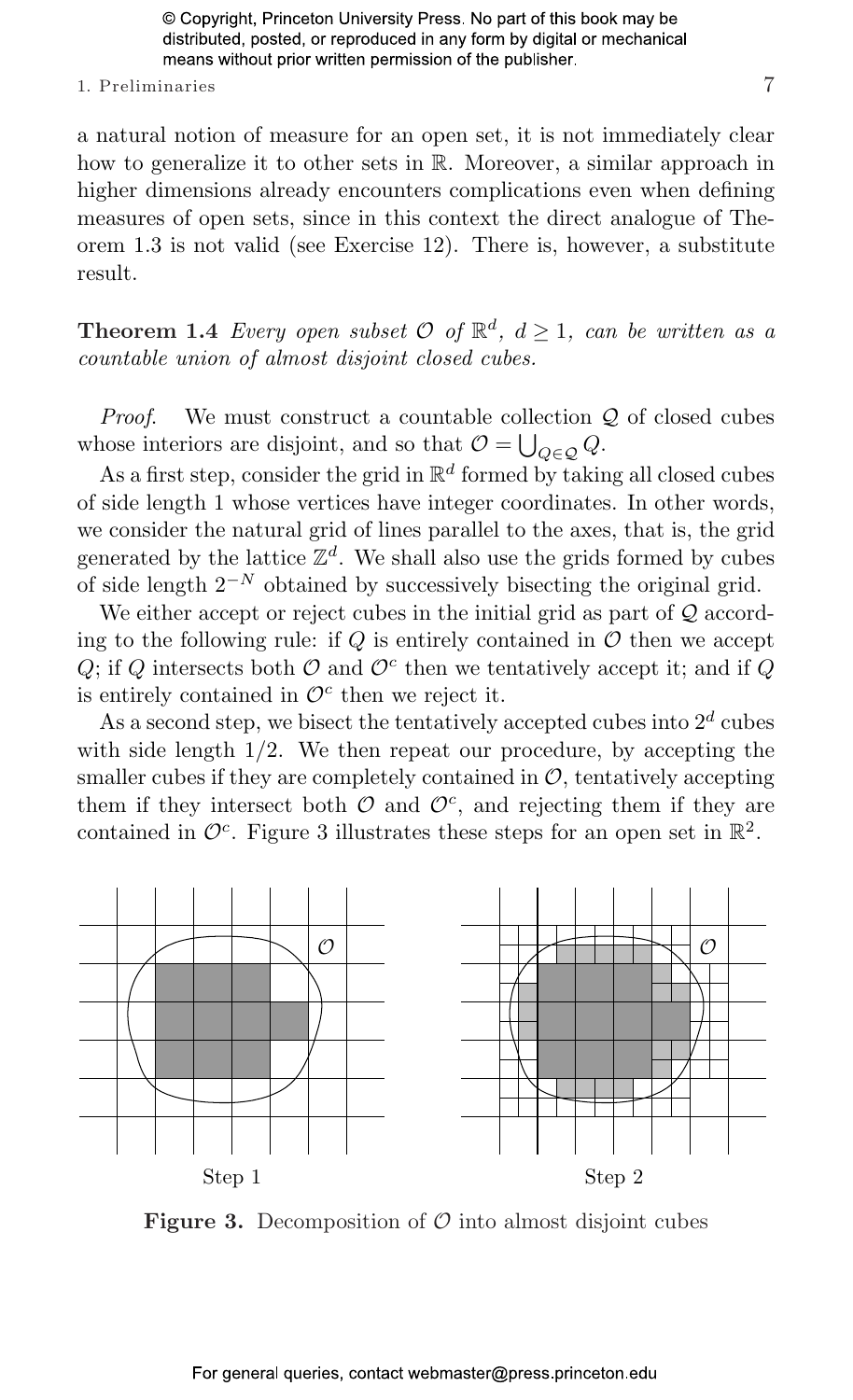8 Chapter 1. MEASURE THEORY

This procedure is then repeated indefinitely, and (by construction) the resulting collection  $Q$  of all accepted cubes is countable and consists of almost disjoint cubes. To see why their union is all of  $O$ , we note that given  $x \in \mathcal{O}$  there exists a cube of side length  $2^{-N}$  (obtained from successive bisections of the original grid) that contains  $x$  and that is entirely contained in  $\mathcal{O}$ . Either this cube has been accepted, or it is contained in a cube that has been previously accepted. This shows that the union of all cubes in  $\mathcal Q$  covers  $\mathcal O$ .

Once again, if  $\mathcal{O} = \bigcup_{i=1}^{\infty}$  $\sum_{j=1}^{\infty} R_j$  where the rectangles  $R_j$  are almost disbind again, if  $O = \bigcup_{j=1}^{n} R_j$  where the rectangles  $R_j$  are almost disjoint, it is reasonable to assign to O the measure  $\sum_{j=1}^{\infty} |R_j|$ . This is natural since the volume of the boundary of each rectangle should be 0, and the overlap of the rectangles should not contribute to the volume of  $\mathcal O$ . We note, however, that the above decomposition into cubes is not unique, and it is not immediate that the sum is independent of this decomposition. So in  $\mathbb{R}^d$ , with  $d \geq 2$ , the notion of volume or area, even for open sets, is more subtle.

The general theory developed in the next section actually yields a notion of volume that is consistent with the decompositions of open sets of the previous two theorems, and applies to all dimensions. Before we come to that, we discuss an important example in R.

#### The Cantor set

The Cantor set plays a prominent role in set theory and in analysis in general. It and its variants provide a rich source of enlightening examples.

We begin with the closed unit interval  $C_0 = [0, 1]$  and let  $C_1$  denote the set obtained from deleting the middle third open interval from  $[0, 1]$ , that is,

$$
C_1 = [0, 1/3] \cup [2/3, 1].
$$

Next, we repeat this procedure for each sub-interval of  $C_1$ ; that is, we delete the middle third open interval. At the second stage we get

$$
C_2 = [0, 1/9] \cup [2/9, 1/3] \cup [2/3, 7/9] \cup [8/9, 1].
$$

We repeat this process for each sub-interval of  $C_2$ , and so on (Figure 4).

This procedure yields a sequence  $C_k$ ,  $k = 0, 1, 2, \ldots$  of compact sets with

$$
C_0 \supset C_1 \supset C_2 \supset \cdots \supset C_k \supset C_{k+1} \supset \cdots.
$$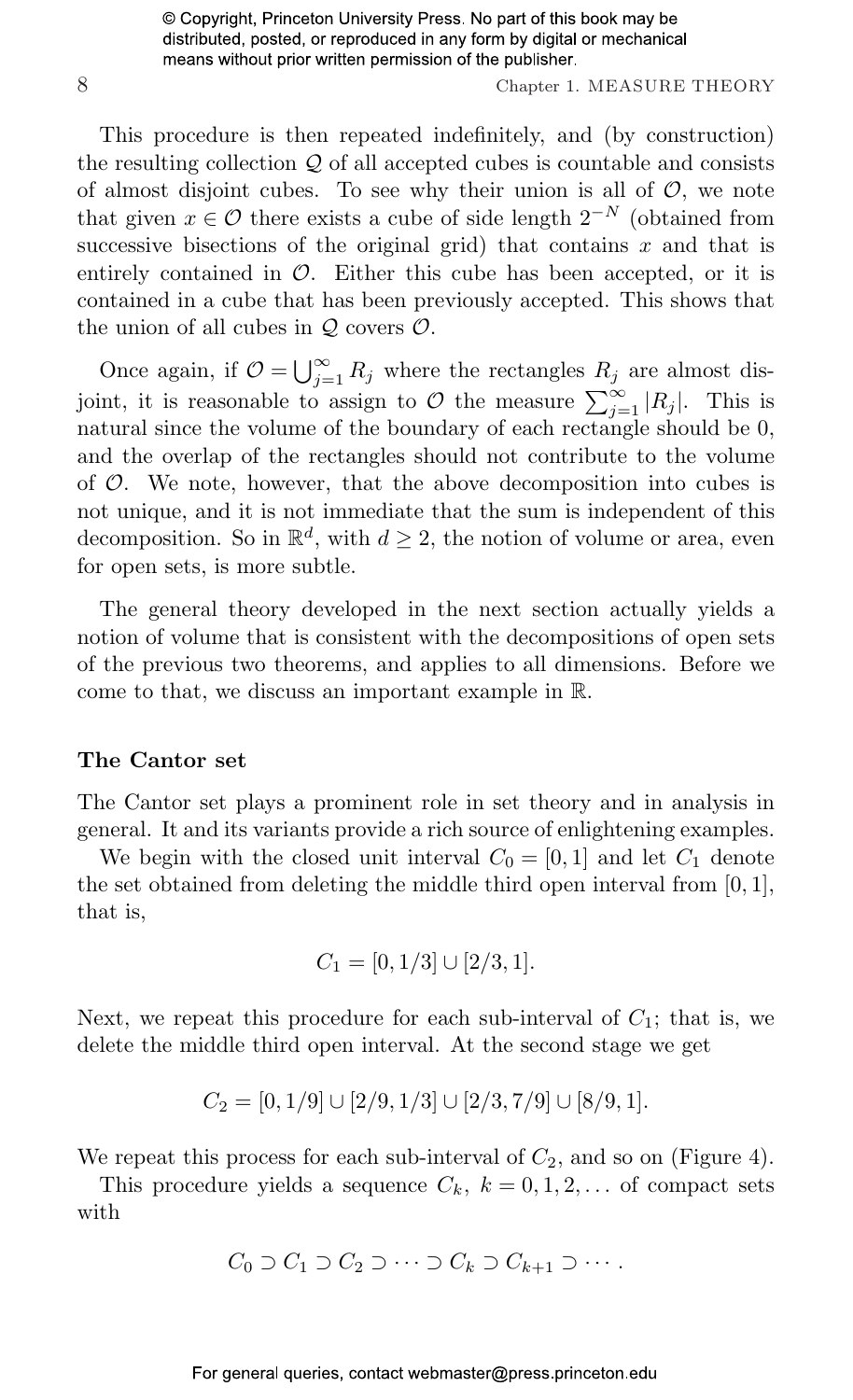1. Preliminaries 9



Figure 4. Construction of the Cantor set

The **Cantor set** C is by definition the intersection of all  $C_k$ 's:

$$
\mathcal{C} = \bigcap_{k=0}^{\infty} C_k.
$$

The set C is not empty, since all end-points of the intervals in  $C_k$  (all k) belong to  $\mathcal{C}$ .

Despite its simple construction, the Cantor set enjoys many interesting topological and analytical properties. For instance,  $\mathcal C$  is closed and bounded, hence compact. Also,  $\mathcal C$  is totally disconnected: given any  $x, y \in \mathcal{C}$  there exists  $z \notin \mathcal{C}$  that lies between x and y. Finally,  $\mathcal{C}$  is perfect: it has no isolated points (Exercise 1).

Next, we turn our attention to the question of determining the "size" of  $\mathcal C$ . This is a delicate problem, one that may be approached from different angles depending on the notion of size we adopt. For instance, in terms of cardinality the Cantor set is rather large: it is not countable. Since it can be mapped to the interval  $[0, 1]$ , the Cantor set has the cardinality of the continuum (Exercise 2).

However, from the point of view of "length" the size of  $\mathcal C$  is small. Roughly speaking, the Cantor set has length zero, and this follows from the following intuitive argument: the set  $\mathcal C$  is covered by sets  $C_k$  whose lengths go to zero. Indeed,  $C_k$  is a disjoint union of  $2^k$  intervals of length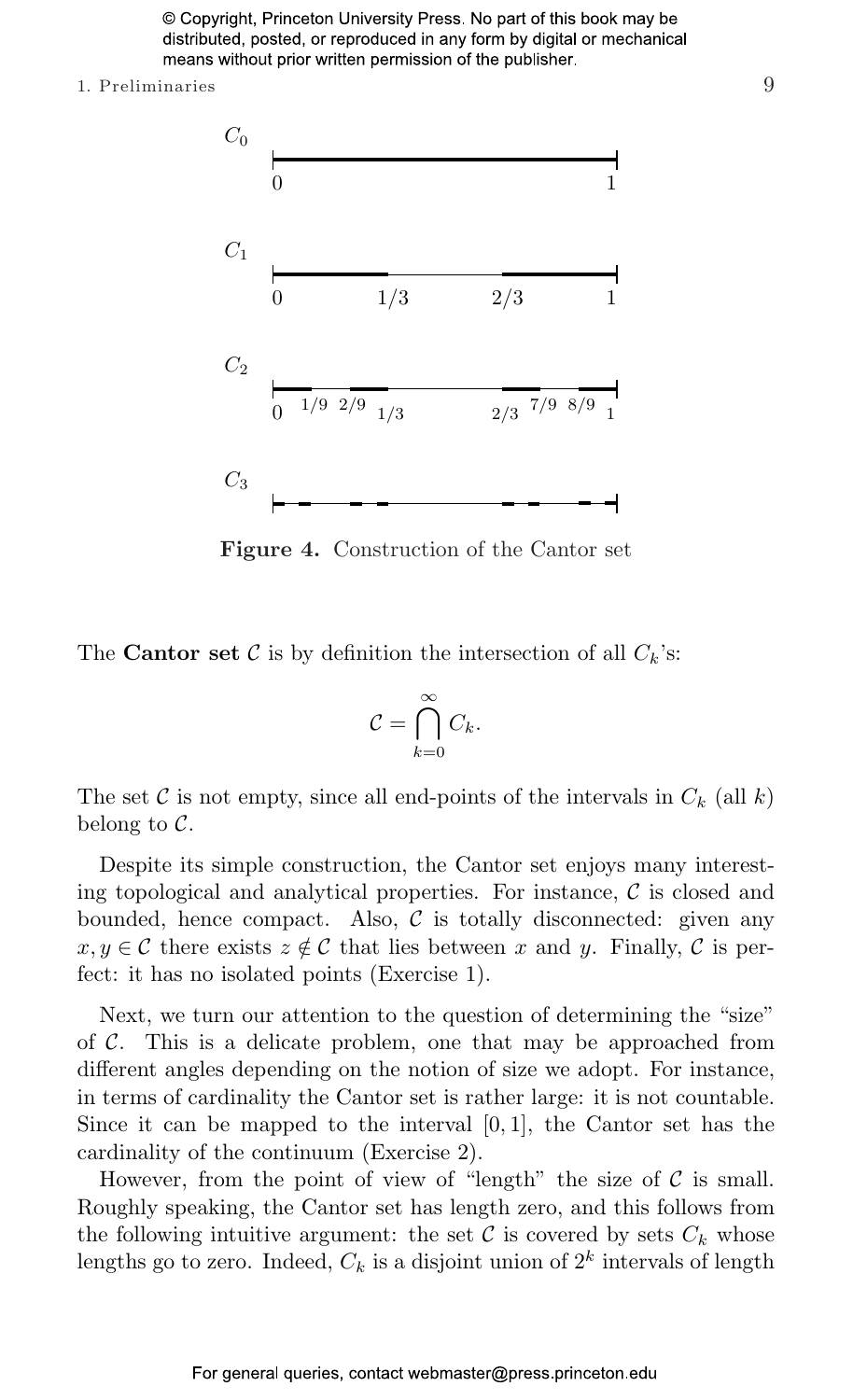10 Chapter 1. MEASURE THEORY

 $3^{-k}$ , making the total length of  $C_k$  equal to  $(2/3)^k$ . But  $\mathcal{C} \subset C_k$  for all k, and  $(2/3)^k \rightarrow 0$  as k tends to infinity. We shall define a notion of measure and make this argument precise in the next section.

#### [2 The exterior measure](#page--1-9)

The notion of exterior measure is the first of two important concepts needed to develop a theory of measure. We begin with the definition and basic properties of exterior measure. Loosely speaking, the exterior measure  $m_*$  assigns to *any* subset of  $\mathbb{R}^d$  a first notion of size; various examples show that this notion coincides with our earlier intuition. However, the exterior measure lacks the desirable property of additivity when taking the union of disjoint sets. We remedy this problem in the next section, where we discuss in detail the other key concept of measure theory, the notion of measurable sets.

The exterior measure, as the name indicates, attempts to describe the volume of a set  $E$  by approximating it from the outside. The set  $E$  is covered by cubes, and if the covering gets finer, with fewer cubes overlapping, the volume of  $E$  should be close to the sum of the volumes of the cubes.

The precise definition is as follows: if E is any subset of  $\mathbb{R}^d$ , the exterior measure<sup>1</sup> of E is

(1) 
$$
m_*(E) = \inf \sum_{j=1}^{\infty} |Q_j|,
$$

where the infimum is taken over all countable coverings  $E \subset \bigcup_{i=1}^{\infty}$  $\sum_{j=1}^{\infty} Q_j$  by closed cubes. The exterior measure is always non-negative but could be infinite, so that in general we have  $0 \leq m_*(E) \leq \infty$ , and therefore takes values in the extended positive numbers.

We make some preliminary remarks about the definition of the exterior measure given by (1).

(i) It is important to note that it would not suffice to allow finite sums in the definition of  $m_*(E)$ . The quantity that would be obtained if one considered only coverings of  $E$  by finite unions of cubes is in general larger than  $m_*(E)$ . (See Exercise 14.)

(ii) One can, however, replace the coverings by cubes, with coverings by rectangles; or with coverings by balls. That the former alternative

<sup>&</sup>lt;sup>1</sup>Some authors use the term **outer measure** instead of exterior measure.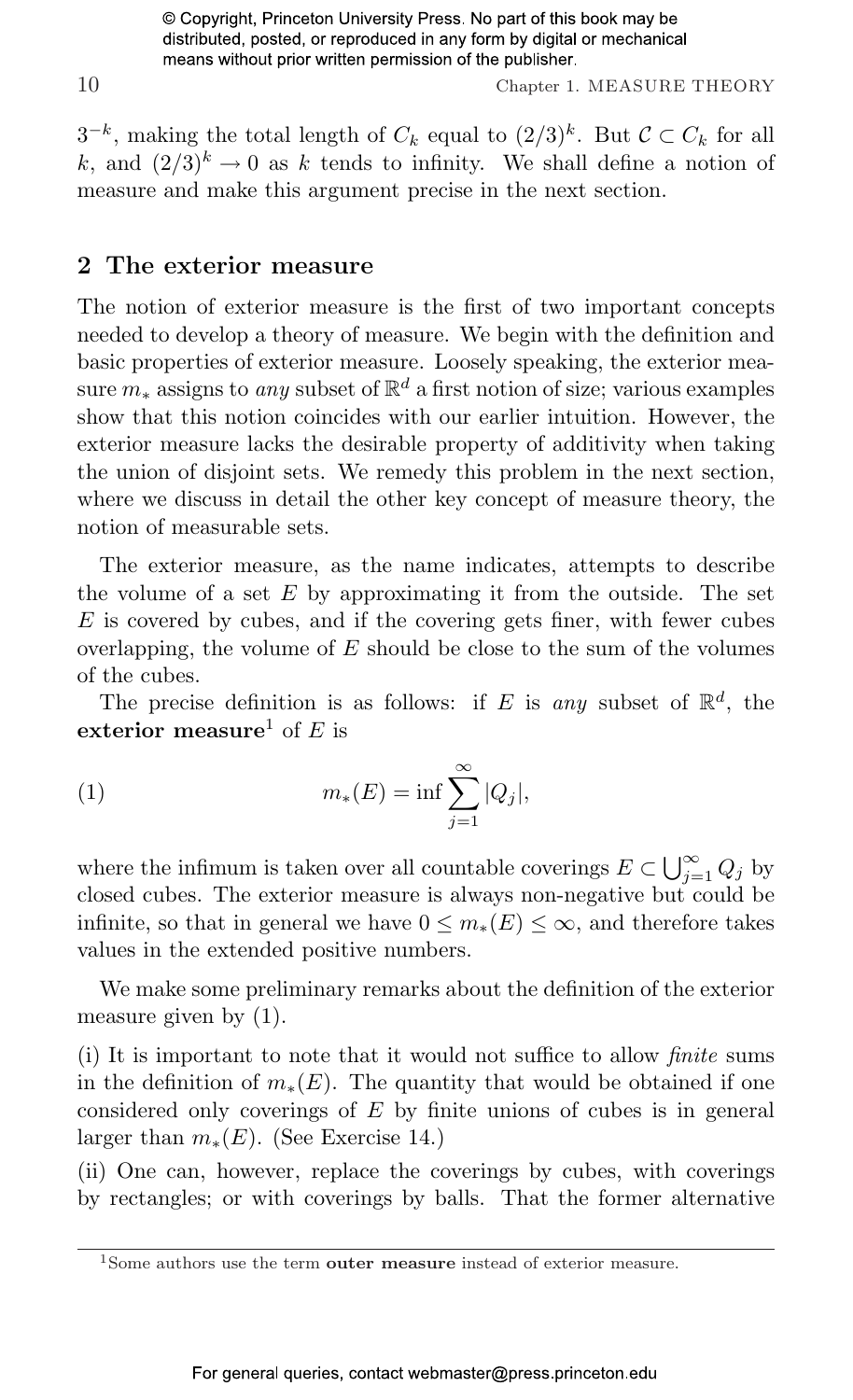#### 2. The exterior measure 11

yields the same exterior measure is quite direct. (See Exercise 15.) The equivalence with the latter is more subtle. (See Exercise 26 in Chapter 3.)

We begin our investigation of this new notion by providing examples of sets whose exterior measures can be calculated, and we check that the latter matches our intuitive idea of volume (length in one dimension, area in two dimensions, etc.)

Example 1. The exterior measure of a point is zero. This is clear once we observe that a point is a cube with volume zero, and which covers itself. Of course the exterior measure of the empty set is also zero.

Example 2. The exterior measure of a closed cube is equal to its volume. Indeed, suppose Q is a closed cube in  $\mathbb{R}^d$ . Since Q covers itself, we must have  $m_*(Q) \leq |Q|$ . Therefore, it suffices to prove the reverse inequality.

We  $m_*(Q) \leq |Q|$ . Therefore, it suffices to pro<br>We consider an arbitrary covering  $Q \subset \bigcup_{\alpha=1}^{\infty}$  $\sum_{j=1}^{\infty} Q_j$  by cubes, and note that it suffices to prove that

$$
(2) \t |Q| \leq \sum_{j=1}^{\infty} |Q_j|.
$$

For a fixed  $\epsilon > 0$  we choose for each j an open cube  $S_i$  which contains  $Q_i$ , For a fixed  $\epsilon > 0$  we choose for each *f* an open cube  $S_j$  which contains  $Q_j$ ,<br>and such that  $|S_j| \leq (1 + \epsilon)|Q_j|$ . From the open covering  $\bigcup_{j=1}^{\infty} S_j$  of the compact set  $Q$ , we may select a finite subcovering which, after possibly renumbering the rectangles, we may write as  $Q \subset \bigcup_{j=1}^{N} S_j$ . Taking the closure of the cubes  $S_i$ , we may apply Lemma 1.2 to conclude that  $|Q| \leq$  $\sum_{N}$  $\sum_{j=1}^{N} |S_j|$ . Consequently,

$$
|Q| \le (1+\epsilon) \sum_{j=1}^{N} |Q_j| \le (1+\epsilon) \sum_{j=1}^{\infty} |Q_j|.
$$

Since  $\epsilon$  is arbitrary, we find that the inequality (2) holds; thus  $|Q| \leq$  $m_*(Q)$ , as desired.

EXAMPLE 3. If Q is an open cube, the result  $m_*(Q) = |Q|$  still holds. Since Q is covered by its closure  $\overline{Q}$ , and  $|\overline{Q}| = |Q|$ , we immediately see that  $m_*(Q) \leq |Q|$ . To prove the reverse inequality, we note that if  $Q_0$  is a closed cube contained in Q, then  $m_*(Q_0) \leq m_*(Q)$ , since any covering of Q by a countable number of closed cubes is also a covering of  $Q_0$  (see Observation 1 below). Hence  $|Q_0| \leq m_*(Q)$ , and since we can choose  $Q_0$ with a volume as close as we wish to |Q|, we must have  $|Q| \leq m_*(Q)$ .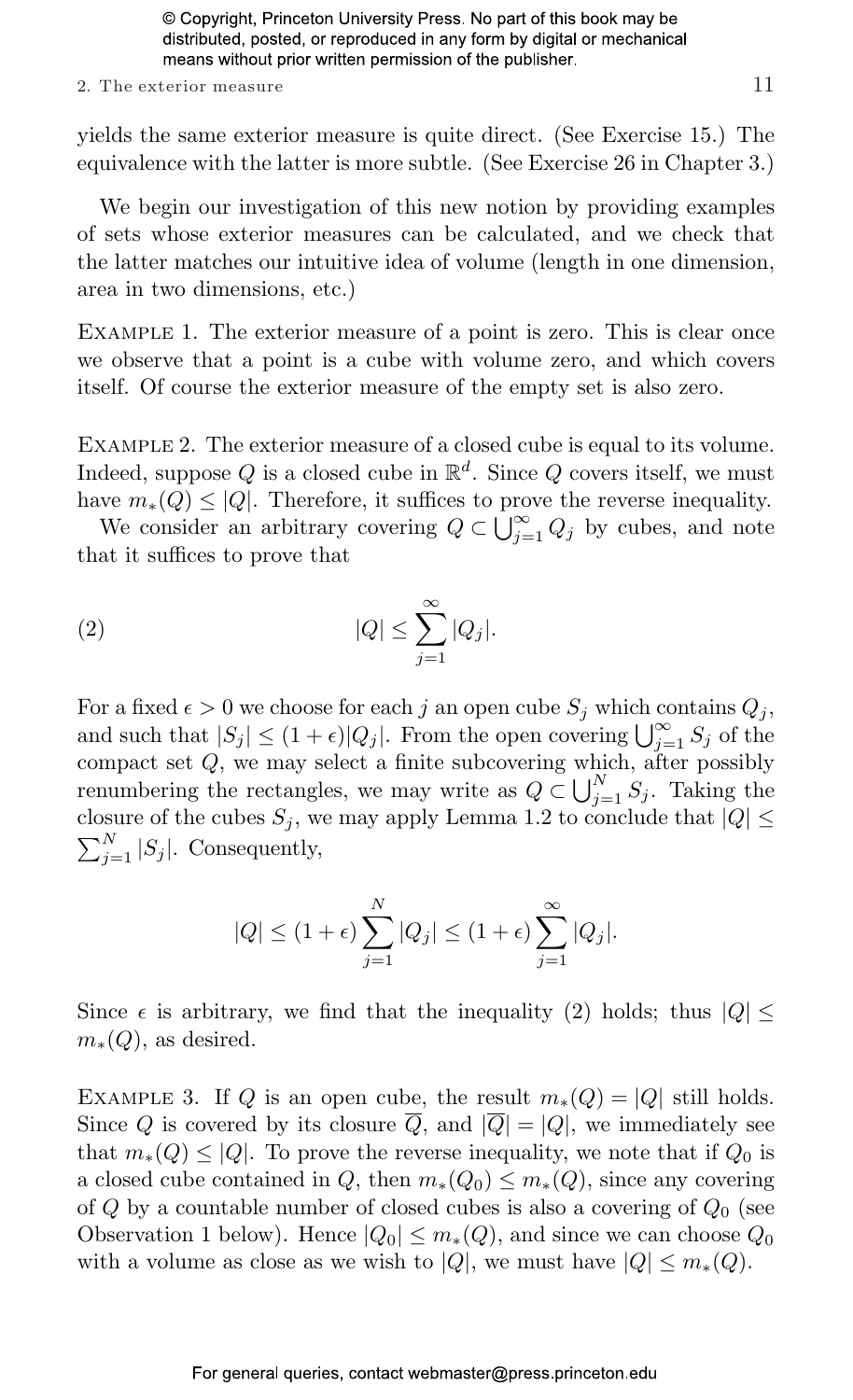12 Chapter 1. MEASURE THEORY

EXAMPLE 4. The exterior measure of a rectangle  $R$  is equal to its volume. Indeed, arguing as in Example 2, we see that  $|R| \leq m_*(R)$ . To obtain the reverse inequality, consider a grid in  $\mathbb{R}^d$  formed by cubes of side length  $1/k$ . Then, if Q consists of the (finite) collection of all cubes entirely contained in R, and  $Q'$  the (finite) collection of all cubes that intersect the complement of R, we first note that  $R \subset \bigcup_{Q \in (Q \cup Q')} Q$ . Also, a simple argument yields

$$
\sum_{Q \in \mathcal{Q}} |Q| \le |R|.
$$

Moreover, there are  $O(k^{d-1})$  cubes<sup>2</sup> in  $\mathcal{Q}'$ , and these cubes have volume wherever, there are  $O(\kappa^{2})$  cubes in  $Q$ <br> $k^{-d}$ , so that  $\sum_{Q \in Q'} |Q| = O(1/k)$ . Hence

$$
\sum_{Q \in (Q \cup Q')} |Q| \le |R| + O(1/k),
$$

and letting k tend to infinity yields  $m_*(R) \leq |R|$ , as desired.

EXAMPLE 5. The exterior measure of  $\mathbb{R}^d$  is infinite. This follows from the fact that any covering of  $\mathbb{R}^d$  is also a covering of any cube  $Q \subset \mathbb{R}^d$ , hence  $|Q| \leq m_*(\mathbb{R}^d)$ . Since Q can have arbitrarily large volume, we must have  $m_*(\mathbb{R}^d) = \infty$ .

EXAMPLE 6. The Cantor set  $\mathcal C$  has exterior measure 0. From the construction of C, we know that  $\mathcal{C} \subset C_k$ , where each  $C_k$  is a disjoint union of  $2^k$  closed intervals, each of length  $3^{-k}$ . Consequently,  $m_*(\mathcal{C}) \leq (2/3)^k$ for all k, hence  $m_*(\mathcal{C})=0$ .

#### Properties of the exterior measure

The previous examples and comments provide some intuition underlying the definition of exterior measure. Here, we turn to the further study of  $m<sub>*</sub>$  and prove five properties of exterior measure that are needed in what follows.

First, we record the following remark that is immediate from the definition of  $m_*$ :

<sup>&</sup>lt;sup>2</sup>We remind the reader of the notation  $f(x) = O(g(x))$ , which means that  $|f(x)| \le$  $C|g(x)|$  for some constant C and all x in a given range. In this particular example, there are fewer than  $Ck^{d-1}$  cubes in question, as  $k \to \infty$ .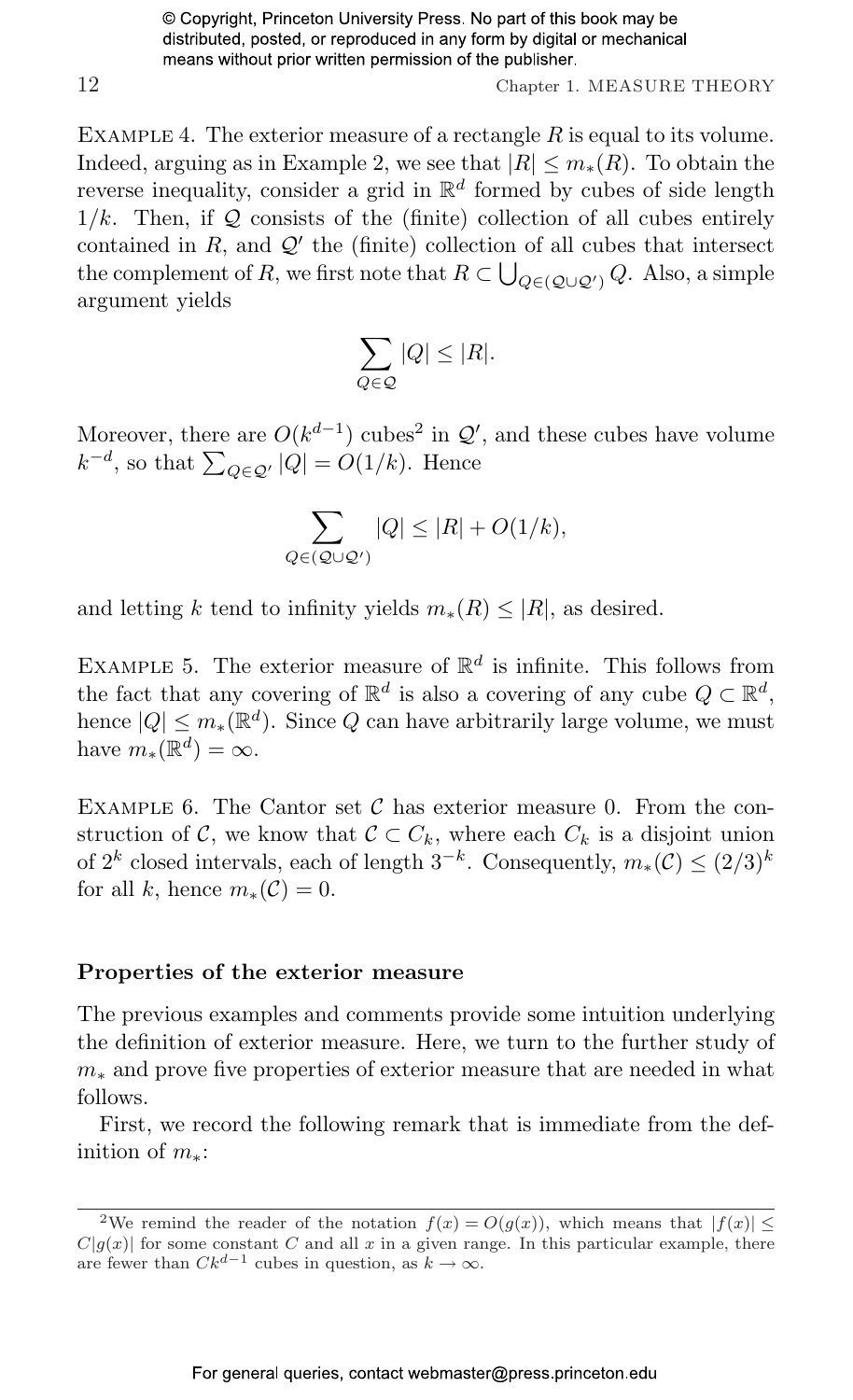- 2. The exterior measure  $13$ 
	- For every  $\epsilon > 0$ , there exists a covering  $E \subset \bigcup_{i=1}^{\infty}$  $\sum\limits_{j=1}^{\infty} Q_j$  with

$$
\sum_{j=1}^{\infty} m_*(Q_j) \le m_*(E) + \epsilon.
$$

The relevant properties of exterior measure are listed in a series of observations.

### Observation 1 (Monotonicity) If  $E_1 \subset E_2$ , then  $m_*(E_1) \leq m_*(E_2)$ .

This follows once we observe that any covering of  $E_2$  by a countable collection of cubes is also a covering of  $E_1$ .

In particular, monotonicity implies that every bounded subset of  $\mathbb{R}^d$ has finite exterior measure.

Observation 2 (Countable sub-additivity) If  $E = \bigcup_{i=1}^{\infty}$ tion 2 (Countable sub-additivity) If  $E = \bigcup_{j=1}^{\infty} E_j$ , then  $m_*(E) \le \sum_{j=1}^{\infty} m_*(E_j).$ 

First, we may assume that each  $m_*(E_i) < \infty$ , for otherwise the inequality clearly holds. For any  $\epsilon > 0$ , the definition of the exterior meaequality clearly holds. For any  $\epsilon > 0$ , the same yields for each j a covering  $E_j \subset \bigcup_{k=1}^{\infty}$  $\sum_{k=1}^{\infty} Q_{k,j}$  by closed cubes with

$$
\sum_{k=1}^{\infty} |Q_{k,j}| \le m_*(E_j) + \frac{\epsilon}{2^j}.
$$

Then,  $E \subset \bigcup_{i=1}^{\infty}$  $\sum_{j,k=1}^{\infty} Q_{k,j}$  is a covering of E by closed cubes, and therefore

$$
m_*(E) \le \sum_{j,k} |Q_{k,j}| = \sum_{j=1}^{\infty} \sum_{k=1}^{\infty} |Q_{k,j}|
$$
  

$$
\le \sum_{j=1}^{\infty} \left( m_*(E_j) + \frac{\epsilon}{2^j} \right)
$$
  

$$
= \sum_{j=1}^{\infty} m_*(E_j) + \epsilon.
$$

Since this holds true for every  $\epsilon > 0$ , the second observation is proved.

Observation 3 If  $E \subset \mathbb{R}^d$ , then  $m_*(E) = \inf m_*(\mathcal{O})$ , where the infimum is taken over all open sets  $\mathcal O$  containing  $E$ .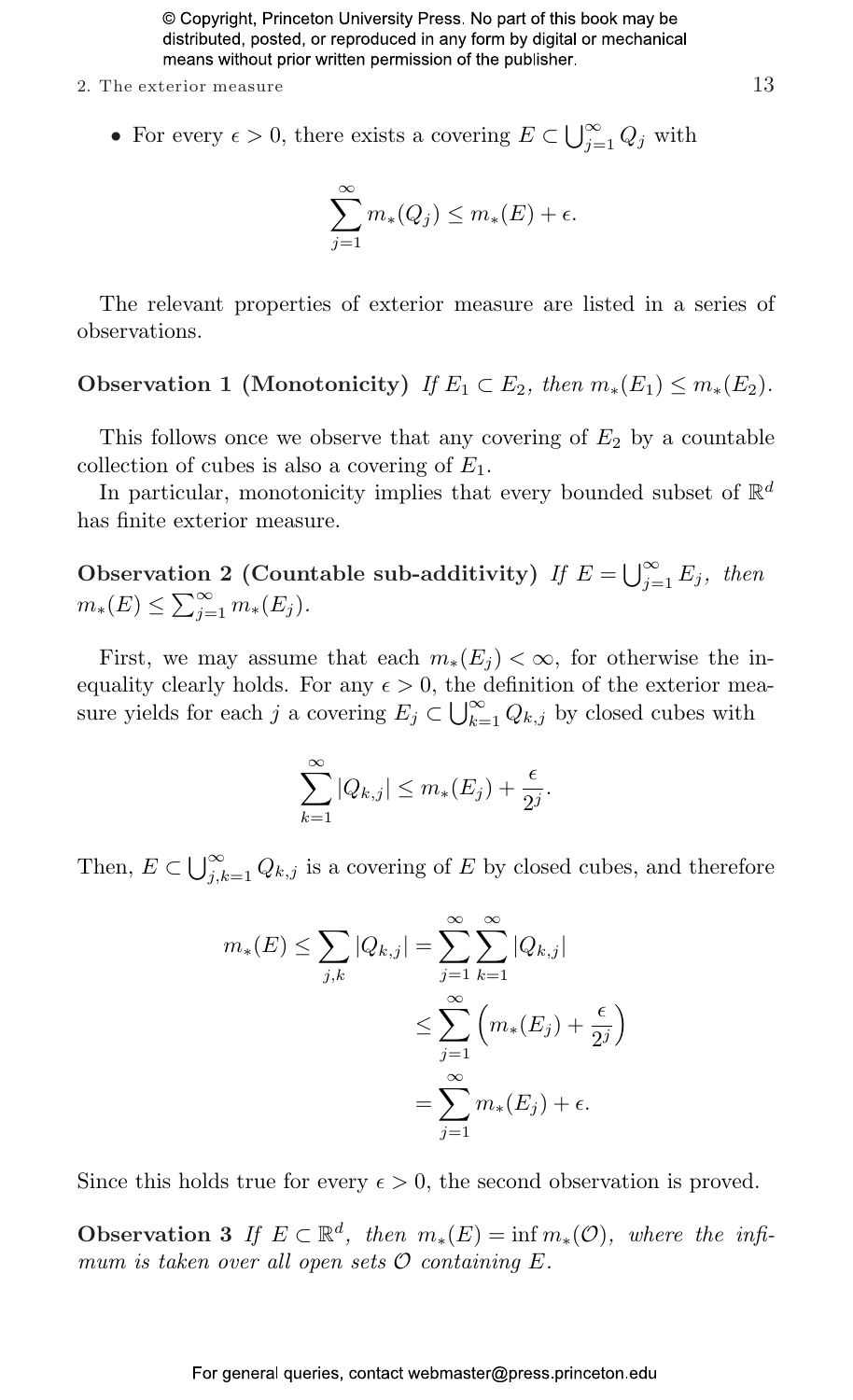14 Chapter 1. MEASURE THEORY

By monotonicity, it is clear that the inequality  $m_*(E) \leq \inf m_*(\mathcal{O})$ holds. For the reverse inequality, let  $\epsilon > 0$  and choose cubes  $Q_j$  such that  $E \subseteq \Box^{\infty}$ that  $E \subset \bigcup_{j=1}^{\infty} Q_j$ , with

$$
\sum_{j=1}^{\infty} |Q_j| \le m_*(E) + \frac{\epsilon}{2}.
$$

Let  $Q_j^0$  denote an open cube containing  $Q_j$ , and such that  $|Q_j^0| \leq |Q_j| +$ Let  $Q_j^z$  denote an open cube containing  $Q_j$ , and such that  $\epsilon/2^{j+1}$ . Then  $\mathcal{O} = \bigcup_{j=1}^{\infty} Q_j^0$  is open, and by Observation 2

$$
m_*(\mathcal{O}) \le \sum_{j=1}^{\infty} m_*(Q_j^0) = \sum_{j=1}^{\infty} |Q_j^0|
$$
  

$$
\le \sum_{j=1}^{\infty} \left( |Q_j| + \frac{\epsilon}{2^{j+1}} \right)
$$
  

$$
\le \sum_{j=1}^{\infty} |Q_j| + \frac{\epsilon}{2}
$$
  

$$
\le m_*(E) + \epsilon.
$$

Hence inf  $m_*(\mathcal{O}) \leq m_*(E)$ , as was to be shown.

Observation 4 If  $E = E_1 \cup E_2$ , and  $d(E_1, E_2) > 0$ , then

$$
m_*(E) = m_*(E_1) + m_*(E_2).
$$

By Observation 2, we already know that  $m_*(E) \leq m_*(E_1) + m_*(E_2)$ , so it suffices to prove the reverse inequality. To this end, we first select  $\delta$ such that  $d(E_1, E_2) > \delta > 0$ . Next, we choose a covering  $E \subset \bigcup_{j=1}^{\infty} Q_j$  by closed cubes, with  $\sum_{j=1}^{\infty} |Q_j| \leq m_*(E) + \epsilon$ . We may, after subdividing the cubes  $Q_j$ , assume that each  $Q_j$  has a diameter less than  $\delta$ . In this case, each  $Q_i$  can intersect at most one of the two sets  $E_1$  or  $E_2$ . If we denote by  $J_1$  and  $J_2$  the sets of those indices j for which  $Q_i$  intersects  $E_1$  and  $E_2$ , respectively, then  $J_1 \cap J_2$  is empty, and we have

$$
E_1 \subset \bigcup_{j \in J_1}^{\infty} Q_j \quad \text{ as well as } \quad E_2 \subset \bigcup_{j \in J_2}^{\infty} Q_j.
$$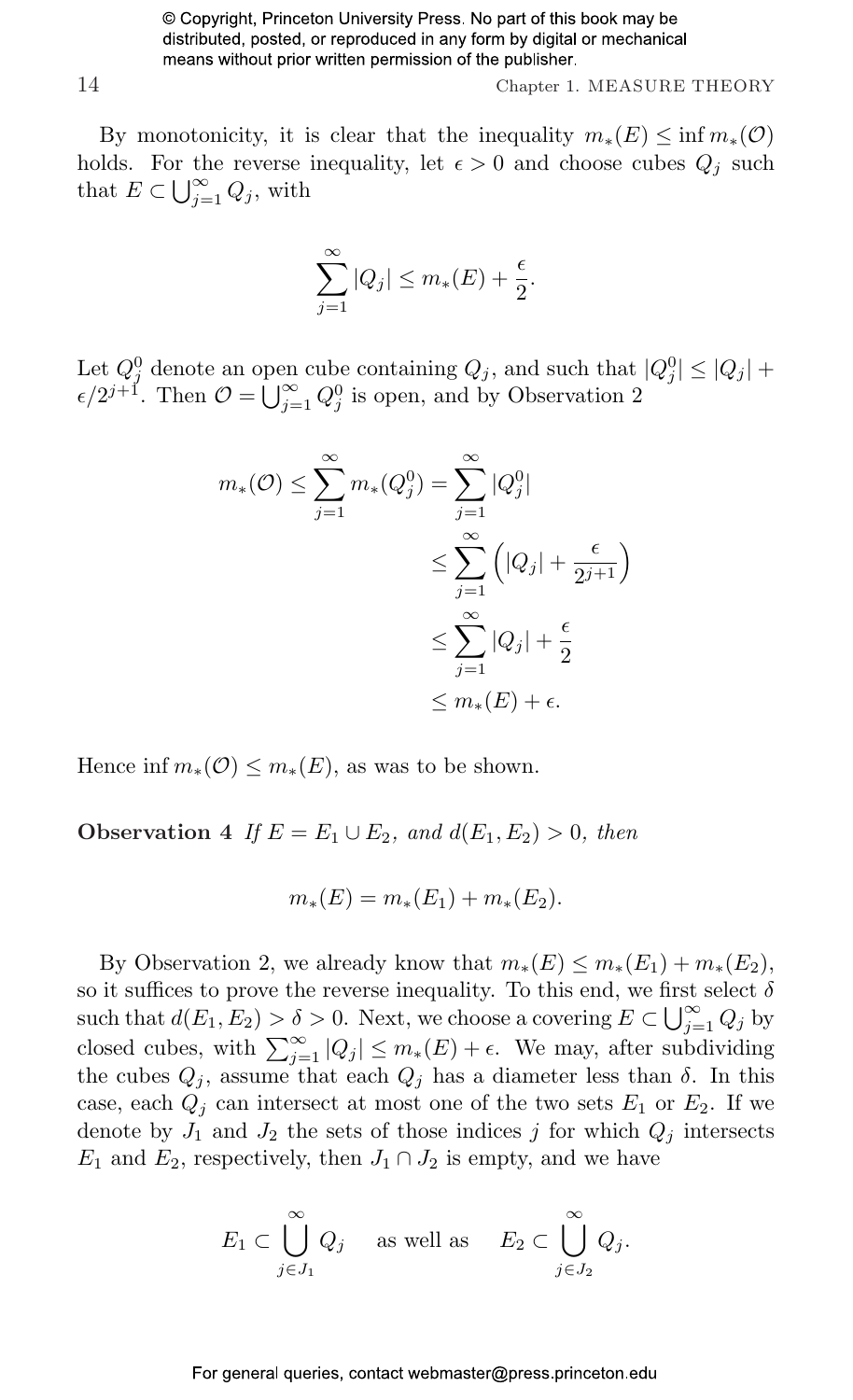2. The exterior measure  $15$ 

Therefore,

$$
m_*(E_1) + m_*(E_2) \le \sum_{j \in J_1} |Q_j| + \sum_{j \in J_2} |Q_j|
$$
  

$$
\le \sum_{j=1}^{\infty} |Q_j|
$$
  

$$
\le m_*(E) + \epsilon.
$$

Since  $\epsilon$  is arbitrary, the proof of Observation 4 is complete.

**Observation 5** If a set E is the countable union of almost disjoint cubes  $\text{Observe}$ <br> $E = \bigcup_{i=1}^{\infty}$  $\sum_{j=1}^{\infty} Q_j$ , then

$$
m_*(E) = \sum_{j=1}^{\infty} |Q_j|.
$$

Let  $\tilde{Q}_j$  denote a cube strictly contained in  $Q_j$  such that  $|Q_j| \leq |\tilde{Q}_j| +$  $\epsilon/2^j$ , where  $\epsilon$  is arbitrary but fixed. Then, for every N, the cubes  $\tilde{Q}_1, \tilde{Q}_2, \ldots, \tilde{Q}_N$  are disjoint, hence at a finite distance from one another, and repeated applications of Observation 4 imply

$$
m_*\left(\bigcup_{j=1}^N \tilde{Q}_j\right) = \sum_{j=1}^N |\tilde{Q}_j| \ge \sum_{j=1}^N \left(|Q_j| - \epsilon/2^j\right).
$$

Since  $\bigcup_{j=1}^{N} \tilde{Q}_j \subset E$ , we conclude that for every integer N,

$$
m_*(E) \ge \sum_{j=1}^N |Q_j| - \epsilon.
$$

In the limit as N tends to infinity we deduce  $\sum_{j=1}^{\infty} |Q_j| \le m_*(E) + \epsilon$  for every  $\epsilon > 0$ , hence  $\sum_{j=1}^{\infty} |Q_j| \le m_*(E)$ . Therefore, combined with Observation 2, our result proves that we have equality.

This last property shows that if a set can be decomposed into almost disjoint cubes, its exterior measure equals the sum of the volumes of the cubes. In particular, by Theorem 1.4 we see that the exterior measure of an open set equals the sum of the volumes of the cubes in a decomposition, and this coincides with our initial guess. Moreover, this also yields a proof that the sum is independent of the decomposition.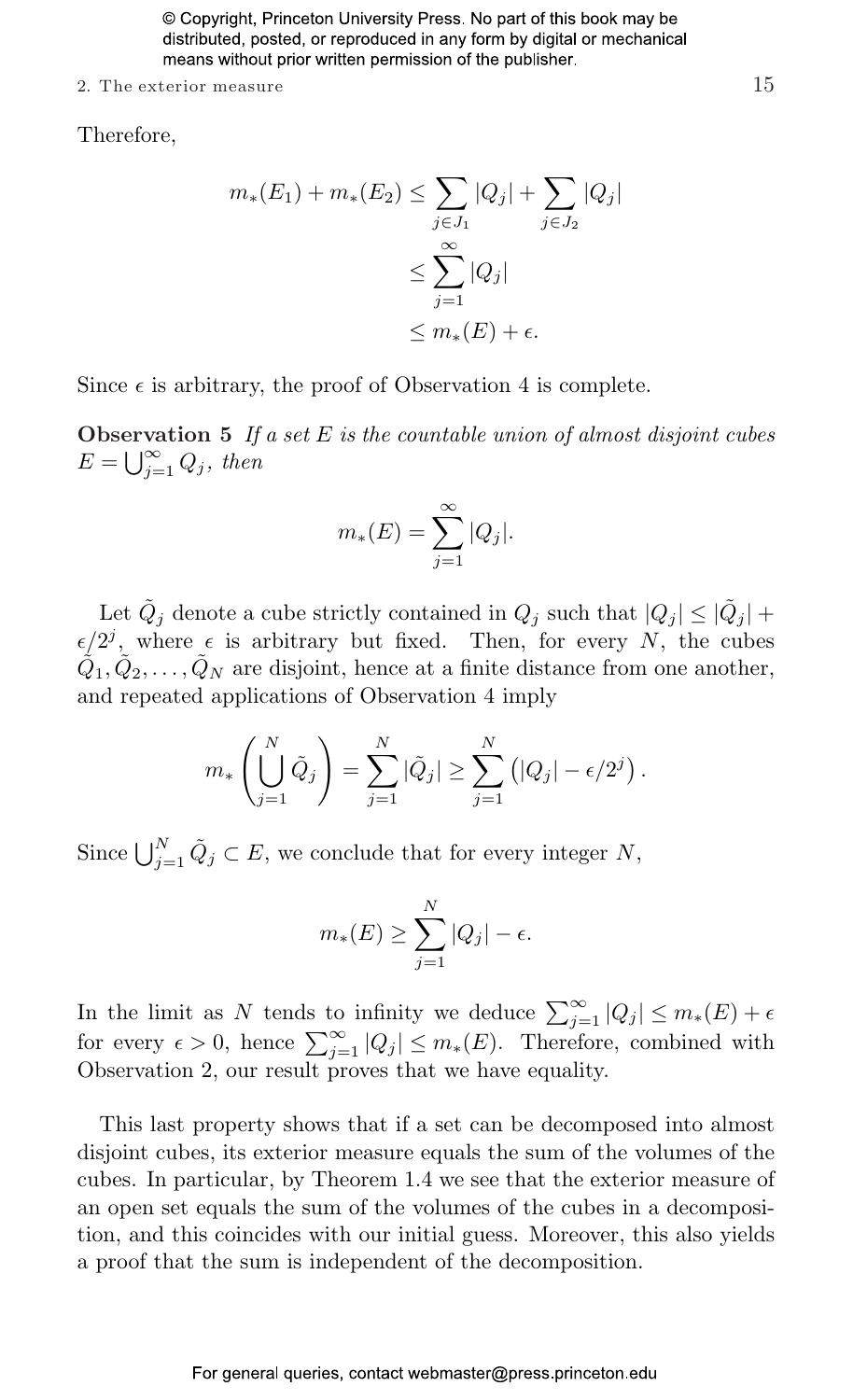16 Chapter 1. MEASURE THEORY

One can see from this that the volumes of simple sets that are calculated by elementary calculus agree with their exterior measure. This assertion can be proved most easily once we have developed the requisite tools in integration theory. (See Chapter 2.) In particular, we can then verify that the exterior measure of a ball (either open or closed) equals its volume.

Despite observations 4 and 5, one cannot conclude in general that if  $E_1 \cup E_2$  is a disjoint union of subsets of  $\mathbb{R}^d$ , then

(3) 
$$
m_*(E_1 \cup E_2) = m_*(E_1) + m_*(E_2).
$$

In fact (3) holds when the sets in question are not highly irregular or "pathological" but are measurable in the sense described below.

#### [3 Measurable sets and the Lebesgue measure](#page--1-9)

The notion of measurability isolates a collection of subsets in  $\mathbb{R}^d$  for which the exterior measure satisfies all our desired properties, including additivity (and in fact countable additivity) for disjoint unions of sets.

There are a number of different ways of defining measurability, but these all turn out to be equivalent. Probably the simplest and most intuitive is the following: A subset E of  $\mathbb{R}^d$  is Lebesgue measurable, or simply **measurable**, if for any  $\epsilon > 0$  there exists an open set  $\mathcal{O}$  with  $E\subset\mathcal{O}$  and

$$
m_*({\mathcal O}-E)\leq \epsilon.
$$

This should be compared to Observation 3, which holds for all sets E.

If  $E$  is measurable, we define its **Lebesgue measure** (or **measure**)  $m(E)$  by

$$
m(E) = m_*(E).
$$

Clearly, the Lebesgue measure inherits all the features contained in Observations 1 - 5 of the exterior measure.

Immediately from the definition, we find:

**Property 1** Every open set in  $\mathbb{R}^d$  is measurable.

Our immediate goal now is to gather various further properties of measurable sets. In particular, we shall prove that the collection of measurable sets behave well under the various operations of set theory: countable unions, countable intersections, and complements.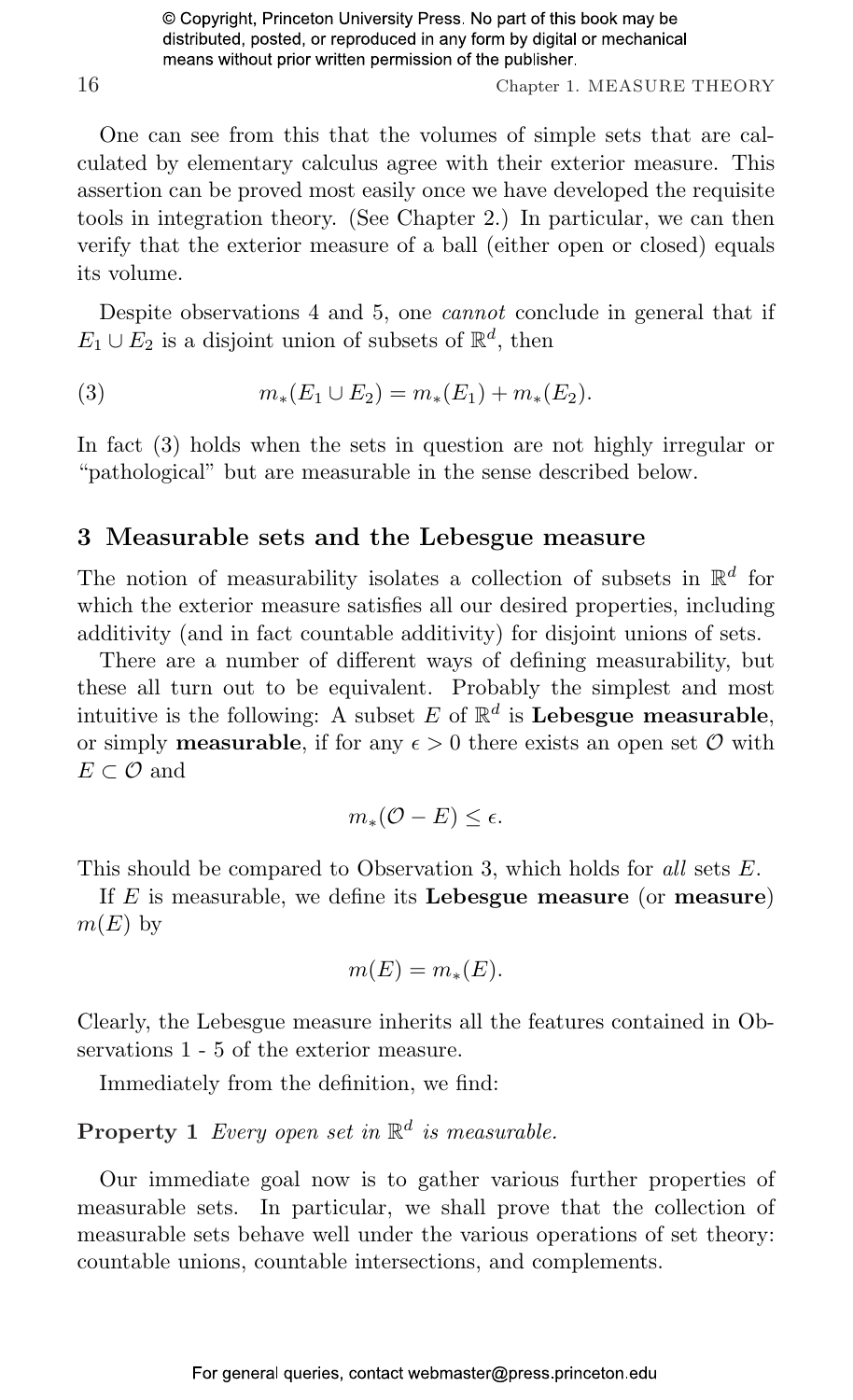3. Measurable sets and the Lebesgue measure 17

**Property 2** If  $m_*(E) = 0$ , then E is measurable. In particular, if F is a subset of a set of exterior measure 0, then F is measurable.

By Observation 3 of the exterior measure, for every  $\epsilon > 0$  there exists an open set  $\mathcal O$  with  $E \subset \mathcal O$  and  $m_*(\mathcal O) \leq \epsilon$ . Since  $(\mathcal O - E) \subset \mathcal O$ , monotonicity implies  $m_*(\mathcal{O} - E) \leq \epsilon$ , as desired.

As a consequence of this property, we deduce that the Cantor set  $\mathcal C$  in Example 6 is measurable and has measure 0.

Property 3 A countable union of measurable sets is measurable.

Suppose  $E = \bigcup_{i=1}^{\infty}$  $\sum_{j=1}^{\infty} E_j$ , where each  $E_j$  is measurable. Given  $\epsilon > 0$ , we may choose for each j an open set  $\mathcal{O}_j$  with  $E_j \subset \mathcal{O}_j$  and may choose for each *f* an open set  $m_*(\mathcal{O}_j - E_j) \leq \epsilon/2^j$ . Then the union  $\mathcal{O} = \bigcup_{i=1}^{\infty}$  $j\leq \epsilon/2^{j}$ . Then the union  $\mathcal{O} = \bigcup_{j=1}^{\infty} \mathcal{O}_j$  is open,  $E \subset \mathcal{O}$ , and  $(\mathcal{O}-E) \subset \bigcup_{j=1}^{\infty} (\mathcal{O}_j - E_j)$ , so monotonicity and sub-additivity of the exterior measure imply

$$
m_{*}(\mathcal{O} - E) \le \sum_{j=1}^{\infty} m_{*}(\mathcal{O}_j - E_j) \le \epsilon.
$$

Property 4 Closed sets are measurable.

First, we observe that it suffices to prove that compact sets are measurable. Indeed, any closed set  $F$  can be written as the union of compact surable. Indeed, a<br>sets, say  $F = \bigcup_{k=1}^{\infty}$  $\sum_{k=1}^{\infty} F \cap B_k$ , where  $B_k$  denotes the closed ball of radius k centered at the origin; then Property 3 applies.

So, suppose F is compact (so that in particular  $m_*(F) < \infty$ ), and let  $\epsilon > 0$ . By Observation 3 we can select an open set  $\mathcal O$  with  $F \subset \mathcal O$  and  $m_*(\mathcal{O}) \leq m_*(F) + \epsilon$ . Since F is closed, the difference  $\mathcal{O} - F$  is open, and by Theorem 1.4 we may write this difference as a countable union of almost disjoint cubes

$$
\mathcal{O} - F = \bigcup_{j=1}^{\infty} Q_j.
$$

For a fixed N, the finite union  $K = \bigcup_{i=1}^{N}$  $j=1 \t Q_j$  is compact; therefore  $d(K, F) > 0$  (we isolate this little fact in a lemma below). Since  $(K \cup$  $F \subset \mathcal{O}$ , Observations 1, 4, and 5 of the exterior measure imply

$$
m_*(\mathcal{O}) \ge m_*(F) + m_*(K)
$$
  
=  $m_*(F) + \sum_{j=1}^N m_*(Q_j).$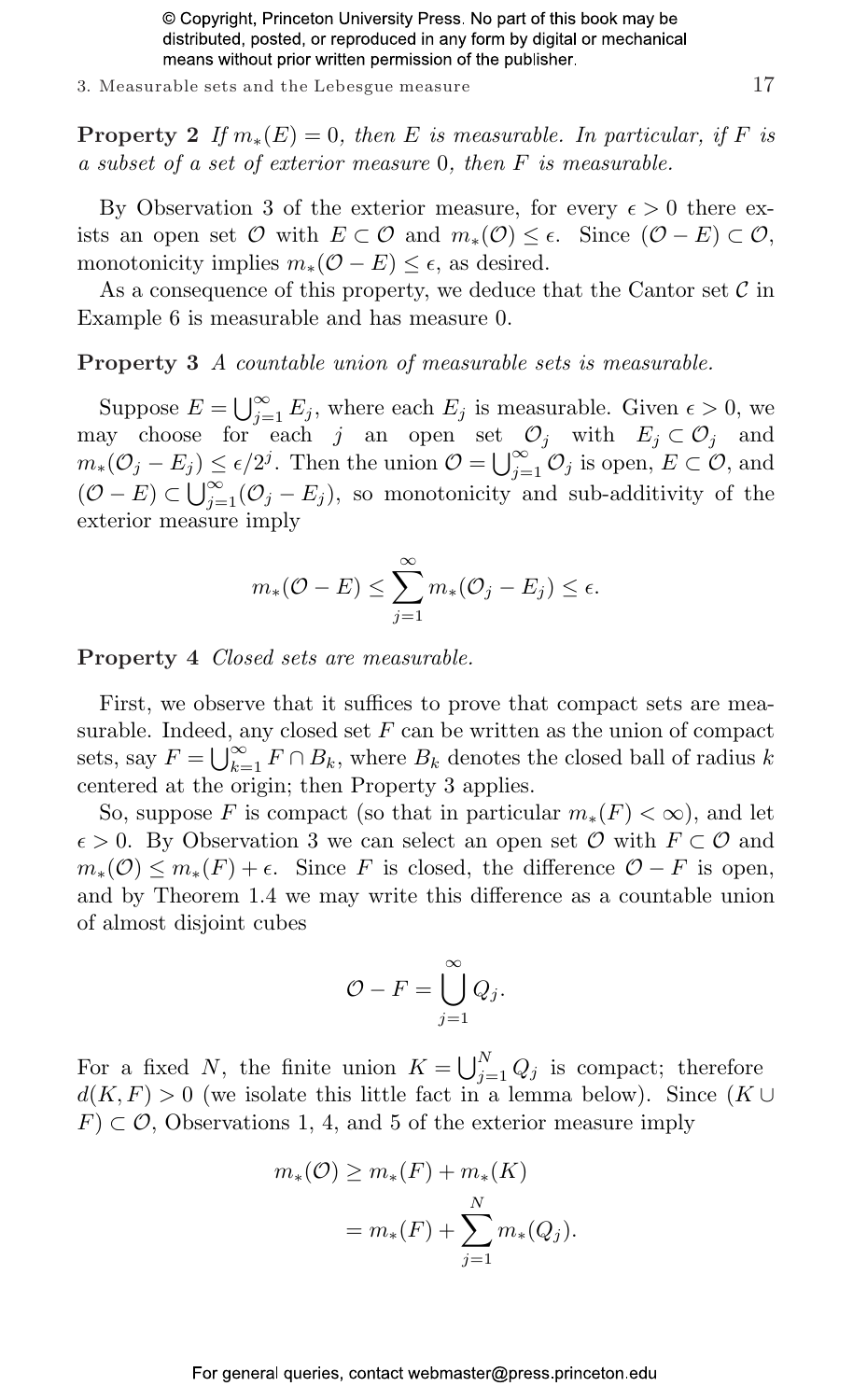18 Chapter 1. MEASURE THEORY

Hence  $\sum_{j=1}^{N} m_*(Q_j) \leq m_*(\mathcal{O}) - m_*(F) \leq \epsilon$ , and this also holds in the limit as  $\check{N}$  tends to infinity. Invoking the sub-additivity property of the exterior measure finally yields

$$
m_{*}(\mathcal{O} - F) \le \sum_{j=1}^{\infty} m_{*}(Q_{j}) \le \epsilon,
$$

as desired.

We digress briefly to complete the above argument by proving the following.

**Lemma 3.1** If  $F$  is closed,  $K$  is compact, and these sets are disjoint, then  $d(F, K) > 0$ .

*Proof.* Since F is closed, for each point  $x \in K$ , there exists  $\delta_x > 0$  so *Proof.* Since F is closed, for each point  $x \in \mathbb{A}$ , there exists  $\sigma_x > 0$  so that  $d(x, F) > 3\delta_x$ . Since  $\bigcup_{x \in K} B_{2\delta_x}(x)$  covers K, and K is compact, we may find a subcover, which we denote by  $\bigcup_{j=1}^{N} B_{2\delta_j}(x_j)$ . If we let  $\delta =$  $\min(\delta_1,\ldots,\delta_N)$ , then we must have  $d(K,F) \geq \delta > 0$ . Indeed, if  $x \in K$ and  $y \in F$ , then for some j we have  $|x_j - x| \leq 2\delta_j$ , and by construction  $|y - x_j| \geq 3\delta_j$ . Therefore

$$
|y - x| \ge |y - x_j| - |x_j - x| \ge 3\delta_j - 2\delta_j \ge \delta,
$$

and the lemma is proved.

Property 5 The complement of a measurable set is measurable.

If  $E$  is measurable, then for every positive integer  $n$  we may choose an open set  $\mathcal{O}_n$  with  $E \subset \mathcal{O}_n$  and  $m_*(\mathcal{O}_n - E) \leq 1/n$ . The complement  $\mathcal{O}_n^c$ is closed, hence measurable, which implies that the union  $S = \bigcup_{n=1}^{\infty} \mathcal{O}_n^c$ is also measurable by Property 3. Now we simply note that  $S \subset E^c$ , and

$$
(E^c - S) \subset (\mathcal{O}_n - E),
$$

such that  $m_*(E^c - S) \leq 1/n$  for all n. Therefore,  $m_*(E^c - S) = 0$ , and  $E^c - S$  is measurable by Property 2. Therefore  $E^c$  is measurable since it is the union of two measurable sets, namely S and  $(E<sup>c</sup> - S)$ .

Property 6 A countable intersection of measurable sets is measurable.

This follows from Properties 3 and 5, since

$$
\bigcap_{j=1}^{\infty} E_j = \left(\bigcup_{j=1}^{\infty} E_j^c\right)^c.
$$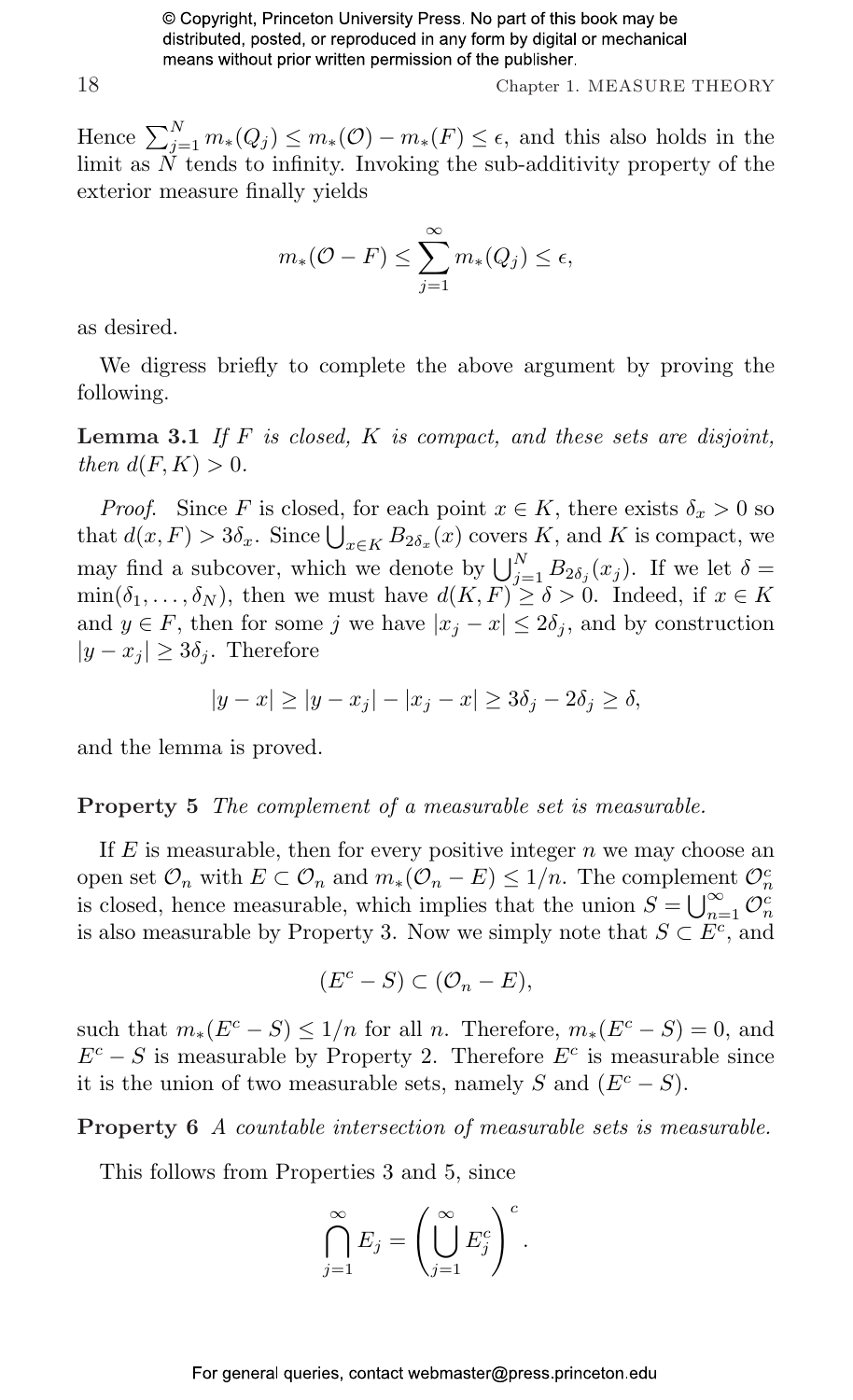#### 3. Measurable sets and the Lebesgue measure 19

In conclusion, we find that the family of measurable sets is closed under the familiar operations of set theory. We point out that we have shown more than simply closure with respect to finite unions and intersections: we have proved that the collection of measurable sets is closed under countable unions and intersections. This passage from finite operations to infinite ones is crucial in the context of analysis. We emphasize, however, that the operations of uncountable unions or intersections are not permissible when dealing with measurable sets!

**Theorem 3.2** If  $E_1, E_2, \ldots$ , are disjoint measurable sets, and  $E =$  $\bigcup_{i=1}^{\infty} E_j$ , then

$$
m(E) = \sum_{j=1}^{\infty} m(E_j).
$$

*Proof.* First, we assume further that each  $E_j$  is bounded. Then, for each j, by applying the definition of measurability to  $E_j^c$ , we can choose a closed subset  $F_j$  of  $E_j$  with  $m_*(E_j - F_j) \leq \epsilon/2^j$ . For each fixed N, the sets  $F_1, \ldots, F_N$  are compact and disjoint, so that  $m\left(\bigcup_{j=1}^N F_j\right) =$  $\sum_{j=1}^{N} m(F_j)$ . Since  $\bigcup_{j=1}^{N} F_j \subset E$ , we must have

$$
m(E) \ge \sum_{j=1}^{N} m(F_j) \ge \sum_{j=1}^{N} m(E_j) - \epsilon.
$$

Letting N tend to infinity, since  $\epsilon$  was arbitrary we find that

$$
m(E) \ge \sum_{j=1}^{\infty} m(E_j).
$$

Since the reverse inequality always holds (by sub-additivity in Observation 2), this concludes the proof when each  $E_j$  is bounded.

In the general case, we select any sequence of cubes  $\{Q_k\}_{k=1}^{\infty}$  that In the general case, we select any sequence of close  $\{Q_k\}_{k=1}^{\infty}$  that<br>increases to  $\mathbb{R}^d$ , in the sense that  $Q_k \subset Q_{k+1}$  for all  $k \geq 1$  and  $\bigcup_{k=1}^{\infty} Q_k =$  $\mathbb{R}^d$ . We then let  $S_1 = Q_1$  and  $S_k = Q_k - Q_{k-1}$  for  $k \geq 2$ . If we define measurable sets by  $E_{j,k} = E_j \cap S_k$ , then

$$
E = \bigcup_{j,k} E_{j,k}.
$$

The union above is disjoint and every  $E_{j,k}$  is bounded. Moreover  $E_j =$  $\bigcup_{k=1}^{\infty} E_{j,k}$ , and this union is also disjoint. Putting these facts together,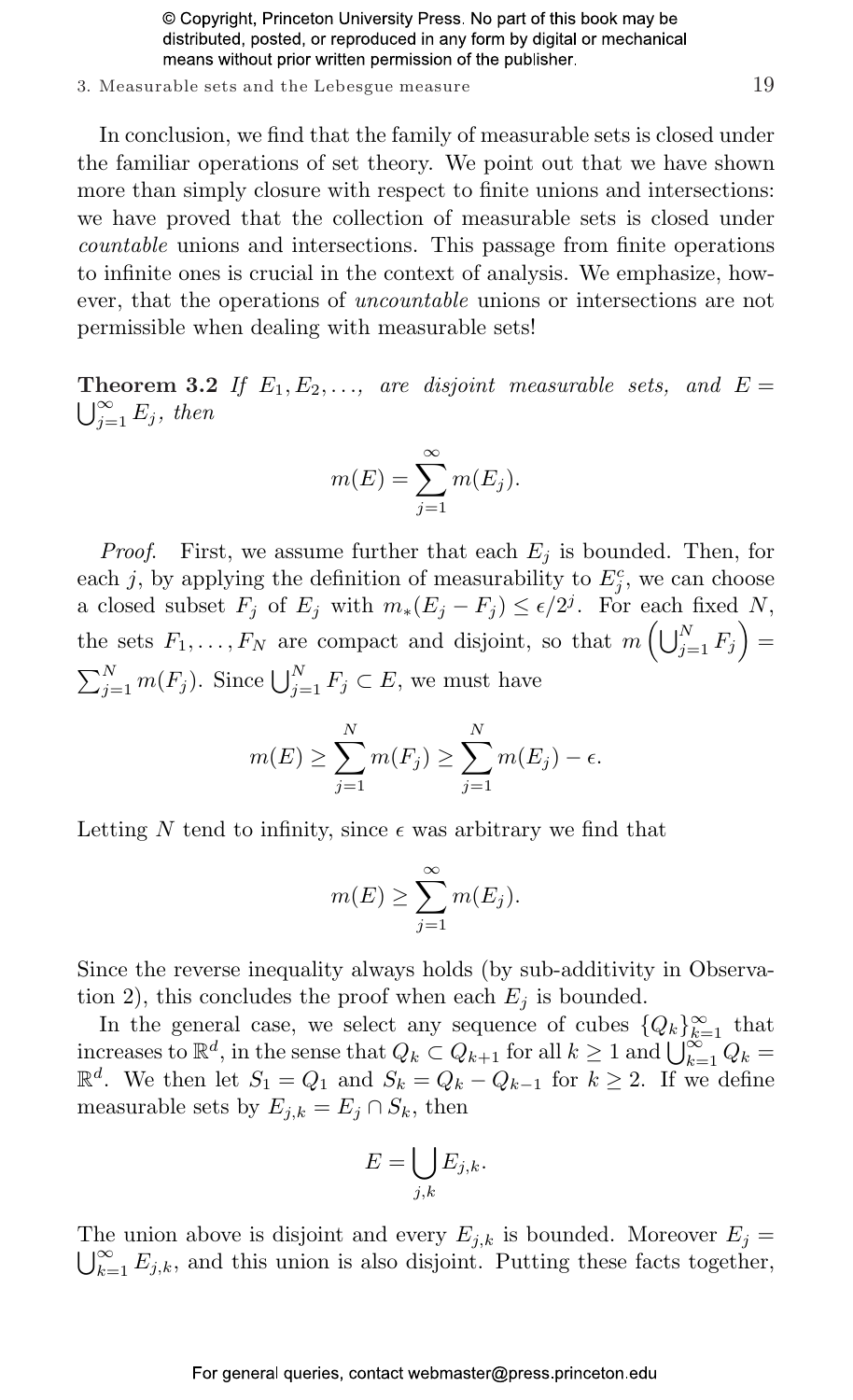20 Chapter 1. MEASURE THEORY

and using what has already been proved, we obtain

$$
m(E) = \sum_{j,k} m(E_{j,k}) = \sum_j \sum_k m(E_{j,k}) = \sum_j m(E_j),
$$

as claimed.

With this, the countable additivity of the Lebesgue measure on measurable sets has been established. This result provides the necessary connection between the following:

- our primitive notion of volume given by the exterior measure,
- the more refined idea of measurable sets, and
- the countably infinite operations allowed on these sets.

We make two definitions to state succinctly some further consequences.

If  $E_1, E_2, \ldots$  is a countable collection of subsets of  $\mathbb{R}^d$  that increases If  $E_1, E_2, \ldots$  is a countable conection of subsets of  $\mathbb{R}^+$ <br>to E in the sense that  $E_k \subset E_{k+1}$  for all k, and  $E = \bigcup_{k=1}^{\infty}$  $\sum_{k=1}^{\infty} E_k$ , then we write  $E_k \nearrow E$ .

Similarly, if  $E_1, E_2, \ldots$  decreases to E in the sense that  $E_k \supset E_{k+1}$  for similarly, if  $E_1, H_2$ <br>all k, and  $E = \bigcap_{k=1}^{\infty}$  $\sum_{k=1}^{\infty} E_k$ , we write  $E_k \searrow E$ .

Corollary 3.3 Suppose  $E_1, E_2, \ldots$  are measurable subsets of  $\mathbb{R}^d$ .

- (i) If  $E_k \nearrow E$ , then  $m(E) = \lim_{N \to \infty} m(E_N)$ .
- (ii) If  $E_k \setminus E$  and  $m(E_k) < \infty$  for some k, then

$$
m(E) = \lim_{N \to \infty} m(E_N).
$$

*Proof.* For the first part, let  $G_1 = E_1$ ,  $G_2 = E_2 - E_1$ , and in general  $G_k = E_k - E_{k-1}$  for  $k \geq 2$ . By their construction, the sets  $G_k$  are eral  $G_k = E_k - E_{k-1}$  for  $k \geq 2$ . E<br>measurable, disjoint, and  $E = \bigcup_{k=1}^{\infty}$  $\sum_{k=1}^{\infty} G_k$ . Hence

$$
m(E) = \sum_{k=1}^{\infty} m(G_k) = \lim_{N \to \infty} \sum_{k=1}^{N} m(G_k) = \lim_{N \to \infty} m\left(\bigcup_{k=1}^{N} G_k\right),
$$

and since  $\bigcup_{k=1}^{N} G_k = E_N$  we get the desired limit.

For the second part, we may clearly assume that  $m(E_1) < \infty$ . Let  $G_k = E_k - E_{k+1}$  for each k, so that

$$
E_1 = E \cup \bigcup_{k=1}^{\infty} G_k
$$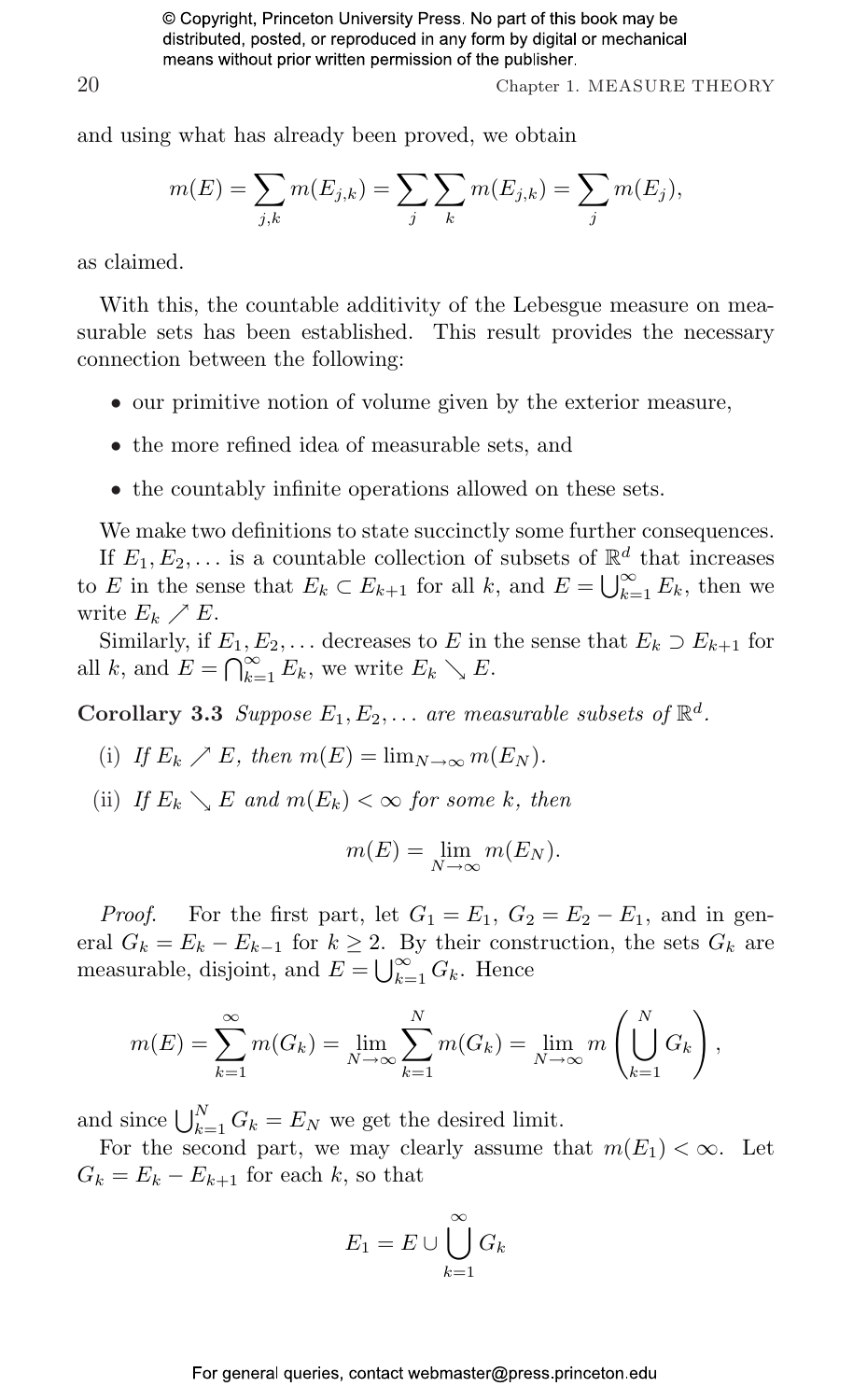3. Measurable sets and the Lebesgue measure 21

is a disjoint union of measurable sets. As a result, we find that

$$
m(E_1) = m(E) + \lim_{N \to \infty} \sum_{k=1}^{N-1} (m(E_k) - m(E_{k+1}))
$$
  
=  $m(E) + m(E_1) - \lim_{N \to \infty} m(E_N)$ .

Hence, since  $m(E_1) < \infty$ , we see that  $m(E) = \lim_{N \to \infty} m(E_N)$ , and the proof is complete.

The reader should note that the second conclusion may fail without the assumption that  $m(E_k) < \infty$  for some k. This is shown by the simple example when  $E_n = (n, \infty) \subset \mathbb{R}$ , for all n.

What follows provides an important geometric and analytic insight into the nature of measurable sets, in terms of their relation to open and closed sets. Its thrust is that, in effect, an arbitrary measurable set can be well approximated by the open sets that contain it, and alternatively, by the closed sets it contains.

**Theorem 3.4** Suppose E is a measurable subset of  $\mathbb{R}^d$ . Then, for every  $\epsilon > 0$ :

- (i) There exists an open set  $\mathcal O$  with  $E \subset \mathcal O$  and  $m(\mathcal O E) \leq \epsilon$ .
- (ii) There exists a closed set F with  $F \subset E$  and  $m(E F) \leq \epsilon$ .
- (iii) If  $m(E)$  is finite, there exists a compact set K with  $K \subset E$  and  $m(E-K) \leq \epsilon$ .
- (iv) If  $m(E)$  is finite, there exists a finite union  $F = \bigcup_{i=1}^{N}$  $\int_{j=1}^N Q_j$  of closed cubes such that

$$
m(E\triangle F)\leq\epsilon.
$$

The notation  $E\Delta F$  stands for the **symmetric difference** between the sets E and F, defined by  $E\Delta F = (E - F) \cup (F - E)$ , which consists of those points that belong to only one of the two sets  $E$  or  $F$ .

Proof. Part (i) is just the definition of measurability. For the second part, we know that  $E^c$  is measurable, so there exists an open set  $\mathcal O$  with  $E^c \subset \mathcal{O}$  and  $m(\mathcal{O} - E^c) \leq \epsilon$ . If we let  $F = \mathcal{O}^c$ , then F is closed,  $F \subset E$ , and  $E - F = \mathcal{O} - E^c$ . Hence  $m(E - F) \leq \epsilon$  as desired.

For (iii), we first pick a closed set F so that  $F \subset E$  and  $m(E - F) \leq$  $\epsilon/2$ . For each n, we let  $B_n$  denote the ball centered at the origin of radius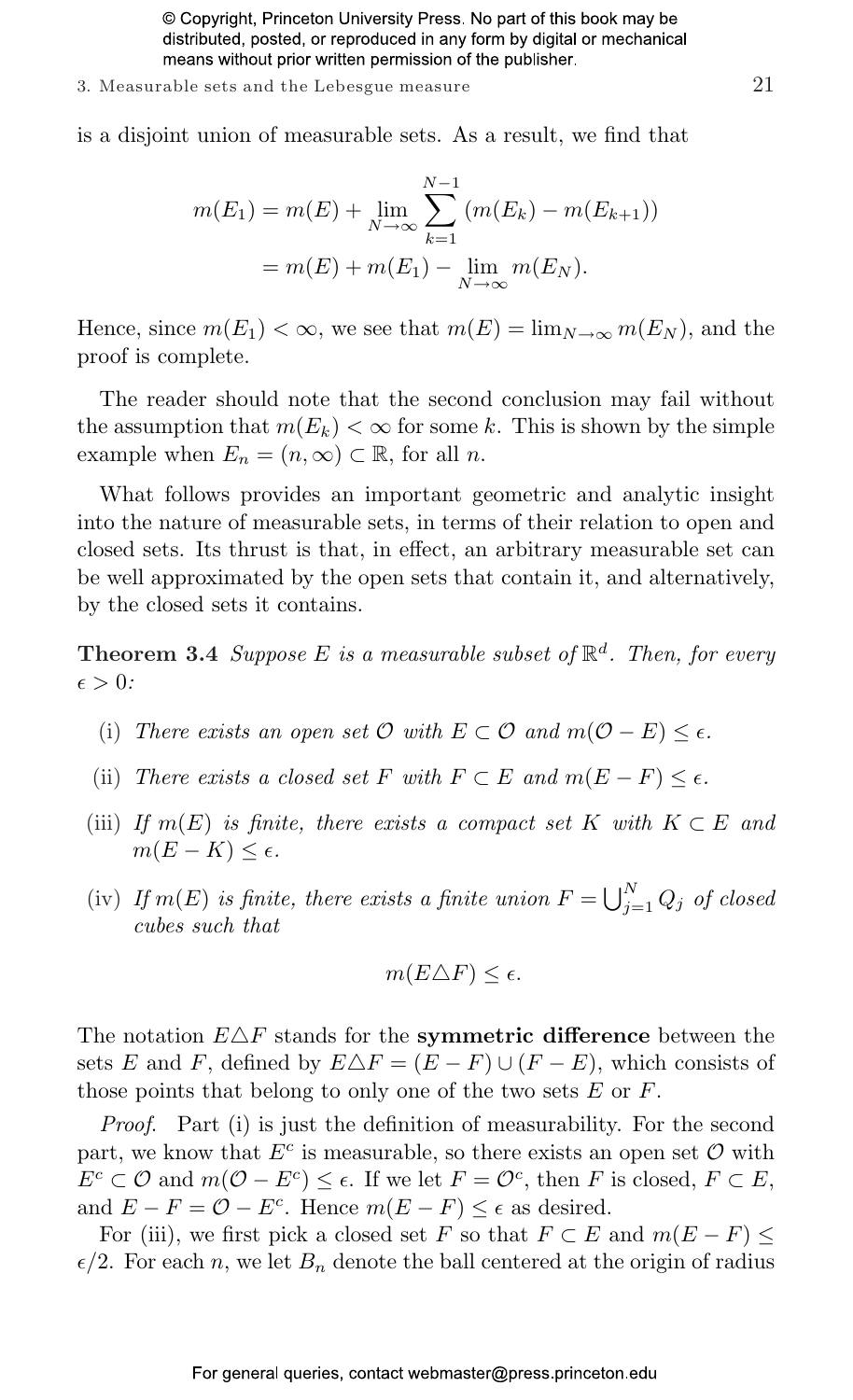22 Chapter 1. MEASURE THEORY

n, and define compact sets  $K_n = F \cap B_n$ . Then  $E - K_n$  is a sequence of measurable sets that decreases to  $E - F$ , and since  $m(E) < \infty$ , we conclude that for all large n one has  $m(E - K_n) \leq \epsilon$ .

For the last part, choose a family of closed cubes  $\{Q_j\}_{j=1}^{\infty}$  so that

$$
E \subset \bigcup_{j=1}^{\infty} Q_j
$$
 and  $\sum_{j=1}^{\infty} |Q_j| \le m(E) + \epsilon/2$ .

Since  $m(E) < \infty$ , the series converges and there exists  $N > 0$  such that  $\sum_{\infty}$ ∞  $\sum_{j=N+1}^{\infty} |Q_j| < \epsilon/2$ . If  $F =$  $\frac{\text{COD}}{\text{L}^N}$  $\sum_{j=1}^N Q_j$ , then

$$
m(E \triangle F) = m(E - F) + m(F - E)
$$
  
\n
$$
\leq m \left( \bigcup_{j=N+1}^{\infty} Q_j \right) + m \left( \bigcup_{j=1}^{\infty} Q_j - E \right)
$$
  
\n
$$
\leq \sum_{j=N+1}^{\infty} |Q_j| + \sum_{j=1}^{\infty} |Q_j| - m(E)
$$
  
\n
$$
\leq \epsilon.
$$

#### Invariance properties of Lebesgue measure

A crucial property of Lebesgue measure in  $\mathbb{R}^d$  is its translation-invariance, which can be stated as follows: if E is a measurable set and  $h \in \mathbb{R}^d$ , then the set  $E_h = E + h = \{x + h : x \in E\}$  is also measurable, and  $m(E +$  $h = m(E)$ . With the observation that this holds for the special case when  $E$  is a cube, one passes to the exterior measure of arbitrary sets E, and sees from the definition of  $m_*$  given in Section 2 that  $m_*(E_h)$  =  $m_*(E)$ . To prove the measurability of  $E_h$  under the assumption that E is measurable, we note that if  $\mathcal O$  is open,  $\mathcal O \supset E$ , and  $m_*(\mathcal O - E) < \epsilon$ , then  $\mathcal{O}_h$  is open,  $\mathcal{O}_h \supset E_h$ , and  $m_*(\mathcal{O}_h - E_h) < \epsilon$ .

In the same way one can prove the relative dilation-invariance of Lebesgue measure. Suppose  $\delta > 0$ , and denote by  $\delta E$  the set  $\{\delta x:$  $x \in E$ . We can then assert that  $\delta E$  is measurable whenever E is, and  $m(\delta E) = \delta^d m(E)$ . One can also easily see that Lebesgue measure is reflection-invariant. That is, whenever  $E$  is measurable, so is  $-E = \{-x : x \in E\}$  and  $m(-E) = m(E)$ .

Other invariance properties of Lebesgue measure are in Exercise 7 and 8, and Problem 4 of Chapter 2.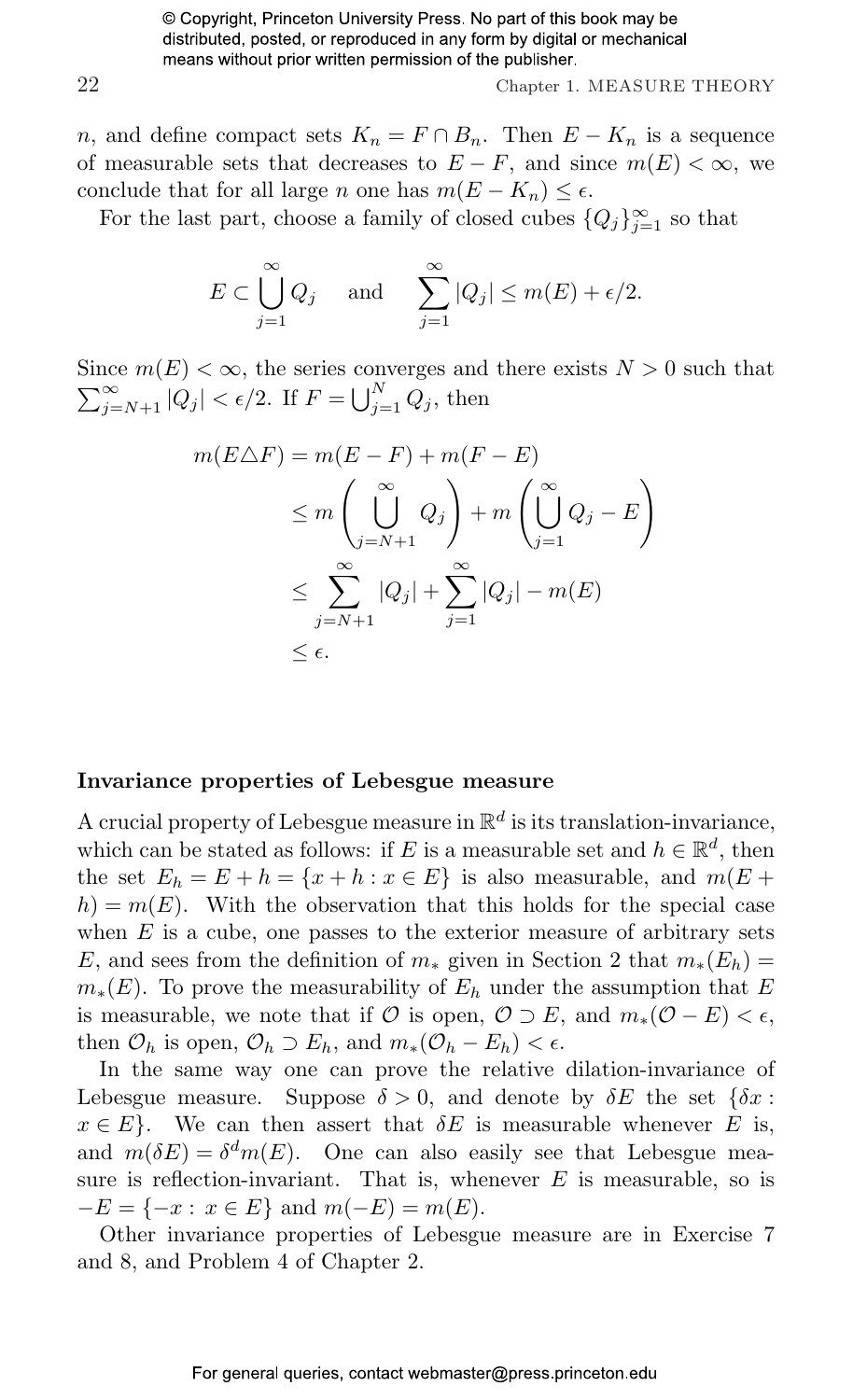#### 3. Measurable sets and the Lebesgue measure 23

#### $\sigma$ -algebras and Borel sets

A  $\sigma$ -algebra of sets is a collection of subsets of  $\mathbb{R}^d$  that is closed under countable unions, countable intersections, and complements.

The collection of all subsets of  $\mathbb{R}^d$  is of course a  $\sigma$ -algebra. A more interesting and relevant example consists of all measurable sets in  $\mathbb{R}^d$ , which we have just shown also forms a  $\sigma$ -algebra.

Another  $\sigma$ -algebra, which plays a vital role in analysis, is the **Borel**  $\sigma$ -algebra in  $\mathbb{R}^d$ , denoted by  $\mathcal{B}_{\mathbb{R}^d}$ , which by definition is the smallest  $\sigma$ algebra that contains all open sets. Elements of this  $\sigma$ -algebra are called Borel sets.

The definition of the Borel  $\sigma$ -algebra will be meaningful once we have defined the term "smallest," and shown that such a  $\sigma$ -algebra exists and is unique. The term "smallest" means that if  $S$  is any  $\sigma$ -algebra that contains all open sets in  $\mathbb{R}^d$ , then necessarily  $\mathcal{B}_{\mathbb{R}^d} \subset \mathcal{S}$ . Since we observe that any intersection (not necessarily countable) of  $\sigma$ -algebras is again a σ-algebra, we may define  $\mathcal{B}_{\mathbb{R}^d}$  as the intersection of all σ-algebras that contain the open sets. This shows the existence and uniqueness of the Borel  $\sigma$ -algebra.

Since open sets are measurable, we conclude that the Borel  $\sigma$ -algebra is contained in the  $\sigma$ -algebra of measurable sets. Naturally, we may ask if this inclusion is strict: do there exist Lebesgue measurable sets which are not Borel sets? The answer is "yes." (See Exercise 35.)

From the point of view of the Borel sets, the Lebesgue sets arise as the **completion** of the  $\sigma$ -algebra of Borel sets, that is, by adjoining all subsets of Borel sets of measure zero. This is an immediate consequence of Corollary 3.5 below.

Starting with the open and closed sets, which are the simplest Borel sets, one could try to list the Borel sets in order of their complexity. Next in order would come countable intersections of open sets; such sets are called  $G_{\delta}$  sets. Alternatively, one could consider their complements, the countable union of closed sets, called the  $F_{\sigma}$  sets.<sup>3</sup>

Corollary 3.5 A subset E of  $\mathbb{R}^d$  is measurable

- (i) if and only if E differs from a  $G_{\delta}$  by a set of measure zero,
- (ii) if and only if E differs from an  $F_{\sigma}$  by a set of measure zero.

*Proof.* Clearly  $E$  is measurable whenever it satisfies either (i) or (ii), since the  $F_{\sigma}$ ,  $G_{\delta}$ , and sets of measure zero are measurable.

<sup>&</sup>lt;sup>3</sup>The terminology  $G_{\delta}$  comes from German "Gebiete" and "Durschnitt";  $F_{\sigma}$  comes from French "fermé" and "somme."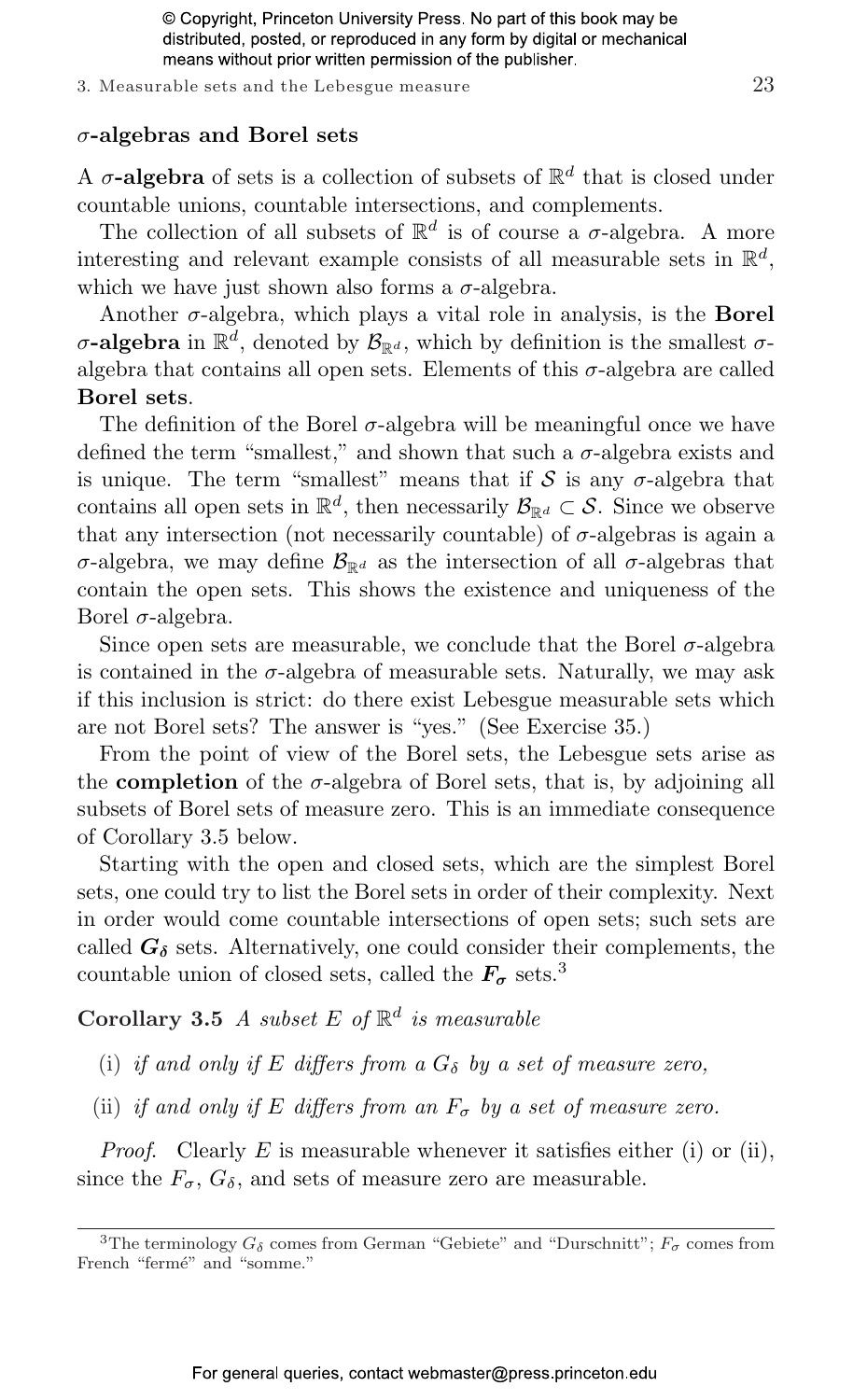24 Chapter 1. MEASURE THEORY

Conversely, if E is measurable, then for each integer  $n \geq 1$  we may select an open set  $\mathcal{O}_n$  that contains E, and such that  $m(\mathcal{O}_n - E) \leq 1/n$ . Select an open<br>Then  $S = \bigcap_{n=1}^{\infty}$  $\sum_{n=1}^{\infty}$   $\mathcal{O}_n$  is a  $G_{\delta}$  that contains E, and  $(S - E) \subset (\mathcal{O}_n - E)$ for all n. Therefore  $m(S - E) \leq 1/n$  for all n; hence  $S - E$  has exterior measure zero, and is therefore measurable.

For the second implication, we simply apply part (ii) of Theorem 3.4 with  $\epsilon = 1/n$ , and take the union of the resulting closed sets.

#### Construction of a non-measurable set

Are all subsets of  $\mathbb{R}^d$  measurable? In this section, we answer this question when  $d = 1$  by constructing a subset of R which is not measurable.<sup>4</sup> This justifies the conclusion that a satisfactory theory of measure cannot encompass all subsets of R.

The construction of a non-measurable set  $\mathcal N$  uses the axiom of choice, and rests on a simple equivalence relation among real numbers in [0, 1].

We write  $x \sim y$  whenever  $x - y$  is rational, and note that this is an equivalence relation since the following properties hold:

- $x \sim x$  for every  $x \in [0, 1]$
- if  $x \sim y$ , then  $y \sim x$
- if  $x \sim y$  and  $y \sim z$ , then  $x \sim z$ .

Two equivalence classes either are disjoint or coincide, and [0, 1] is the disjoint union of all equivalence classes, which we write as

$$
[0,1]=\bigcup_{\alpha}\mathcal{E}_{\alpha}.
$$

Now we construct the set  $\mathcal N$  by choosing exactly one element  $x_\alpha$  from each  $\mathcal{E}_{\alpha}$ , and setting  $\mathcal{N} = \{x_{\alpha}\}\$ . This (seemingly obvious) step requires further comment, which we postpone until after the proof of the following theorem.

#### Theorem 3.6 The set  $N$  is not measurable.

The proof is by contradiction, so we assume that  $\mathcal N$  is measurable. Let  ${r_k}_{k=1}^{\infty}$  be an enumeration of all the rationals in [−1, 1], and consider the translates

$$
\mathcal{N}_k = \mathcal{N} + r_k.
$$

<sup>&</sup>lt;sup>4</sup>The existence of such a set in  $\mathbb R$  implies the existence of corresponding non-measurable subsets of  $\mathbb{R}^d$  for each d, as a consequence of Proposition 3.4 in the next chapter.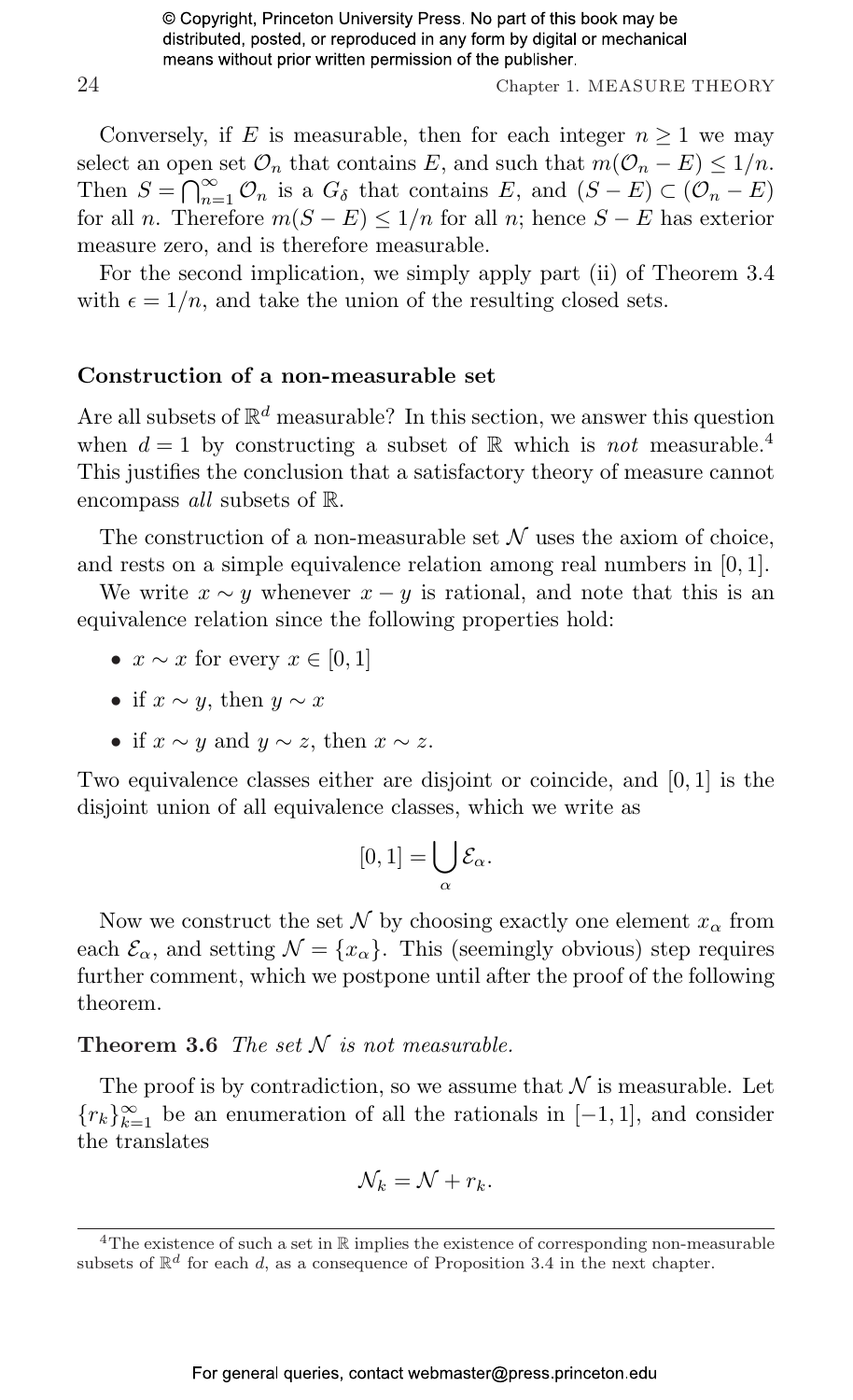#### 3. Measurable sets and the Lebesgue measure 25

We claim that the sets  $\mathcal{N}_k$  are disjoint, and

(4) 
$$
[0,1] \subset \bigcup_{k=1}^{\infty} \mathcal{N}_k \subset [-1,2].
$$

To see why these sets are disjoint, suppose that the intersection  $\mathcal{N}_k \cap \mathcal{N}_{k'}$  is non-empty. Then there exist rationals  $r_k \neq r'_k$  and  $\alpha$  and β with  $x<sub>α</sub> + r<sub>k</sub> = x<sub>β</sub> + r<sub>k'</sub>$ ; hence

$$
x_{\alpha}-x_{\beta}=r_{k'}-r_k.
$$

Consequently  $\alpha \neq \beta$  and  $x_{\alpha} - x_{\beta}$  is rational; hence  $x_{\alpha} \sim x_{\beta}$ , which contradicts the fact that  $N$  contains only *one* representative of each equivalence class.

The second inclusion is straightforward since each  $\mathcal{N}_k$  is contained in [−1, 2] by construction. Finally, if  $x \in [0,1]$ , then  $x \sim x_\alpha$  for some  $\alpha$ , and therefore  $x - x_\alpha = r_k$  for some k. Hence  $x \in \mathcal{N}_k$ , and the first inclusion holds.

Now we may conclude the proof of the theorem. If  $N$  were measurable, Now we may conclude the proof of the theorem. If N were measurable,<br>then so would be  $\mathcal{N}_k$  for all k, and since the union  $\bigcup_{k=1}^{\infty} \mathcal{N}_k$  is disjoint, the inclusions in (4) yield

$$
1 \le \sum_{k=1}^{\infty} m(\mathcal{N}_k) \le 3.
$$

Since  $\mathcal{N}_k$  is a translate of  $\mathcal{N}$ , we must have  $m(\mathcal{N}_k) = m(\mathcal{N})$  for all k. Consequently,

$$
1 \le \sum_{k=1}^{\infty} m(\mathcal{N}) \le 3.
$$

This is the desired contradiction, since neither  $m(\mathcal{N}) = 0$  nor  $m(\mathcal{N}) > 0$ is possible.

#### Axiom of choice

That the construction of the set  $\mathcal N$  is possible is based on the following general proposition.

• Suppose E is a set and  $\{E_{\alpha}\}\$ is a collection of non-empty subsets of E. (The indexing set of  $\alpha$ 's is not assumed to be countable.) Then there is a function  $\alpha \mapsto x_{\alpha}$  (a "choice function") such that  $x_{\alpha} \in E_{\alpha}$ , for all  $\alpha$ .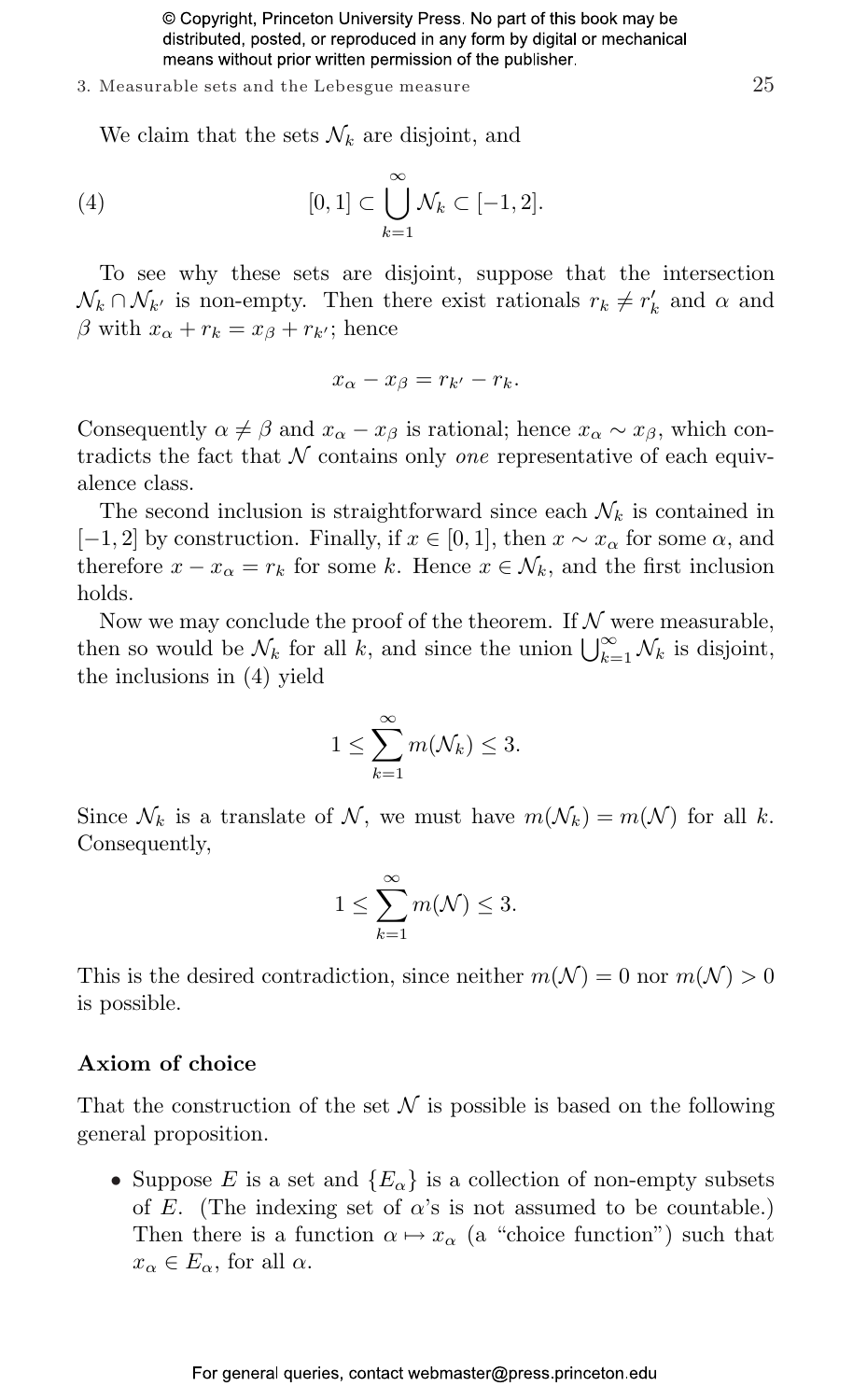26 Chapter 1. MEASURE THEORY

In this general form this assertion is known as the axiom of choice. This axiom occurs (at least implicitly) in many proofs in mathematics, but because of its seeming intuitive self-evidence, its significance was not at first understood. The initial realization of the importance of this axiom was in its use to prove a famous assertion of Cantor, the well-ordering principle. This proposition (sometimes referred to as "transfinite induction") can be formulated as follows.

A set E is **linearly ordered** if there is a binary relation  $\leq$  such that:

- (a)  $x \leq x$  for all  $x \in E$ .
- (b) If  $x, y \in E$  are distinct, then either  $x \leq y$  or  $y \leq x$  (but not both).
- (c) If  $x \leq y$  and  $y \leq z$ , then  $x \leq z$ .

We say that a set  $E$  can be **well-ordered** if it can be linearly ordered in such a way that *every* non-empty subset  $A \subset E$  has a smallest element in that ordering (that is, an element  $x_0 \in A$  such that  $x_0 \leq x$  for any other  $x \in A$ ).

A simple example of a well-ordered set is  $\mathbb{Z}^+$ , the positive integers with their usual ordering. The fact that  $\mathbb{Z}^+$  is well-ordered is an essential part of the usual (finite) induction principle. More generally, the well-ordering principle states:

• Any set  $E$  can be well-ordered.

It is in fact nearly obvious that the well-ordering principle implies the axiom of choice: if we well-order E, we can choose  $x_{\alpha}$  to be the smallest element in  $E_{\alpha}$ , and in this way we have constructed the required choice function. It is also true, but not as easy to show, that the converse implication holds, namely that the axiom of choice implies the well-ordering principle. (See Problem 6 for another equivalent formulation of the Axiom of Choice.)

We shall follow the common practice of assuming the axiom of choice (and hence the validity of the well-ordering principle).<sup>5</sup> However, we should point out that while the axiom of choice seems self-evident the well-ordering principle leads quickly to some baffling conclusions: one only needs to spend a little time trying to imagine what a well-ordering of the reals might look like!

<sup>5</sup> It can be proved that in an appropriate formulation of the axioms of set theory, the axiom of choice is independent of the other axioms; thus we are free to accept its validity.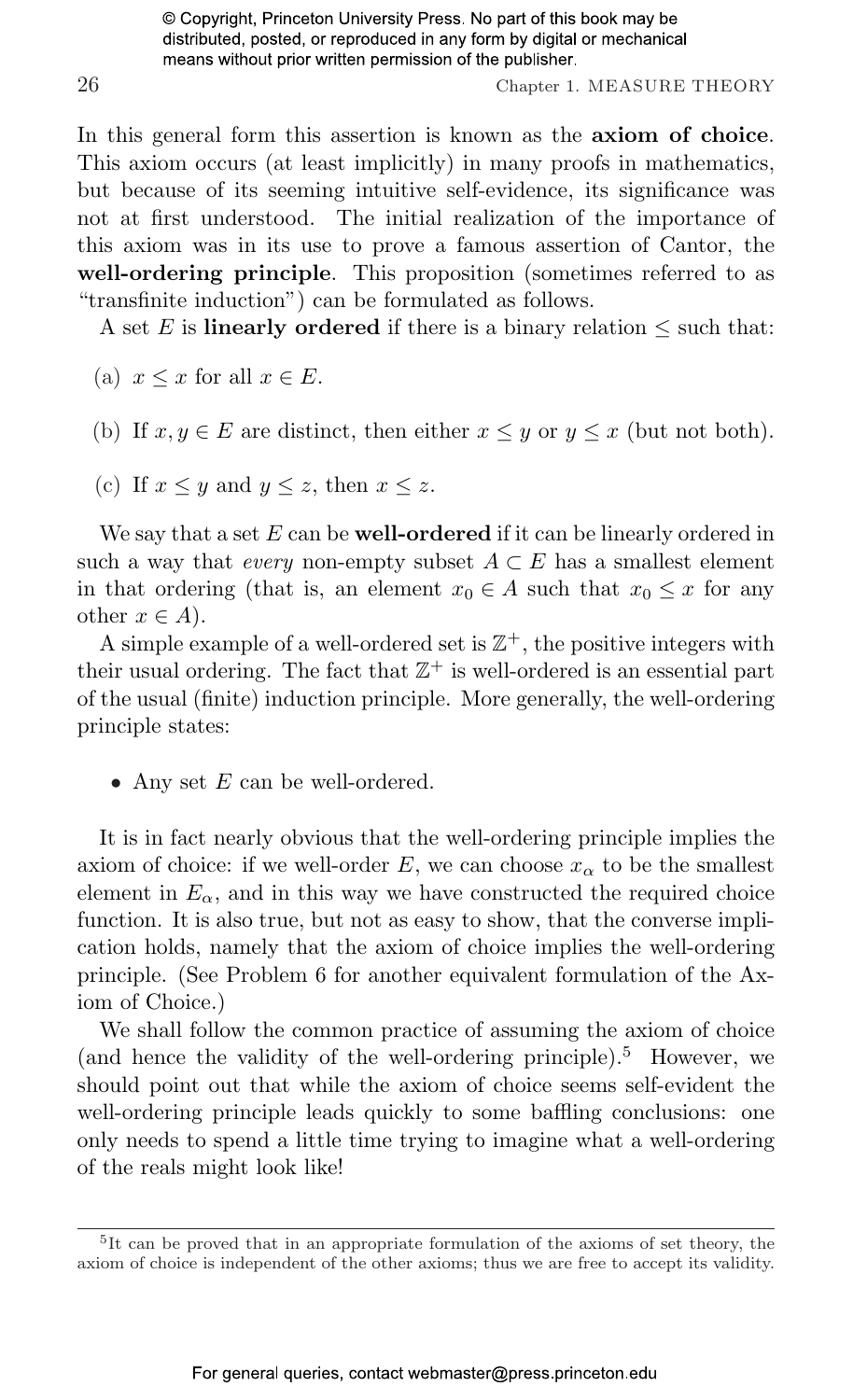#### 4. Measurable functions 27

#### [4 Measurable functions](#page--1-8)

With the notion of measurable sets in hand, we now turn our attention to the objects that lie at the heart of integration theory: measurable functions.

The starting point is the notion of a characteristic function of a set E, which is defined by

$$
\chi_E(x) = \begin{cases} 1 & \text{if } x \in E, \\ 0 & \text{if } x \notin E. \end{cases}
$$

The next step is to pass to the functions that are the building blocks of integration theory. For the Riemann integral it is in effect the class of step functions, with each given as a finite sum

(5) 
$$
f = \sum_{k=1}^{N} a_k \chi_{R_k},
$$

where each  $R_k$  is a rectangle, and the  $a_k$  are constants.

However, for the Lebesgue integral we need a more general notion, as we shall see in the next chapter. A simple function is a finite sum

(6) 
$$
f = \sum_{k=1}^{N} a_k \chi_{E_k}
$$

where each  $E_k$  is a measurable set of finite measure, and the  $a_k$  are constants.

#### [4.1 Definition and basic properties](#page--1-8)

We begin by considering only real-valued functions f on  $\mathbb{R}^d$ , which we allow to take on the infinite values  $+\infty$  and  $-\infty$ , so that  $f(x)$  belongs to the extended real numbers

$$
-\infty \le f(x) \le \infty.
$$

We shall say that f is **finite-valued** if  $-\infty < f(x) < \infty$  for all x. In the theory that follows, and the many applications of it, we shall almost always find ourselves in situations where a function takes on infinite values on at most a set of measure zero.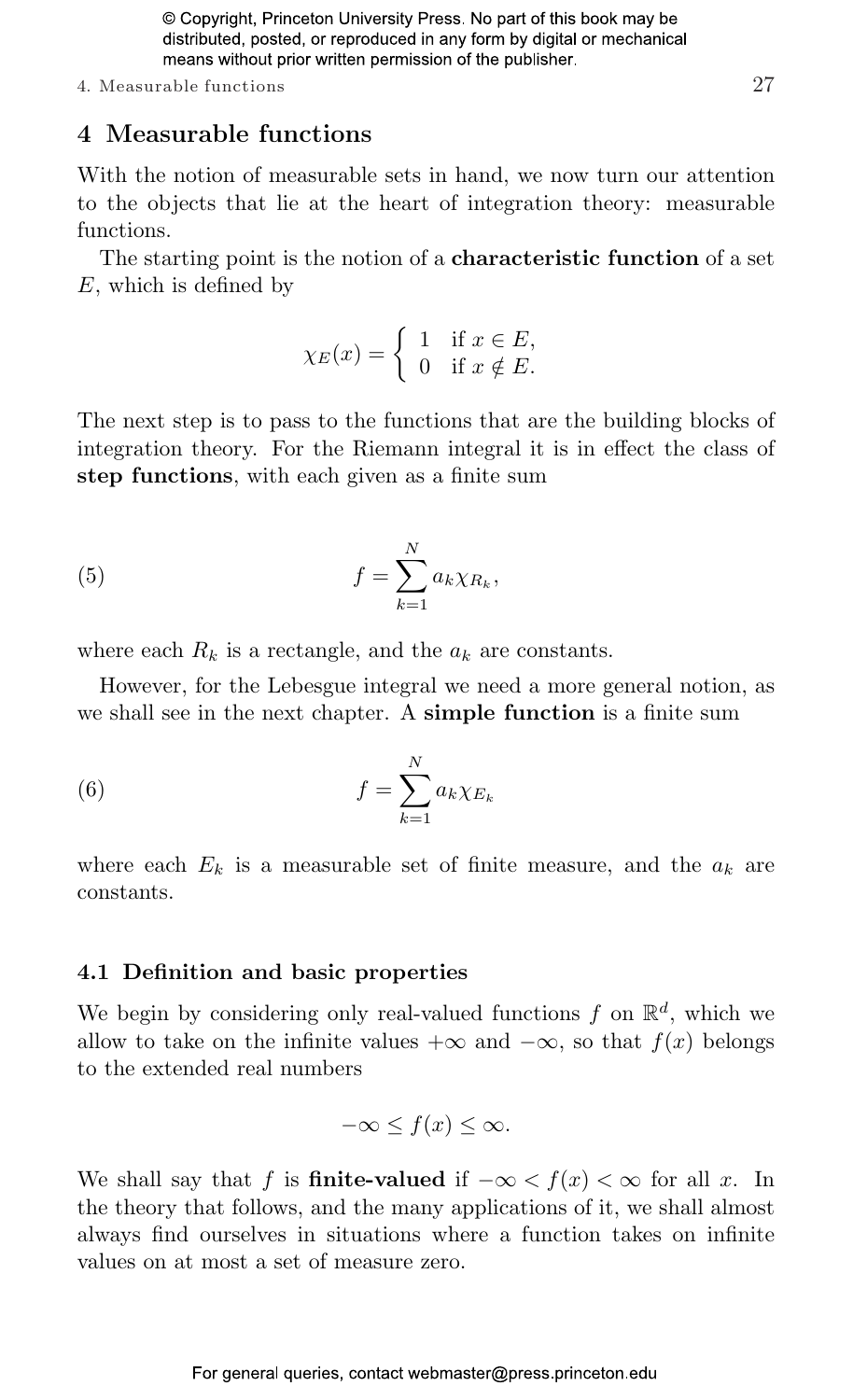28 Chapter 1. MEASURE THEORY

A function f defined on a measurable subset E of  $\mathbb{R}^d$  is **measurable**, if for all  $a \in \mathbb{R}$ , the set

$$
f^{-1}([-\infty, a)) = \{x \in E : f(x) < a\}
$$

is measurable. To simplify our notation, we shall often denote the set  ${x \in E : f(x) < a}$  simply by  ${f < a}$  whenever no confusion is possible.

First, we note that there are many equivalent definitions of measurable functions. For example, we may require instead that the inverse image of closed intervals be measurable. Indeed, to prove that  $f$  is measurable if and only if  $\{x : f(x) \le a\} = \{f \le a\}$  is measurable for every a, we note that in one direction, one has

$$
\{f \le a\} = \bigcap_{k=1}^{\infty} \{f < a + 1/k\},
$$

and recall that the countable intersection of measurable sets is measurable. For the other direction, we observe that

$$
\{f < a\} = \bigcup_{k=1}^{\infty} \{f \le a - 1/k\}.
$$

Similarly, f is measurable if and only if  $\{f \ge a\}$  (or  $\{f > a\}$ ) is measurable for every a. In the first case this is immediate from our definition and the fact that  ${f \ge a}$  is the complement of  ${f < a}$ , and in the second case this follows from what we have just proved and the fact that  ${f \le a} = {f > a}^c$ . A simple consequence is that  $-f$  is measurable whenever  $f$  is measurable.

In the same way, one can show that if  $f$  is finite-valued, then it is measurable if and only if the sets  ${a < f < b}$  are measurable for every  $a, b \in \mathbb{R}$ . Similar conclusions hold for whichever combination of strict or weak inequalities one chooses. For example, if  $f$  is finite-valued, then it is measurable if and only if  ${a \le f < b}$  for all  $a, b \in \mathbb{R}$ . By the same arguments one sees the following:

Property 1 The finite-valued function f is measurable if and only if  $f^{-1}(\mathcal{O})$  is measurable for every open set  $\mathcal{O}$ , and if and only if  $f^{-1}(F)$  is measurable for every closed set F.

Note that this property also applies to extended-valued functions, if we make the additional hypothesis that both  $f^{-1}(\infty)$  and  $f^{-1}(-\infty)$  are measurable sets.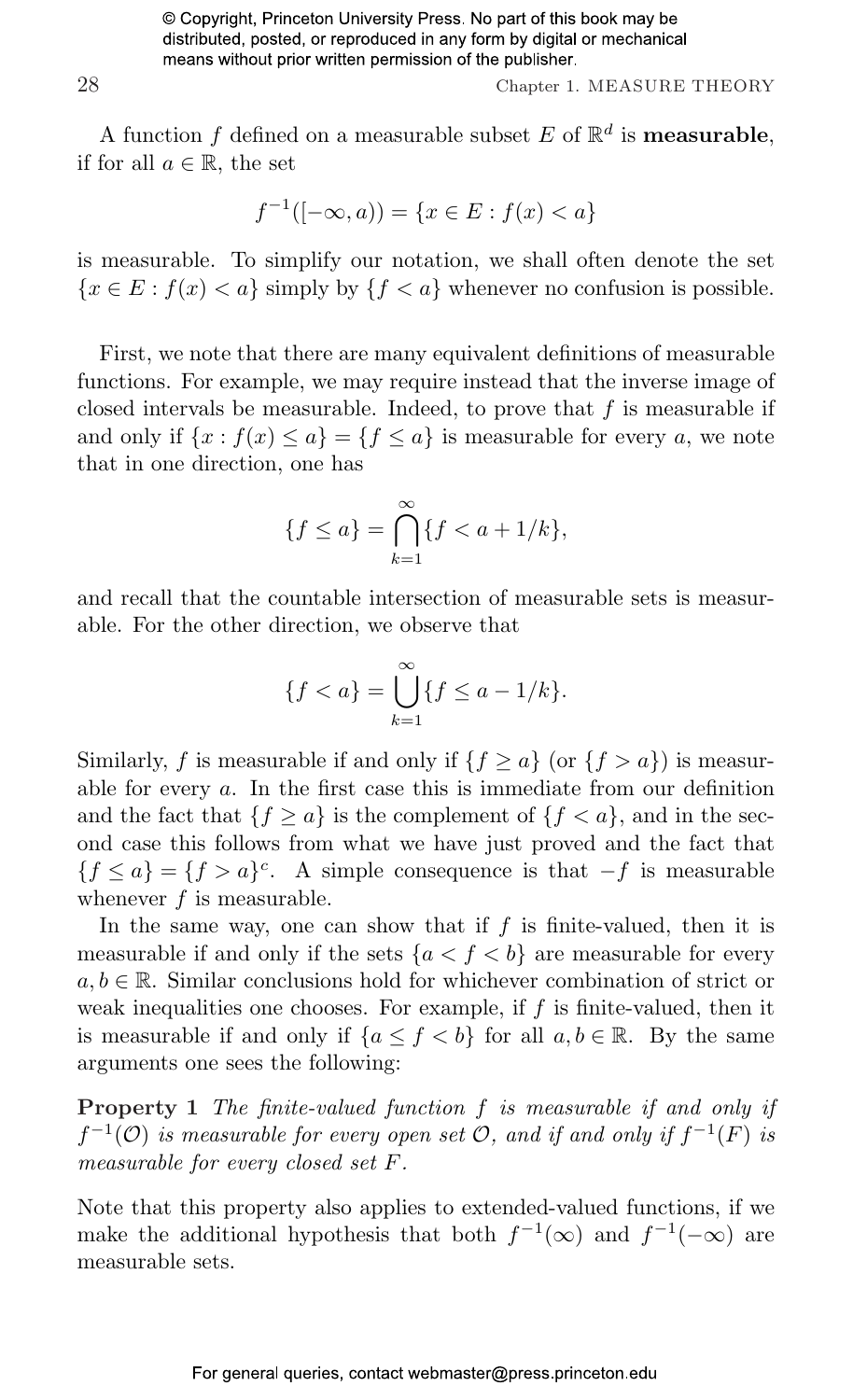4. Measurable functions 29

**Property 2** If f is continuous on  $\mathbb{R}^d$ , then f is measurable. If f is measurable and finite-valued, and  $\Phi$  is continuous, then  $\Phi \circ f$  is measurable.

In fact,  $\Phi$  is continuous, so  $\Phi^{-1}((-\infty, a))$  is an open set  $\mathcal{O}$ , and hence  $(\Phi \circ f)^{-1}((-\infty, a)) = f^{-1}(\mathcal{O})$  is measurable.

It should be noted, however, that in general it is not true that  $f \circ \Phi$  is measurable whenever f is measurable and  $\Phi$  is continuous. See Exercise 35.

**Property 3** Suppose  $\{f_n\}_{n=1}^{\infty}$  is a sequence of measurable functions. Then

 $\sup_n f_n(x)$ ,  $\inf_n f_n(x)$ ,  $\limsup_{n \to \infty} f_n(x)$  and  $\liminf_{n \to \infty} f_n(x)$ 

are measurable.

Proving that  $\sup_n f_n$  is measurable requires noting that  $\{\sup_n f_n > a\}$  $_{n}$ { $f_{n}$  > a}. This also yields the result for  $\inf_{n} f_{n}(x)$ , since this quantity equals  $-\sup_n(-f_n(x)).$ 

The result for the limsup and liminf also follows from the two observations

$$
\limsup_{n \to \infty} f_n(x) = \inf_k \{ \sup_{n \ge k} f_n \} \quad \text{and} \quad \liminf_{n \to \infty} f_n(x) = \sup_k \{ \inf_{n \ge k} f_n \}.
$$

**Property** 4 If  $\{f_n\}_{n=1}^{\infty}$  is a collection of measurable functions, and

$$
\lim_{n \to \infty} f_n(x) = f(x),
$$

then f is measurable.

Since  $f(x) = \limsup_{n \to \infty} f_n(x) = \liminf_{n \to \infty} f_n(x)$ , this property is a consequence of property 3.

Property 5 If f and g are measurable, then

- (i) The integer powers  $f^k$ ,  $k \geq 1$  are measurable.
- (ii)  $f + g$  and fg are measurable if both f and g are finite-valued.

For (i) we simply note that if k is odd, then  $\{f^k > a\} = \{f > a^{1/k}\},\$ and if k is even and  $a \geq 0$ , then  $\{f^k > a\} = \{f > a^{1/k}\} \cup \{f < -a^{1/k}\}.$ 

For (ii), we first see that  $f + g$  is measurable because

$$
\{f + g > a\} = \bigcup_{r \in \mathbb{Q}} \{f > a - r\} \cap \{g > r\},\
$$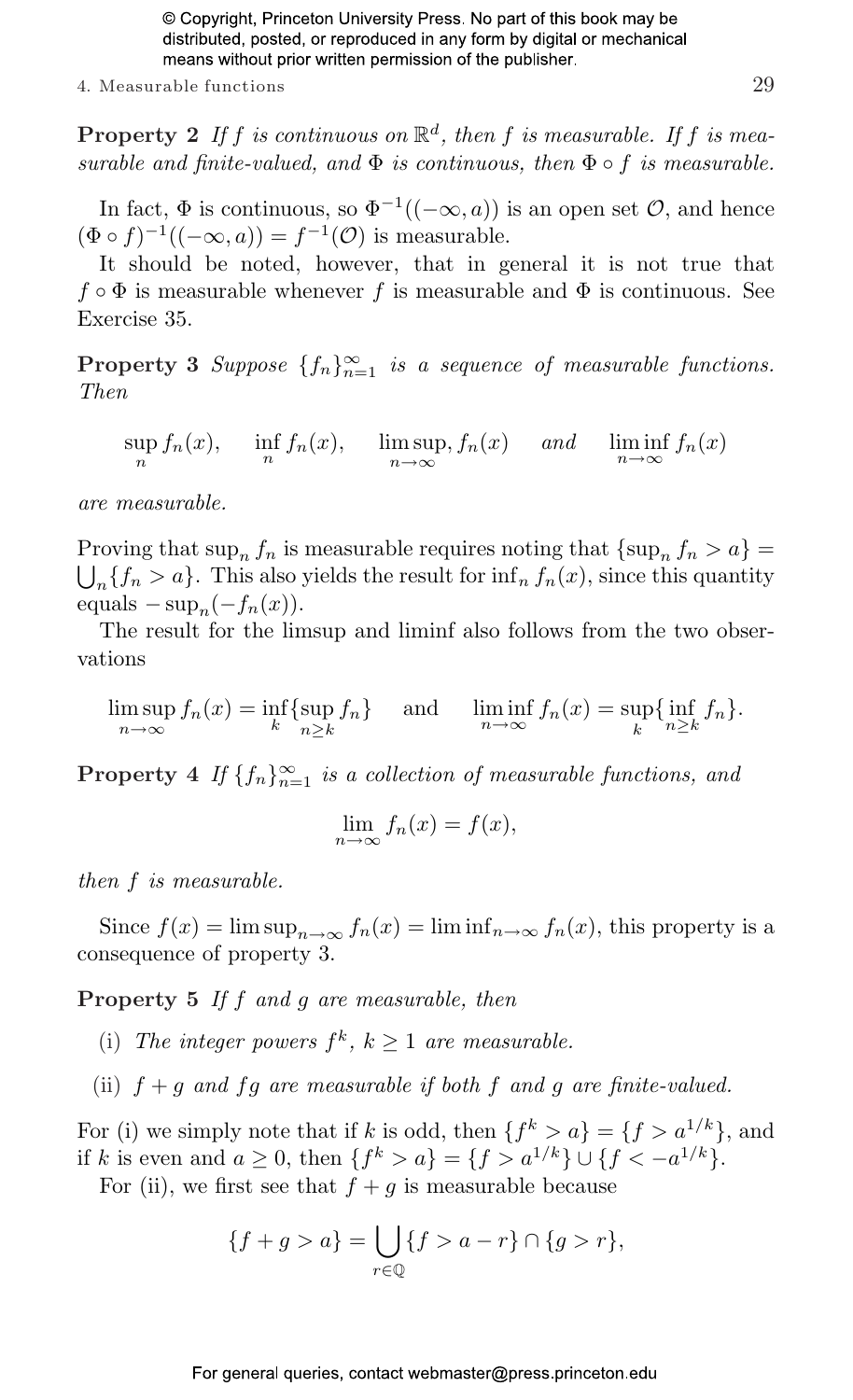30 Chapter 1. MEASURE THEORY

with  $\mathbb Q$  denoting the rationals.

Finally, fg is measurable because of the previous results and the fact that

$$
fg = \frac{1}{4}[(f+g)^{2} - (f-g)^{2}].
$$

We shall say that two functions  $f$  and  $g$  defined on a set  $E$  are equal almost everywhere, and write

$$
f(x) = g(x) \quad \text{a.e. } x \in E,
$$

if the set  $\{x \in E : f(x) \neq g(x)\}\$  has measure zero. We sometimes abbreviate this by saying that  $f = g$  a.e. More generally, a property or statement is said to hold almost everywhere (a.e.) if it is true except on a set of measure zero.

One sees easily that if f is measurable and  $f = q$  a.e., then q is measurable. This follows at once from the fact that  ${f < a}$  and  ${g < a}$  differ by a set of measure zero. Moreover, all the properties above can be relaxed to conditions holding almost everywhere. For instance, if  $\{f_n\}_{n=1}^{\infty}$ is a collection of measurable functions, and

$$
\lim_{n \to \infty} f_n(x) = f(x) \quad \text{a.e.,}
$$

then f is measurable.

Note that if f and q are defined almost everywhere on a measurable subset  $E \subset \mathbb{R}^d$ , then the functions  $f + g$  and  $fg$  can only be defined on the intersection of the domains of  $f$  and  $g$ . Since the union of two sets of measure zero has again measure zero,  $f + g$  is defined almost everywhere on E. We summarize this discussion as follows.

**Property 6** Suppose f is measurable, and  $f(x) = g(x)$  for a.e. x. Then g is measurable.

In this light, Property 5 (ii) also holds when  $f$  and  $g$  are finite-valued almost everywhere.

#### [4.2 Approximation by simple functions or step functions](#page--1-9)

The theorems in this section are all of the same nature and provide further insight in the structure of measurable functions. We begin by approximating pointwise, non-negative measurable functions by simple functions.

*(continued...)*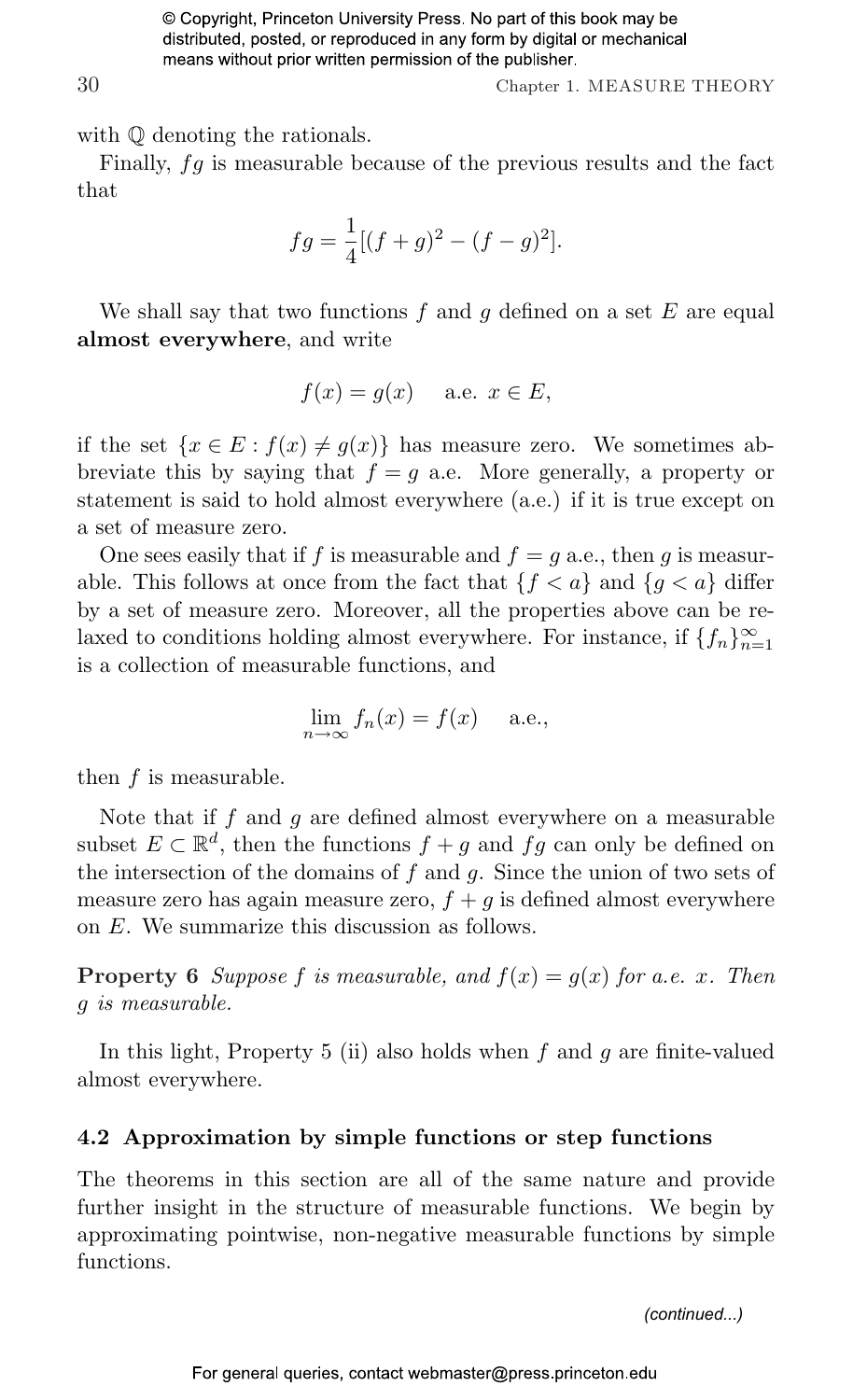## **[Index](#page--1-8)**

Relevant items that also arose in Book I or Book II are listed in this index, preceeded by the numerals I or II, respectively.

 $F_{\sigma}$ , [23](#page--1-8)  $G_{\delta}$ , [23](#page--1-8)  $\sigma$ -algebra Borel, [23](#page--1-8) of sets, [23](#page--1-8) Borel, [267](#page--1-8) σ-finite, [263](#page--1-8)  $\sigma$ -finite signed measure, [288](#page--1-8) O notation, [12](#page--1-8) absolute continuity of the Lebesgue integral, [66](#page--1-8) absolutely continuous functions, [127](#page--1-8) measures, [288](#page--1-8) adjoint, [183, 222](#page--1-8) algebra of sets, [270](#page--1-8) almost disjoint (union), [4](#page--1-8) almost everywhere, a.e., [30](#page--1-8) almost periodic function, [202](#page--1-8) approximation to the identity, [109;](#page--1-8) (I)49 arc-length parametrization, [136;](#page--1-8) (I)103 area of unit sphere, [313](#page--1-8) area under graph, [85](#page--1-8) averaging problem, [100](#page--1-8) axiom of choice, [26, 48](#page--1-8) basis algebraic, [202](#page--1-8) orthonormal, [164](#page--1-8) Bergman kernel, [254](#page--1-8) Besicovitch covering lemma, [153](#page--1-8) set, [360, 362, 374](#page--1-8) Bessel's inequality, [166;](#page--1-8) (I)80 Blaschke factors, [227;](#page--1-8) (I)26, 153, 219

Borel  $\sigma$ -algebra, [23, 267](#page--1-8) measure, [269](#page--1-8) on R, [281](#page--1-8) sets, [23, 267](#page--1-8) Borel-Cantelli lemma, [42, 63](#page--1-8) boundary, [3](#page--1-8) boundary-value function, [217](#page--1-8) bounded convergence theorem, [56](#page--1-8) bounded set, [3](#page--1-8) bounded variation, [116](#page--1-8) Brunn-Minkowski inequality, [34, 48](#page--1-8) canonical form, [50](#page--1-8) Cantor dust, [47, 343](#page--1-8) Cantor set, [8, 38, 126, 330, 387](#page--1-8) constant dissection, [38](#page--1-8) Cantor-Lebesgue function, [38, 126, 331, 387](#page--1-8) theorem, [95](#page--1-8) Carathéodory measurable, [264](#page--1-8) Cauchy in measure, [95](#page--1-8) integral, [179, 220;](#page--1-8) (II)48 sequence, [159;](#page--1-8) (I)24; (II)24 Cauchy-Schwarz inequality, [157](#page--1-8), [162;](#page--1-8) (I)72 chain of dyadic squares, [352](#page--1-8) of quartic intervals, [351](#page--1-8) change of variable formula, [149;](#page--1-8) (I)292 characteristic function, [27](#page--1-8) polynomial, [221, 258](#page--1-8) closed set, [2, 267;](#page--1-8) (II)6 closure, [3](#page--1-8) coincidence, [377](#page--1-8) compact linear operator, [188](#page--1-8)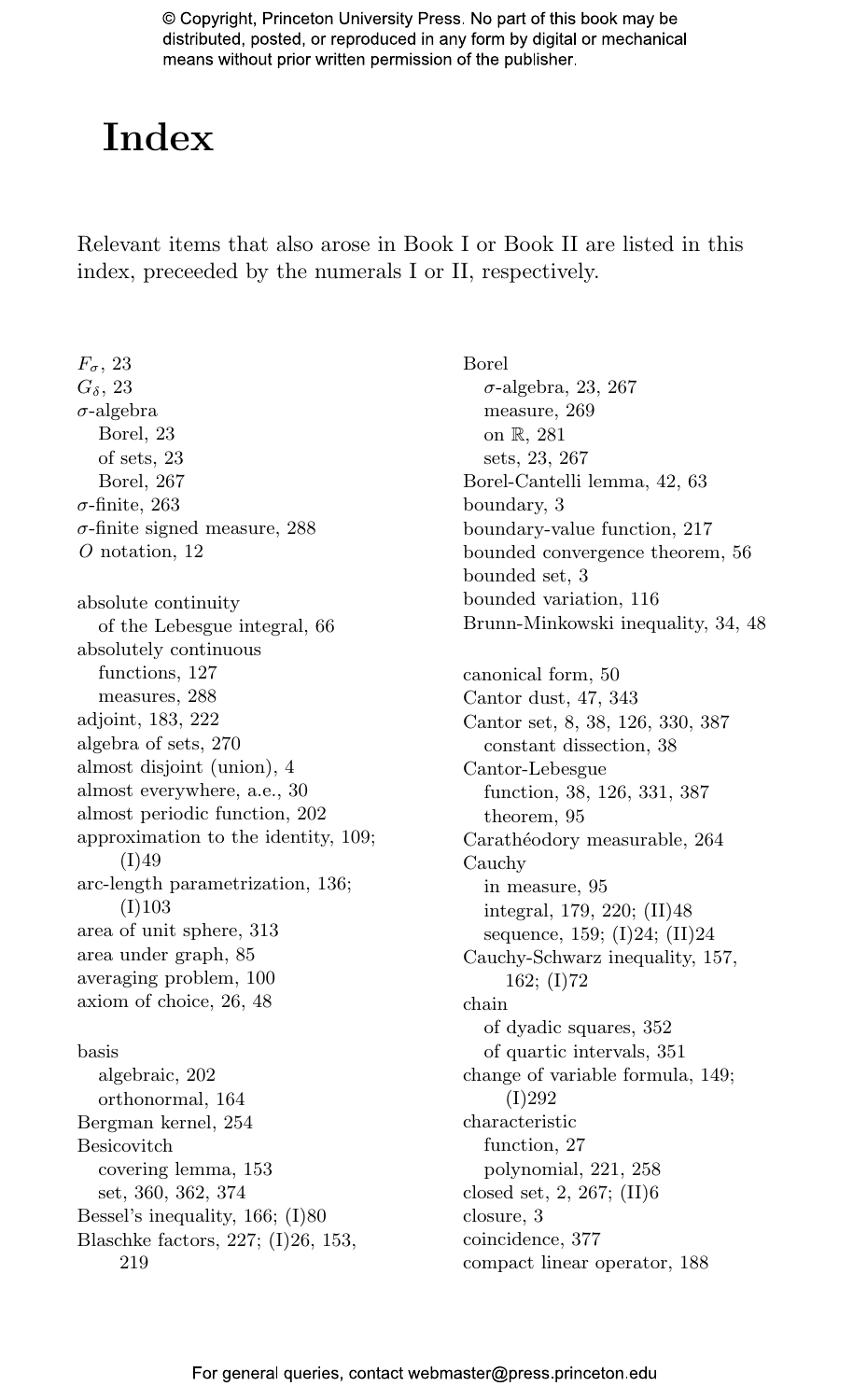398 INDEX

compact set, [3, 188;](#page--1-9) (II)6 comparable, [335](#page--1-9) complement of a set, [2](#page--1-9) complete  $L^2$ , [159](#page--1-9) measure space, [266](#page--1-9) mectric space, [69](#page--1-9) completion Borel  $\sigma$ -algebra, [23](#page--1-9) Hilbert space, [170;](#page--1-9) (I)74 measure space, [312](#page--1-9) complex-valued function, [67](#page--1-9) conjugate Poisson kernel, [255](#page--1-9) continued fraction, [293, 322](#page--1-9) continuum hypothesis, [96](#page--1-9) contraction, [318](#page--1-9) convergence in measure, [96](#page--1-9) convex function, [153](#page--1-9) set, [35](#page--1-9) convolution, [74, 94, 253;](#page--1-9) (I)44, 139, 239 countable unions, [19](#page--1-9) counting measure, [263](#page--1-9) covering dimension, [383](#page--1-9) covering lemma Vitali, [102, 128, 152](#page--1-9) cube, [4](#page--1-9) curve closed and simple, [137;](#page--1-9) (I)102;  $(II)20$ length, [115](#page--1-9) quasi-simple, [137, 332](#page--1-9) rectifiable, [115, 134, 332](#page--1-9) simple, [137, 332](#page--1-9) space-filling, [349, 383](#page--1-9) von Koch, [338, 340, 382](#page--1-9) cylinder set, [316](#page--1-9) d'Alembert's formula, [224](#page--1-9) dense family of functions, [71](#page--1-9) difference set, [44](#page--1-9) differentiation of the integral, [99](#page--1-9) dimension Hausdorff, [329](#page--1-9) Minkowski, [333](#page--1-9) Dini numbers, [123](#page--1-9) Dirac delta function, [110, 285](#page--1-9) direct sum, [177](#page--1-9)

Dirichlet integral, [230](#page--1-9) kernel, [179;](#page--1-9) (I)37 principle, [229, 243](#page--1-9) problem, [230;](#page--1-9) (I)10, 28, 64, 170; (II)212, 216 distance between two points, [2](#page--1-9) between two sets, [2, 267](#page--1-9) Hausdorff, [345](#page--1-9) dominated convergence theorem, [67](#page--1-9) doubling mapping, [304](#page--1-9) dyadic correspondence, [353](#page--1-9) induced mapping, [353](#page--1-9) rationals, [351](#page--1-9) square, [352](#page--1-9) Egorov's theorem, [33](#page--1-9) eigenvalue, [186;](#page--1-9) (I)233 eigenvector, [186](#page--1-9) equivalent functions, [69](#page--1-9) ergodic, (I) 111 maximal theorem, [297](#page--1-9) mean theorem, [295](#page--1-9) measure-preserving transformation, [302](#page--1-9) pointwise theorem, [300](#page--1-9) extension principle, [183, 210](#page--1-9) exterior measure, [264](#page--1-9) Hausdorff, [325](#page--1-9) Lebesgue, [10](#page--1-9) metric, [267](#page--1-9) Fatou's lemma, [61](#page--1-9) Fatou's theorem, [173](#page--1-9) Fejér kernel, [112;](#page--1-9) (I)53, 163 finite rank operator, [188](#page--1-9) finite-valued function, [27](#page--1-9) Fourier coefficient, [170;](#page--1-9) (I)16, 34 inversion formula, [86;](#page--1-9) (I)141, 182; (II)115 multiplier operator, [200, 220](#page--1-9) series, [171, 316;](#page--1-9) (I)34; (II)101 transform in  $L^1$ , [87](#page--1-9) transform in  $L^2$ , [207, 211](#page--1-9) fractal, [329](#page--1-9) Fredholm alternative, [204](#page--1-9)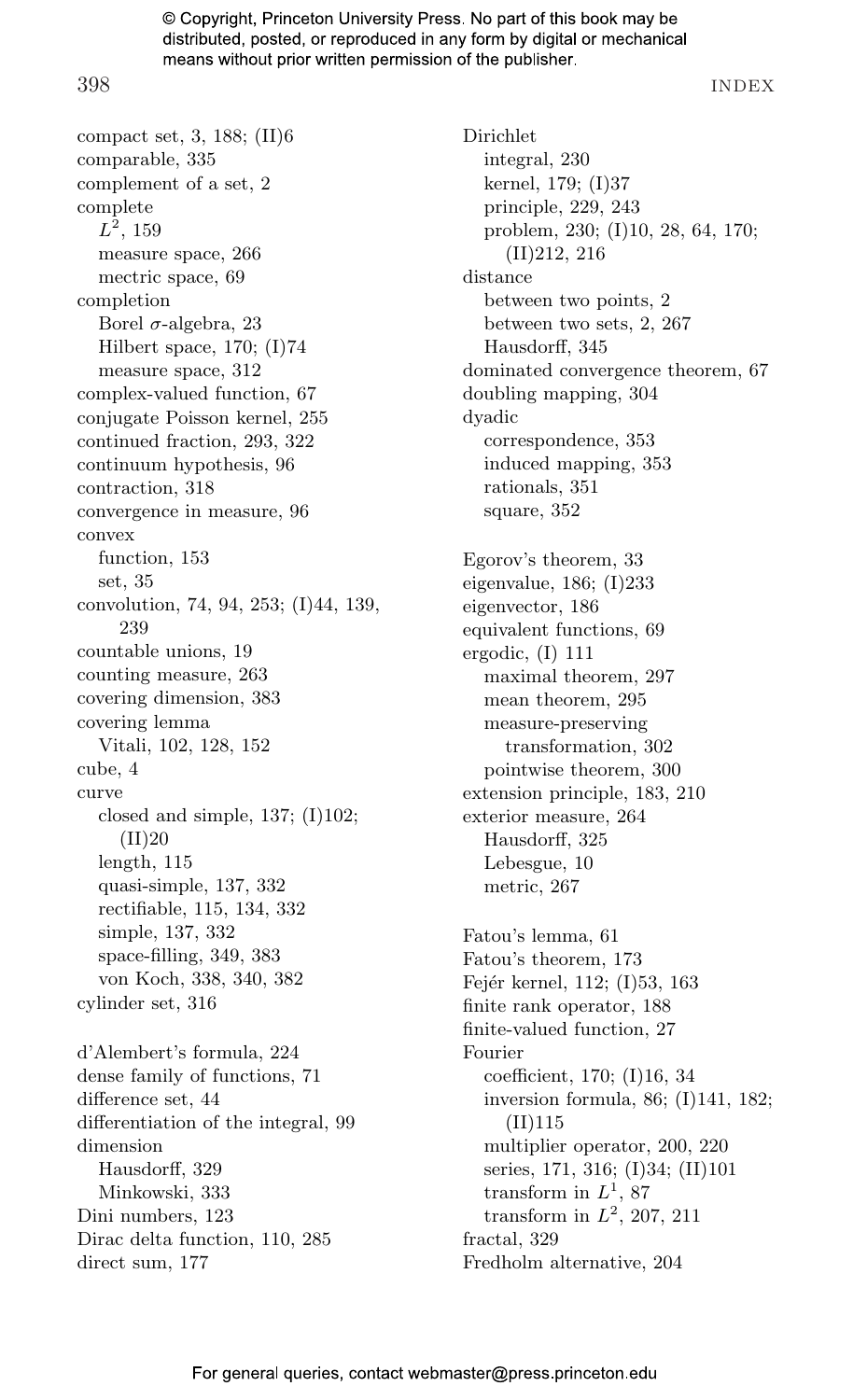#### INDEX 399

Fubini's theorem, [75, 276](#page--1-8) function absolutely continuous, [127, 285](#page--1-8) almost periodic, [202](#page--1-8) boundary-value, [217](#page--1-8) bounded variation, [116, 154](#page--1-8) Cantor-Lebesgue, [126, 331](#page--1-8) characteristic, [27](#page--1-8) complex-valued, [67](#page--1-8) convex, [153](#page--1-8) Dirac delta, [110](#page--1-8) finite-valued, [27](#page--1-8) increasing, [117](#page--1-8) integrable, [59, 275](#page--1-8) jump, [132](#page--1-8) Lebesgue integrable, [59, 64, 68](#page--1-8) Lipschitz (Hölder),  $330$ ; (I) $43$ measurable, [28](#page--1-8) negative variation, [118](#page--1-8) normalized, [282](#page--1-8) nowhere differentiable, [154, 383](#page--1-8) positive variation, [118](#page--1-8) sawtooth, [200;](#page--1-8) (I)60, 83 simple, [27, 50, 274](#page--1-8) slice, [75](#page--1-8) smooth, [222](#page--1-8) square integrable, [156](#page--1-8) step, [27](#page--1-8) strictly increasing, [117](#page--1-8) support, [53](#page--1-8) total variation, [117](#page--1-8) fundamental theorem of the calculus, [98](#page--1-8) Gaussian, [88;](#page--1-8) (I)135, 181 good kernel, [88, 108;](#page--1-8) (I)48 gradient, [236](#page--1-8) Gram-Schmidt process, [167](#page--1-8) Green's formula, [313](#page--1-8) kernel, [204;](#page--1-8) (II)217 Hardy space, [174, 203, 213](#page--1-8) harmonic function, [234;](#page--1-8) (I)20; (II)27 Hausdorff dimension, [329](#page--1-8) distance, [345](#page--1-8) exterior measure, [325](#page--1-8) maximal principle, [48](#page--1-8)

measure, [327](#page--1-8) strict dimension, [329](#page--1-8) heat kernel, [111;](#page--1-8) (I)120, 146, 209 Heaviside function, [285](#page--1-8) Heine-Borel covering property, [3](#page--1-8) Hermite functions, [205;](#page--1-8) (I)168, 173 Hermitian operator, [190](#page--1-8) Hilbert space, [161;](#page--1-8) (I)75  $L^2$ , [156](#page--1-8) finite dimensional, [168](#page--1-8) infinite dimensional, [168](#page--1-8) orthonormal basis, [164](#page--1-8) Hilbert transform, [220, 255](#page--1-8) Hilbert-Schmidt operator, [187](#page--1-8) homogeneous set, [385](#page--1-8) identity operator, [180](#page--1-8) inequality Bessel, [166;](#page--1-8) (I)80 Brunn-Minkowski, [34, 48](#page--1-8) Cauchy-Schwarz, [157, 162;](#page--1-8) (I)72 iso-diametric, [328, 386](#page--1-8) isoperimetric, [143;](#page--1-8) (I)103 triangle, [157, 162](#page--1-8) inner product, [157;](#page--1-8) (I)71 integrable function, [59, 275](#page--1-8) integral operator, [187](#page--1-8) kernel, [187](#page--1-8) interior of a set, [3](#page--1-8) point, [3](#page--1-8) invariance of Lebesgue measure dilation, [22, 73](#page--1-8) linear transformation, [96](#page--1-8) rotation, [96, 151](#page--1-8) translation, [22, 73,](#page--1-8) [313](#page--1-8) invariant function, [302](#page--1-8) set, [302](#page--1-8) vectors, [295](#page--1-8) iso-diametric inequality, [328, 386](#page--1-8) isolated point, [3](#page--1-8) isometry, [198](#page--1-8) isoperimetric inequality, [143;](#page--1-8) (I)103, [122](#page--1-8)

jump discontinuity,  $131$ ;  $(I)63$ function, [132](#page--1-8)

For general queries, contact webmaster@press.princeton.edu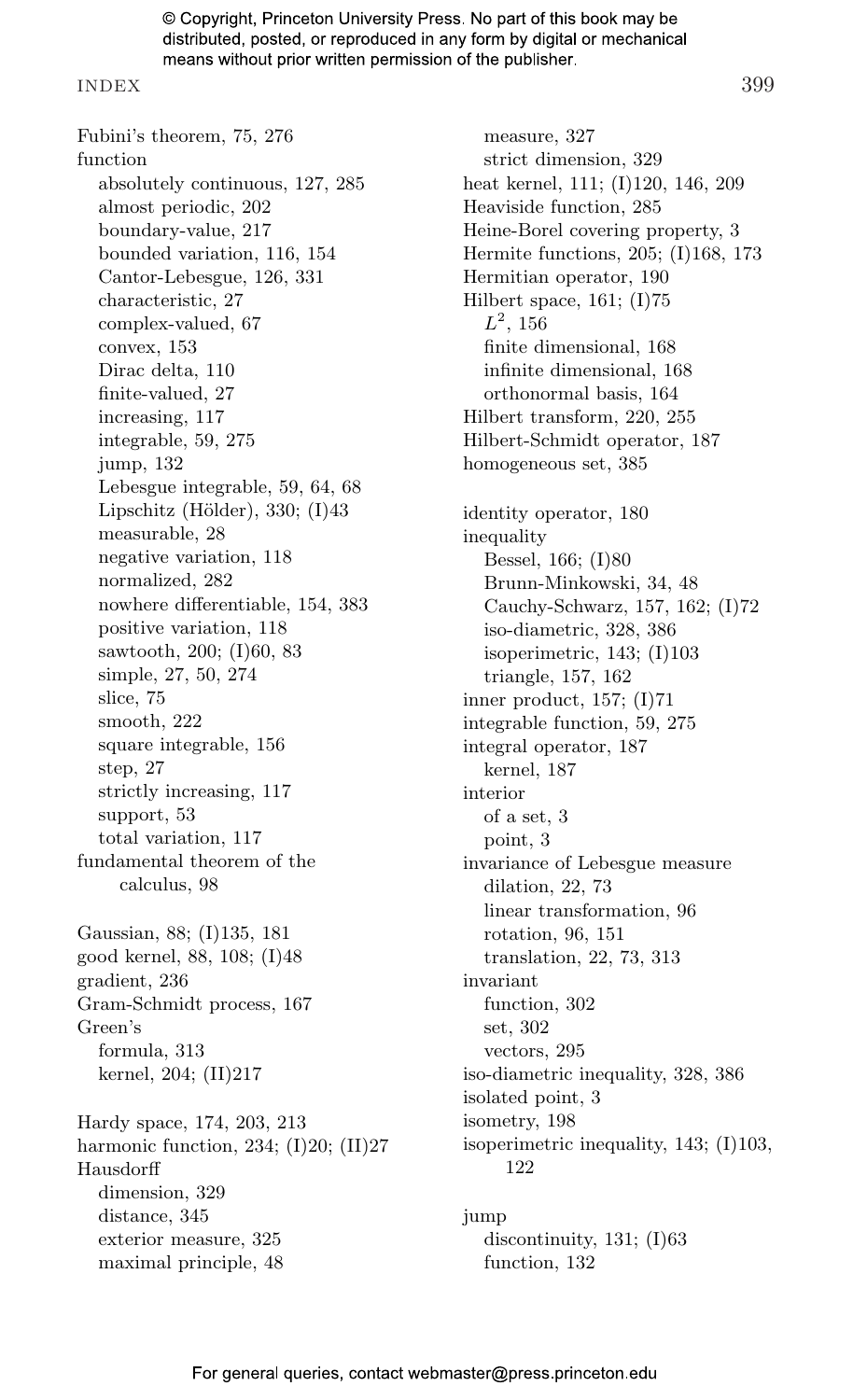400 INDEX

Kakeya set, [362](#page--1-9) kernel Dirichlet, [179;](#page--1-9) (I)37 Fejér, [112;](#page--1-9)  $(I)$ 53 heat, [111;](#page--1-9) (I)209 Poisson, [111, 171, 217;](#page--1-9) (I)37, 55, 149, 210; (II)67, 78, 109, 113, 216 Laplacian, [230](#page--1-9) Lebesgue decomposition, [150](#page--1-9) density, [106](#page--1-9) exterior measure, [10](#page--1-9) integrable function, [59, 64, 68](#page--1-9) integral, [50, 54, 58, 64](#page--1-9) measurable set, [16](#page--1-9) set, [106](#page--1-9) Lebesgue differentiation theorem, [104](#page--1-9), [121](#page--1-9) Lebesgue measure, [16](#page--1-9) dilation-invariance, [22, 73](#page--1-9) rotation-invariance, [96, 151](#page--1-9) translation-invariance, [22, 73, 313](#page--1-9) Lebesgue-Radon-Nikodym theorem, [290](#page--1-9) Lebesgue-Stieltjes integral, [281](#page--1-9) Legendre polynomials, [205;](#page--1-9) (I)95 limit non-tangential, [196](#page--1-9) point, [3](#page--1-9) radial, [173](#page--1-9) linear functional, [181](#page--1-9) null-space, [182](#page--1-9) linear operator (transformation), [180](#page--1-9) adjoint, [183](#page--1-9) bounded, [180](#page--1-9) compact, [188](#page--1-9) continuous, [181](#page--1-9) diagonalized, [185](#page--1-9) finite rank, [188](#page--1-9) Hilbert-Schmidt, [187](#page--1-9) identity, [180](#page--1-9) invertible, [311](#page--1-9) norm, [180](#page--1-9) positive, [307](#page--1-9) spectrum, [311](#page--1-9) symmetric, [190](#page--1-9)

linear ordering, [26, 48](#page--1-9) linearly independent elements, [167](#page--1-9) family, [167](#page--1-9) Lipschitz condition, [90, 147](#page--1-9), [151,](#page--1-9) [330, 362](#page--1-9) Littlewood's principles, [33](#page--1-9) locally integrable function, [105](#page--1-9) Lusin's theorem, [34](#page--1-9) maximal function, [100, 261](#page--1-9) theorem, [101, 297](#page--1-9) maximum principle, [235;](#page--1-9) (II)92 mean-value property, [214, 234, 313;](#page--1-9)  $(I)152; (II)102$ measurable Carathéodory, [264](#page--1-9) function, [28, 273](#page--1-9) rectangle, [276](#page--1-9) set, [16, 264](#page--1-9) measure, [263](#page--1-9) absolutely continuous, [288](#page--1-9) counting, [263](#page--1-9) exterior, [264](#page--1-9) Hausdorff, [327](#page--1-9) Lebesgue, [16](#page--1-9) mutually singular, [288](#page--1-9) outer, [264](#page--1-9) signed, [285](#page--1-9) support, [288](#page--1-9) measure space, [263](#page--1-9) complete, [266](#page--1-9) measure-preserving isomorphism, [292](#page--1-9) transformation, [292](#page--1-9) Mellin transform, [253;](#page--1-9) (II)177 metric, [267](#page--1-9) exterior measure, [267](#page--1-9) space, [266](#page--1-9) Minkowski content, [138, 151](#page--1-9) dimension, [333](#page--1-9) mixing, [305](#page--1-9) monotone convergence theorem, [62](#page--1-9) multiplication formula, [88](#page--1-9) multiplier, [220](#page--1-9) multiplier sequence, [186, 200](#page--1-9) mutually singular measures, [288](#page--1-9)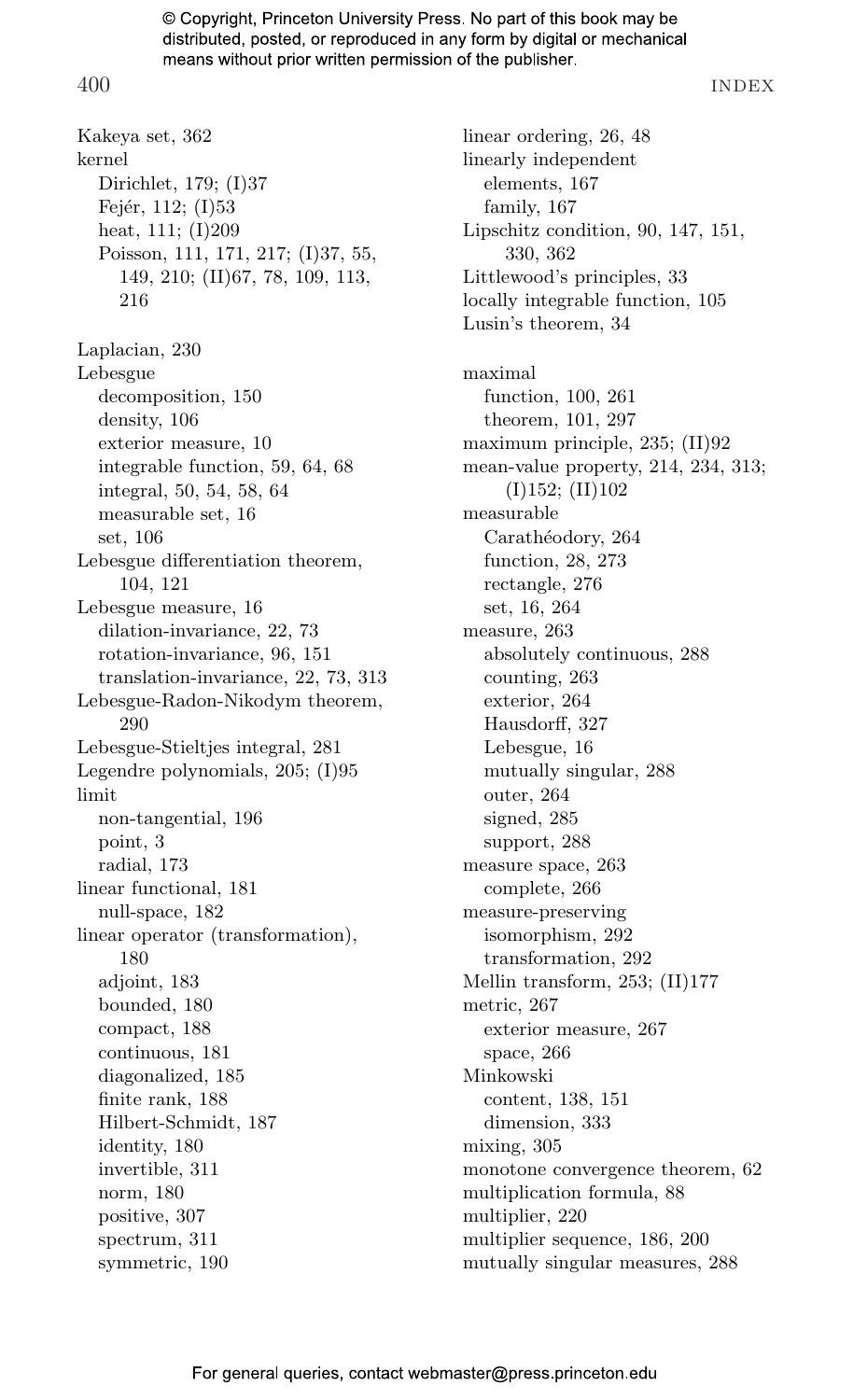#### INDEX 401

negative variation function, [118](#page--1-8) measure, [287](#page--1-8) non-measurable set, [24, 44, 82](#page--1-8) non-tangential limit, [196](#page--1-8) norm  $L^1(\mathbb{R}^d)$ , [69](#page--1-8)  $L^2(\mathbb{R}^d)$ , [157](#page--1-8) Euclidean, [2](#page--1-8) Hardy space, [174, 213](#page--1-8) linear operator, [180](#page--1-8) normal number, [318](#page--1-8) operator, [202](#page--1-8) normalized increasing function, [282](#page--1-8) nowhere differentiable function, [154,](#page--1-8) [383;](#page--1-8) (I)113, 126 open ball, [2, 267](#page--1-8) set, [2, 267](#page--1-8) ordered set linear, [26, 48](#page--1-8) partial, [48](#page--1-8) orthogonal complement, [177](#page--1-8) elements, [164](#page--1-8) projection, [178](#page--1-8) orthonormal basis, [164](#page--1-8) set, [164](#page--1-8) outer Jordan content, [41](#page--1-8) measure, [10, 264](#page--1-8) outside-triangle condition, [248](#page--1-8) Paley-Wiener theorem, [214, 259;](#page--1-8) (II)122 parallelogram law, [176](#page--1-8) Parseval's identity, [167, 172;](#page--1-8) (I)79 partial differential operator constant coefficient, [221](#page--1-8) elliptic, [258](#page--1-8) partitions of a set, [286](#page--1-8) Peano curve, [350](#page--1-8) mapping, [350](#page--1-8) perfect set, [3](#page--1-8)

perpendicular elements, [164](#page--1-8) Plancherel's theorem, [208;](#page--1-8) (I)182 plane, [360](#page--1-8) point in  $\mathbb{R}^d$ , [2](#page--1-8) point of density, [106](#page--1-8) Poisson integral representation, [217;](#page--1-8) (I)57; (II)45, [67, 109](#page--1-8) kernel, [111, 171, 217;](#page--1-8) (I)37, 55, 149, 210; (II)67, 78, 109, 113, 216 polar coordinates, [279;](#page--1-8) (I)179 polarization, [168, 184](#page--1-8) positive variation function, [118](#page--1-8) measure, [287](#page--1-8) pre-Hilbert space, [169, 225;](#page--1-8) (I)75 premeasure, [270](#page--1-8) product measure, [276](#page--1-8) sets, [83](#page--1-8) Pythagorean theorem, [164;](#page--1-8) (I)72 quartic intervals, [351](#page--1-8) chain, [351](#page--1-8) quasi-simple curve, [332](#page--1-8) radial limit, [173](#page--1-8) Radon transform, [363;](#page--1-8) (I)200, 203 maximal, [363](#page--1-8) rectangle, [3](#page--1-8) measurable, [276](#page--1-8) volume, [3](#page--1-8) rectifiable curve, [115, 134, 332](#page--1-8) refinement (of a partition), [116;](#page--1-8) (I)281, [290](#page--1-8) regularity of sets, [360](#page--1-8) regularization, [209](#page--1-8) Riemann integrable, [40, 47, 57;](#page--1-8) (I)31, 281, 290 Riemann-Lebesgue lemma, [94](#page--1-8) Riesz representation theorem, [182,](#page--1-8) [290](#page--1-8) Riesz-Fischer theorem, [70](#page--1-8) rising sun lemma, [121](#page--1-8) rotations of the circle, [303](#page--1-8) sawtooth function, [200;](#page--1-8) (I)60, [83](#page--1-8) self-adjoint operator, [190](#page--1-8)